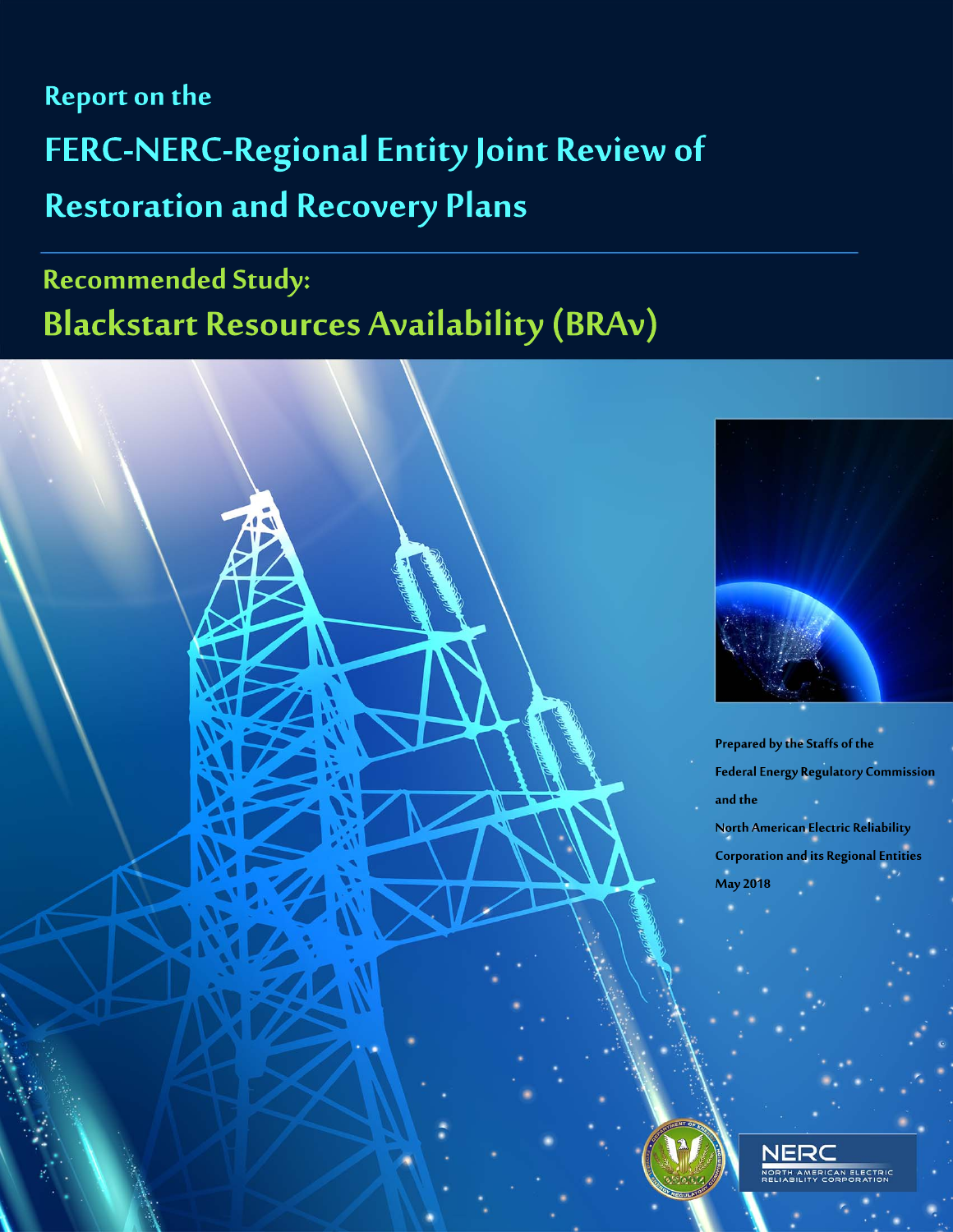This report was prepared by the staff of the Federal Energy Regulatory Commission in consultation with staff from the North American Electric Reliability Corporation and its Regional Entities. **This report does not necessarily reflect the views of the Commission.**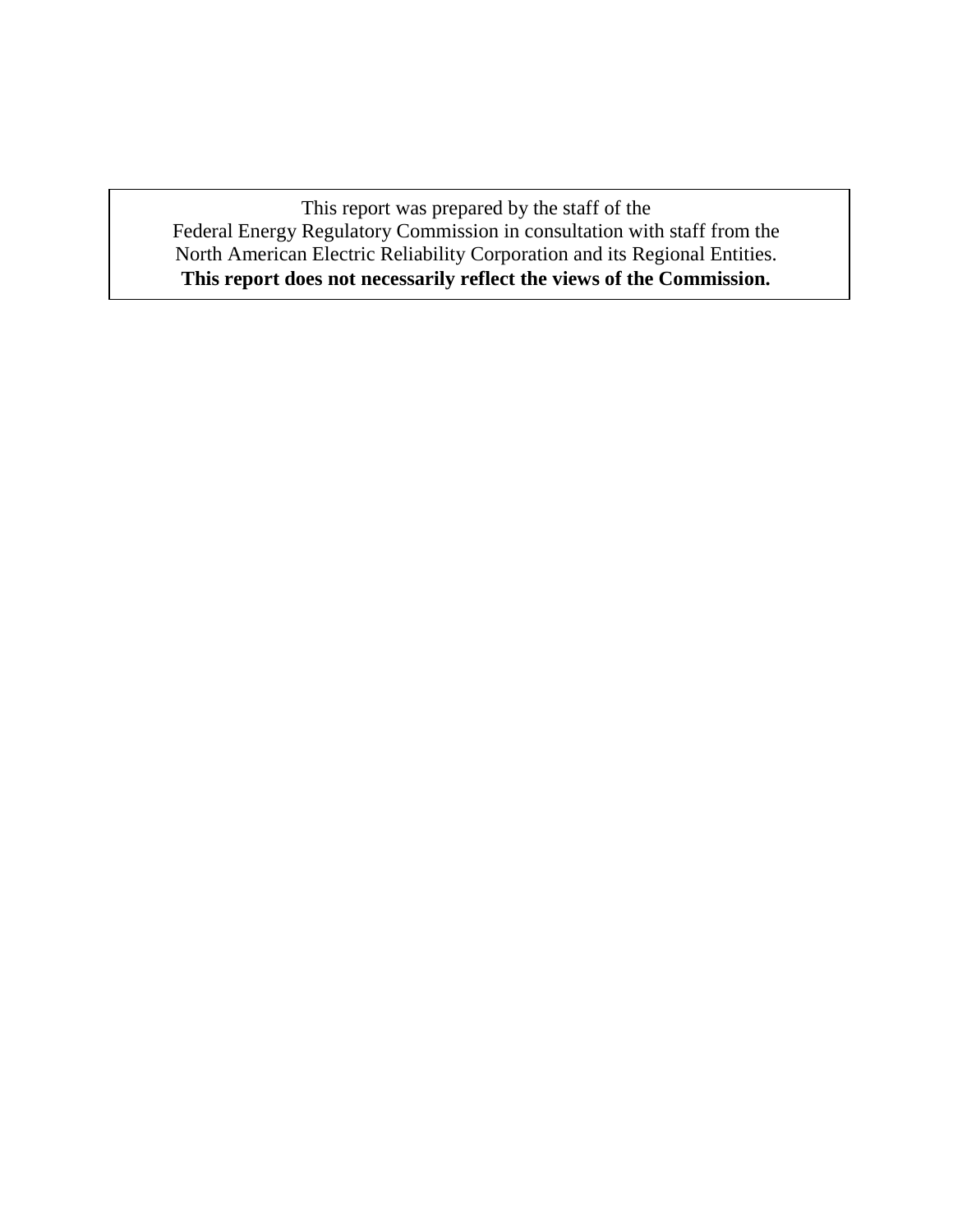# Table of Contents

| I.              |                                                                       |     |
|-----------------|-----------------------------------------------------------------------|-----|
| II.             |                                                                       |     |
| Ш.              |                                                                       |     |
| A.              |                                                                       |     |
| <b>B.</b>       |                                                                       |     |
| C.              | Step 3: Assess Registered Entities' Blackstart Resource Availability, |     |
| D.              |                                                                       |     |
| IV.             |                                                                       |     |
| A.              | Overview                                                              |     |
| <b>B.</b>       |                                                                       |     |
| 1.              |                                                                       |     |
| 2.              |                                                                       |     |
| 3.              |                                                                       |     |
| 4.              |                                                                       |     |
| $\mathcal{C}$ . |                                                                       |     |
| 1.              |                                                                       |     |
| 2.              |                                                                       |     |
| a.              | Assessment of Need for Replacement Blackstart Resources  17           |     |
| 3.              |                                                                       |     |
| 4.              |                                                                       |     |
| 5.              | Observed Practices for Consideration                                  | .26 |
| D.              |                                                                       |     |
| 1.              |                                                                       |     |
| 2.              |                                                                       |     |
| 3.              |                                                                       |     |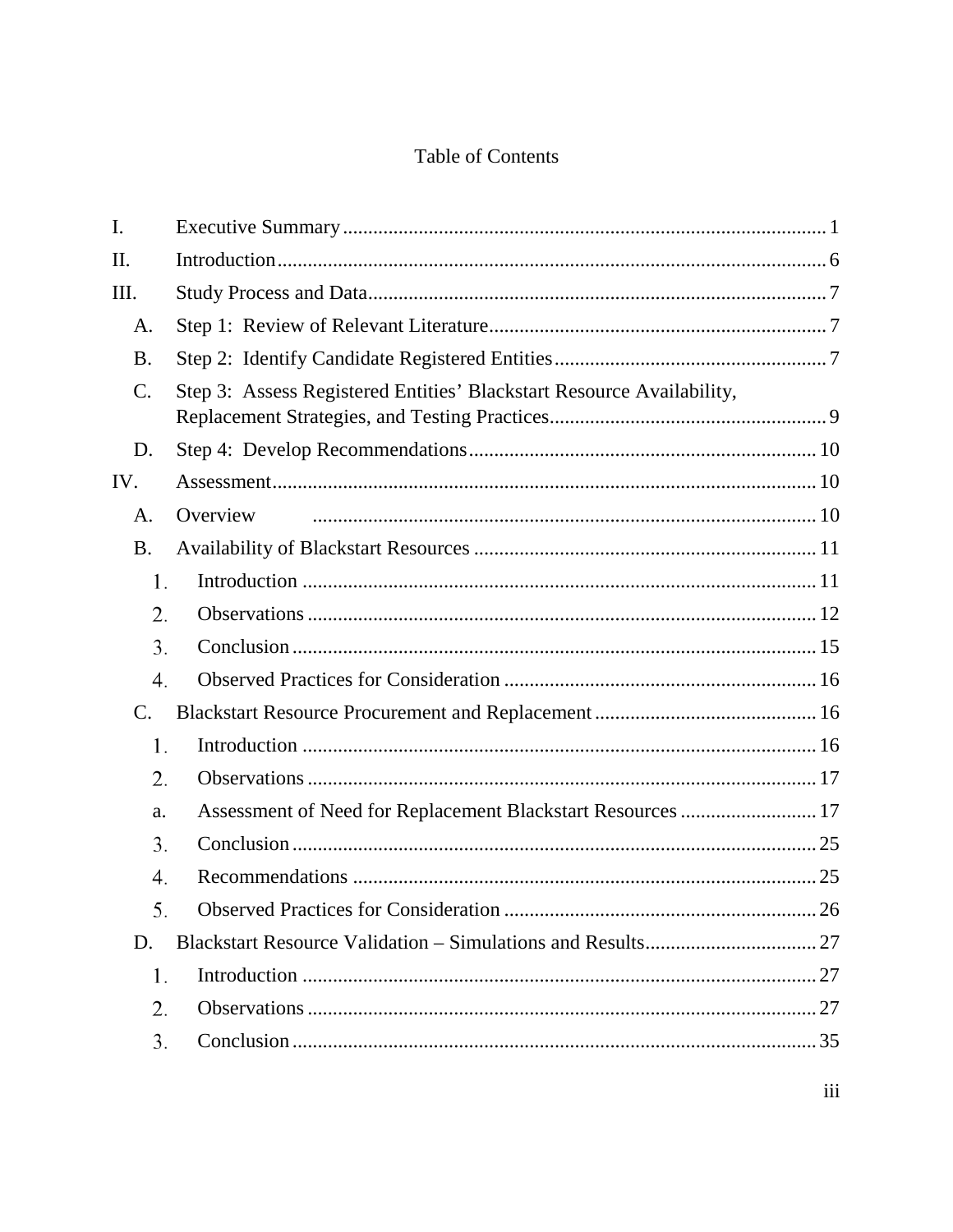| 4.    |  |
|-------|--|
| 5.    |  |
| Ε.    |  |
| 1.    |  |
| 2.    |  |
| 3.    |  |
| 4.    |  |
| 5.    |  |
| V.    |  |
| VI.   |  |
| VII.  |  |
| VIII. |  |
| IX.   |  |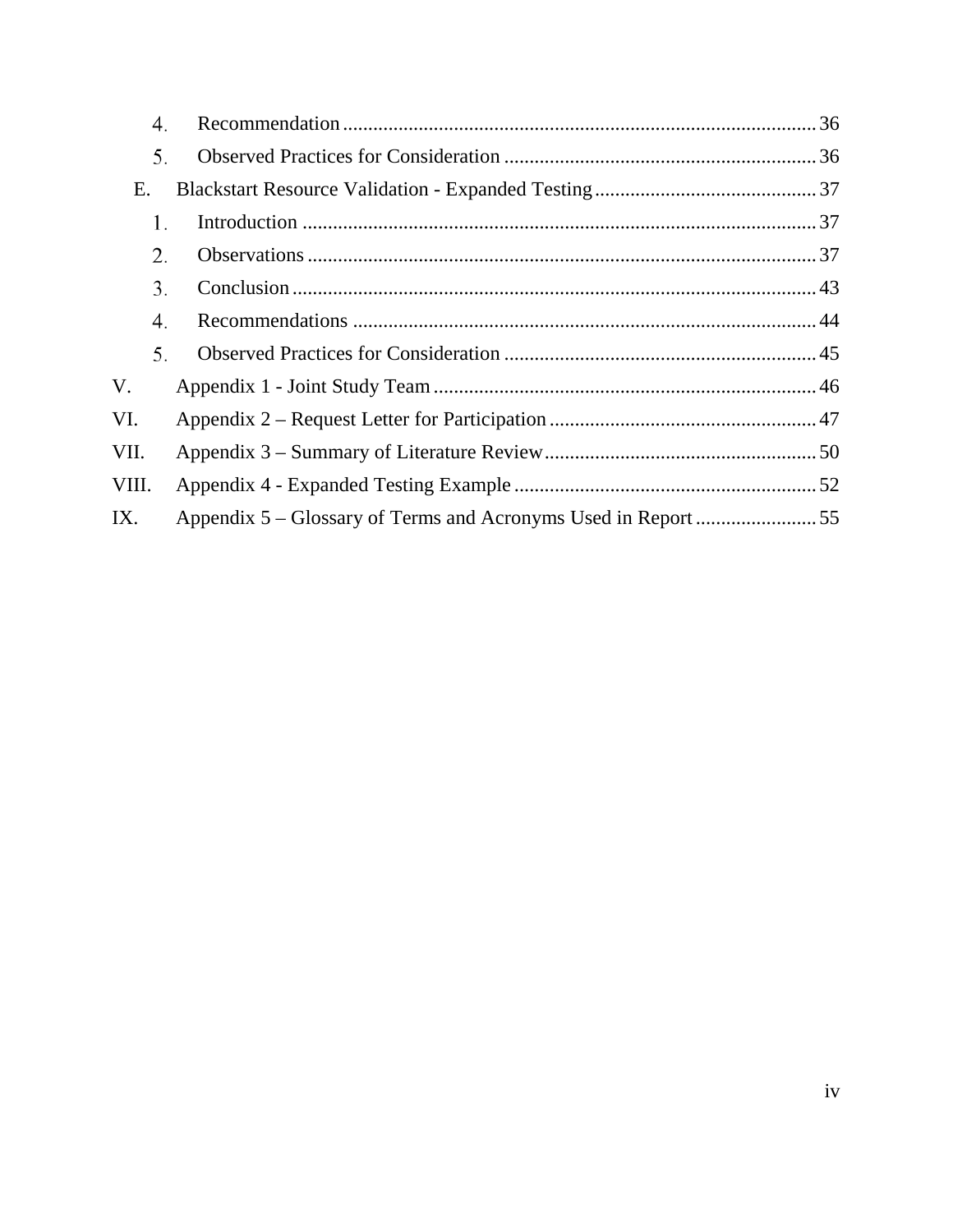# <span id="page-4-0"></span>**I. Executive Summary**

In September 2014, the Federal Energy Regulatory Commission (Commission) initiated a joint staff review, in partnership with the North American Electric Reliability Corporation (NERC) and its eight Regional Entities, to assess registered entities'**[1](#page-4-1)** plans for restoration and recovery of the bulk-power system following a widespread outage or blackout. In January 2016, this joint staff review culminated in the issuance of a joint Report on Restoration and Recovery Plans.**[2](#page-4-2)** The Restoration and Recovery Report was designed to provide a comprehensive understanding of the electric utility industry's bulkpower system recovery and restoration planning.

<span id="page-4-6"></span>However, the Restoration and Recovery Report identified certain issues that went beyond the scope of the review and recommended further study of those issues. Two of these areas identified for further study dealt with blackstart resources: (1) the availability of blackstart resources,**[3](#page-4-3)** including the identification of strategies for replacing these resources going forward and the factors to be considered for such replacement resources; **[4](#page-4-4)** and (2) options for expanding system restoration plan testing beyond the currently required blackstart resource testing, to ensure that a blackstart resource can energize equipment necessary to restore the system as intended in the restoration plan. **[5](#page-4-5)** This study of the adequacy and testing of blackstart resources is important because blackstart

<span id="page-4-3"></span>**<sup>3</sup>** NERC defines a blackstart resource as a "generating unit(s) and its associated set of equipment which has the ability to be started without support from the System or is designed to remain energized without connection to the remainder of the System, with the ability to energize a bus, meeting the Transmission Operator's restoration plan needs for Real and Reactive Power capability, frequency and voltage control, and that has been included in the Transmission Operator's restoration plan." *See* NERC Glossary of Terms,

[https://www.nerc.com/pa/Stand/Glossary%20of%20Terms/Glossary\\_of\\_Terms.pdf.](https://www.nerc.com/pa/Stand/Glossary%20of%20Terms/Glossary_of_Terms.pdf)

<span id="page-4-5"></span> $\frac{5}{4}$ *Id.* at v.

<span id="page-4-1"></span>**<sup>1</sup>** A "registered entity" is any user, owner, or operator of the bulk-power system that is generally required to register with NERC.

<span id="page-4-2"></span>**<sup>2</sup>** Report on the FERC-NERC-Regional Entity Joint Review of Restoration and Recovery Plans (January 2016) (Restoration and Recovery Report), [https://www.ferc.gov/legal/staff-reports/2016/01-29-16-FERC-NERC-Report.pdf.](https://www.ferc.gov/legal/staff-reports/2016/01-29-16-FERC-NERC-Report.pdf)

<span id="page-4-4"></span>**<sup>4</sup>** Restoration and Recovery Report at iv.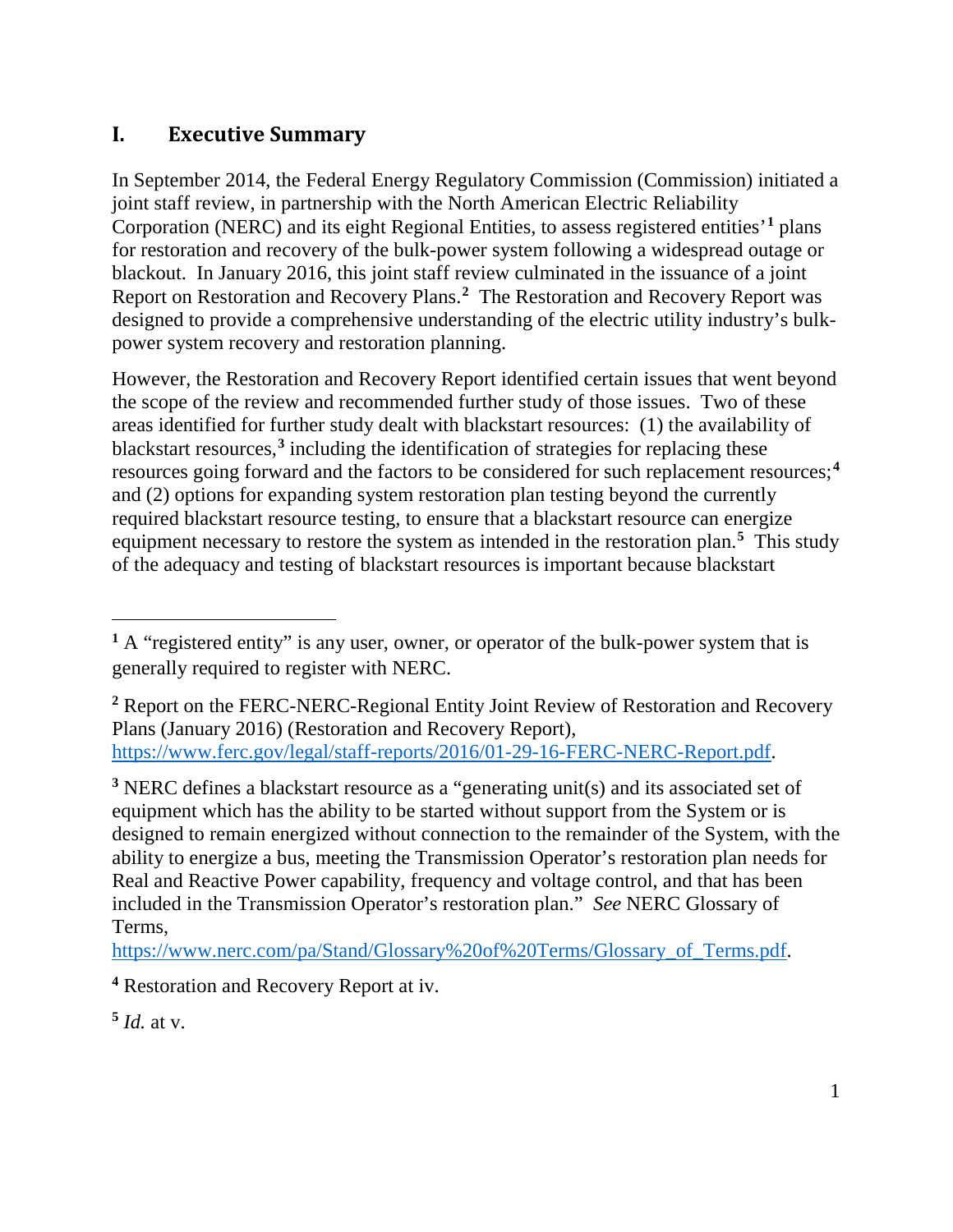resources are critical to maintaining the reliability and resilience of the bulk power system.

In the spring of 2017, the Commission, NERC, and the Regional Entities (joint study team) initiated a joint study based on recommendations in the Restoration and Recovery Report. The joint study focused on the availability of registered entities' blackstart resources, the potential impact of recent changes to registered entities' blackstart resources, and the manner in which any such impact could be mitigated. The joint study also included an assessment of registered entities' blackstart resource testing under anticipated blackstart conditions to ensure that these resources can effectively restore the bulk-power system following a widespread outage.

The joint study team gathered information from a representative sample of nine volunteer registered entities (the participants). The joint study team considered several factors when identifying potential participants for the study, targeting registered entities: (1) with significant bulk-power system responsibilities; (2) that are located in different regions; (3) that have experienced or are experiencing changes to the availability of their blackstart resources; (4) that have performed expanded testing; **[6](#page-5-0)** and (5) that have gained experience in restoration from extreme conditions or events, e.g., involvement in prior blackout events, hurricanes, or severe winter weather conditions.

Although some participants have experienced a decrease in the availability of blackstart resources due to retirement of blackstart-capable units over the past decade, **[7](#page-5-1)** the joint study team found that the participants have verified they currently have sufficient blackstart resources in their system restoration plans, as well as comprehensive strategies for mitigating against loss of any additional blackstart resources going forward. The joint study team also found that participants that have performed expanded testing of blackstart capability, including testing energization of the next-start generating unit, **[8](#page-5-2)** gained valuable knowledge that was used to modify, update and improve their system restoration

<span id="page-5-0"></span>**<sup>6</sup>** Expanded testing involves testing beyond the currently required blackstart testing (up to energizing a dead bus), including energizing the transmission line and the next-start generating unit, to ensure that the blackstart generating unit can energize equipment needed to restore the system as intended.

<span id="page-5-1"></span>**<sup>7</sup>** The joint study team focused on changes in blackstart resources over the past decade, as participants indicated that certain environmental and other regulations potentially affecting blackstart resources went into effect at about that time.

<span id="page-5-2"></span>**<sup>8</sup>** A next-start generating unit is the first generating unit in the cranking path to be energized using power from the blackstart generating unit.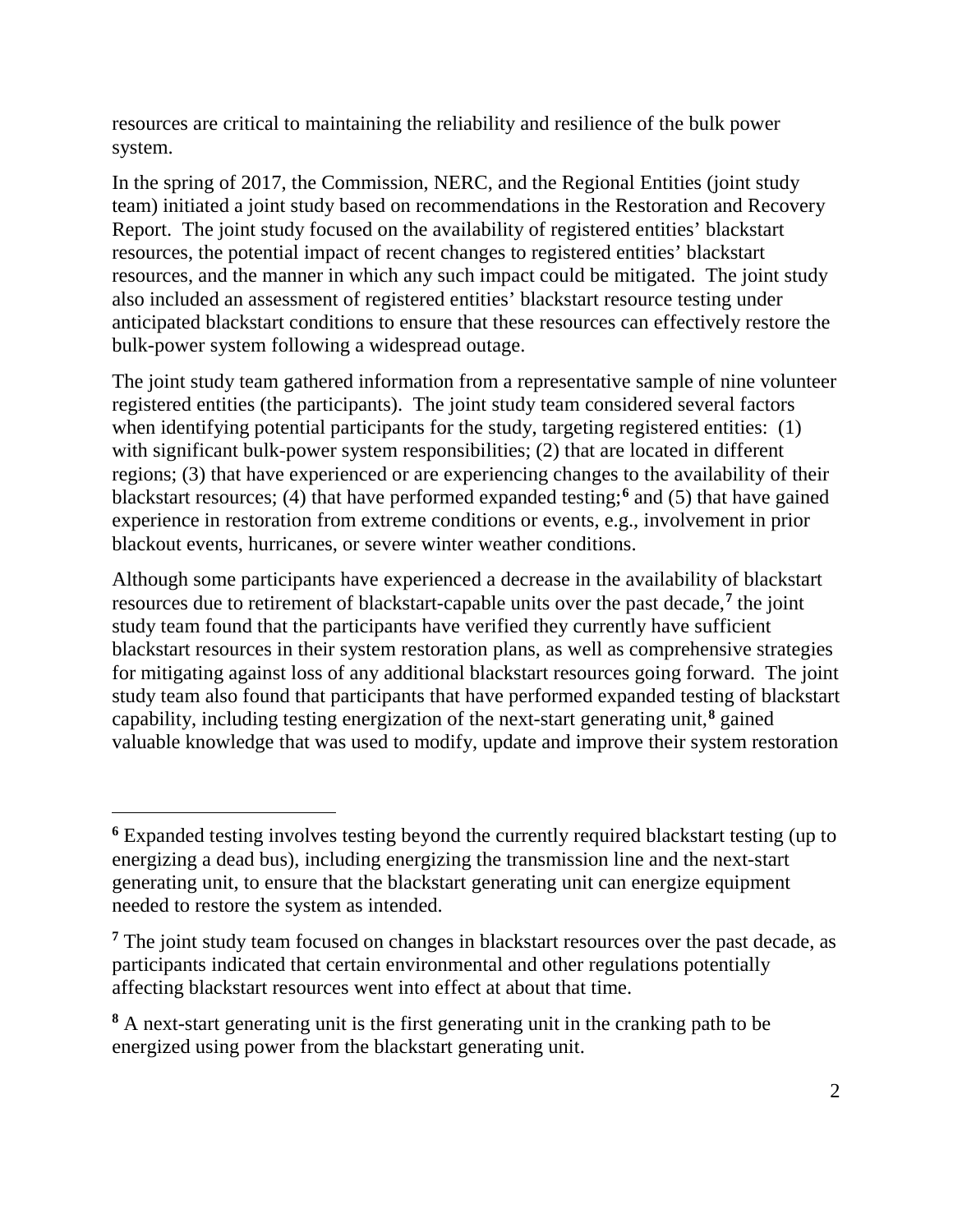plans. Participants also used the knowledge gained to update and improve their existing steady state and dynamic models of those plans, as well as their system restoration drills.

This report provides details of the joint study team's assessment and makes recommendations for industry-wide consideration regarding practices, procedures and methodologies aimed at improving system restoration overall, and blackstart capability planning and testing in particular. These recommendations include approaches to addressing single fuel use constraints, validation of system models, and expanded testing of system restoration plans. These recommendations are for voluntary consideration, and entities are not subject to mandatory compliance with the recommendations, separate and apart from any obligations of mandatory reliability standards.

The joint study team considers the recommendations in this report appropriate for all registered entities responsible for system restoration unless otherwise noted. Additionally, the joint study team observed numerous beneficial practices employed by individual participants that may not be universally appropriate or possible. The joint study team recommends that registered entities consider incorporating these practices, or variations thereof, as appropriate.

### **Recommendations**

- 1**. Mitigating risks associated with the reliance on a single fuel.** The joint study team concludes that the reliance on a single fuel blackstart resource without fuel storage capacity or firm fuel arrangements may cause issues during a restoration event. Therefore, the joint study team recommends that single fuel dependent blackstart generator owners develop alternative fuel capability or coordinate with their fuel providers to mitigate this risk. This could include firm contracts with specifications to ensure that fuel supplies to the blackstart generating units are unimpeded during a restoration event. Furthermore, the joint study team recommends that these blackstart resource owners work with their regulators as necessary, to develop alternative solutions to address potential fuel constraints. **[Section IV.C.]**
- 2**. Consider further study of the adequacy of compensation for blackstart and other resources supporting system restoration.** The joint study team recommends that Regional Transmission Organizations (RTO), **[9](#page-6-0)** Independent

<span id="page-6-0"></span>**<sup>9</sup>** A Regional Transmission Organization is an [electric power](https://en.wikipedia.org/wiki/Electric_power_transmission) [transmission system](https://en.wikipedia.org/wiki/Transmission_system_operator)  [operator](https://en.wikipedia.org/wiki/Transmission_system_operator) which coordinates, controls and monitors a multi-state electric [grid.](https://en.wikipedia.org/wiki/Grid_(electricity))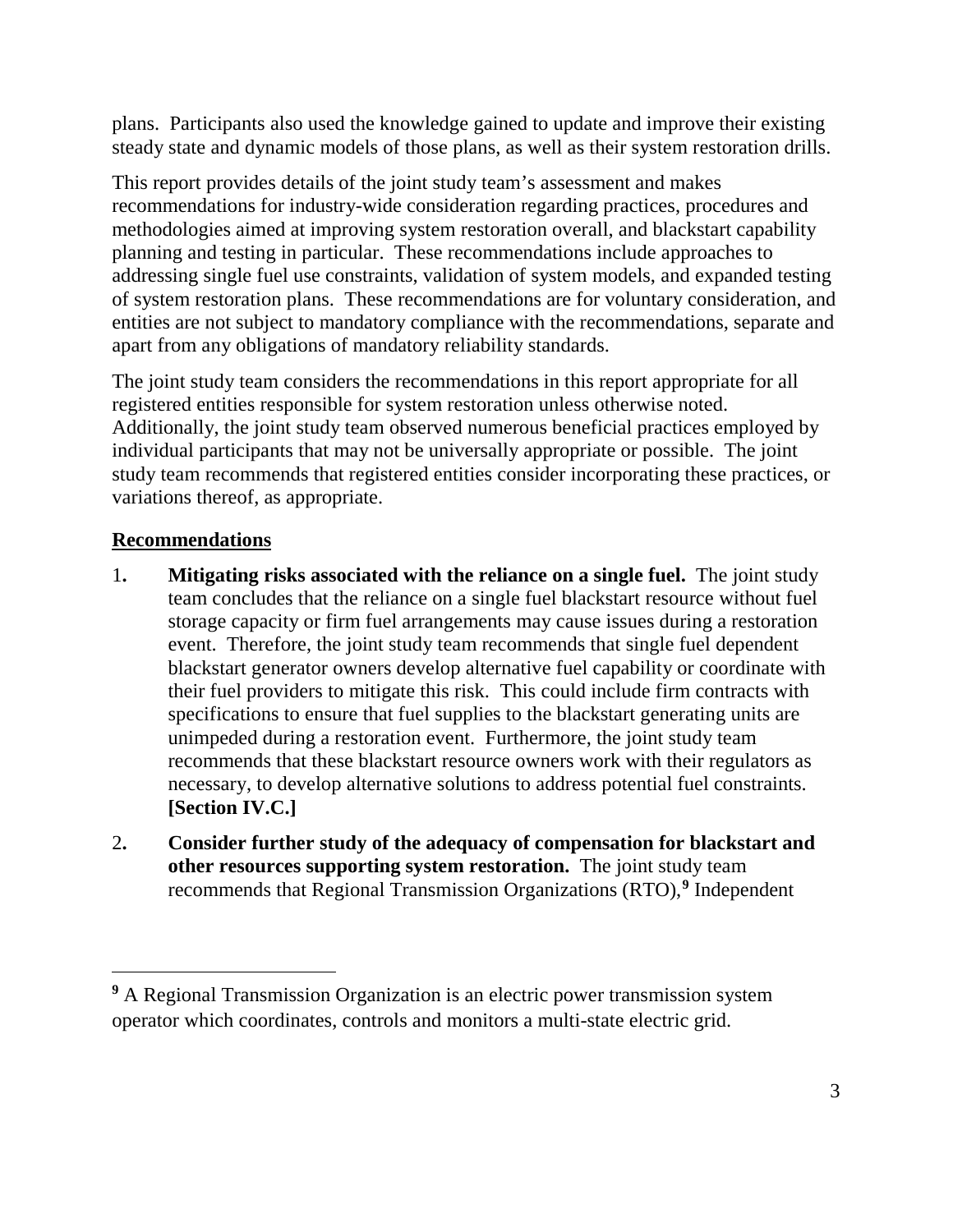System Operators (ISO),<sup>[10](#page-7-0)</sup> or other appropriate entities consider an examination of the adequacy of compensation for services and benefits provided by blackstart resources, including any potential threat or impact on blackstart resource procurement and retention under current compensation mechanisms. The joint study team also recommends examining appropriate compensation for next-start generating units used in system restoration, including compensation for costs associated with participating in blackstart related services such as expanded testing.**[11](#page-7-1) [Section IV.C.]**.

- 3. **Verification of model data to ensure accuracy of blackstart simulations through coordination between transmission and generation registered entities**. The joint study team recommends that registered entities performing simulations of their system restoration plans, especially those with cranking path auxiliary loads at a next-start generating unit that are large relative to the blackstart unit, closely coordinate with generator owner(s) to ensure that the associated modeling data used to perform restoration plan simulations is accurate. For instance, the dynamic simulations should include energizing the cranking path and next-start generating unit startup, using generator and load models that have been verified against electrical data captured during various normal system operations or disturbances. Verification of data inputs should be considered for the following models:
	- Blackstart generating unit model;

- Blackstart generating unit excitation control system model; and
- Next-start generating unit auxiliary motor loads. **[Section IV.D.]**
- 4. **Expanded testing, where feasible, to confirm viability of blackstart capability through coordination between transmission and generation registered entities.** The joint study team recommends that, where feasible, transmission operators, in coordination with blackstart and next-start generation operators, perform expanded testing of blackstart cranking paths. Entities could use the

<span id="page-7-0"></span>**<sup>10</sup>** An Independent System Operator is an [electric power](https://en.wikipedia.org/wiki/Electric_power_transmission) [transmission system operator](https://en.wikipedia.org/wiki/Transmission_system_operator) which coordinates, controls and monitors the operation of the [electrical power](https://en.wikipedia.org/wiki/Electric_power_transmission) system, usually within a single [US](https://en.wikipedia.org/wiki/United_States) State, but sometimes encompassing multiple states.

<span id="page-7-1"></span>**<sup>11</sup>** Blackstart service is the capability of generating units to start without an outside electrical supply or the demonstrated ability of a generating unit to automatically remain operating at reduced levels when disconnected from the grid.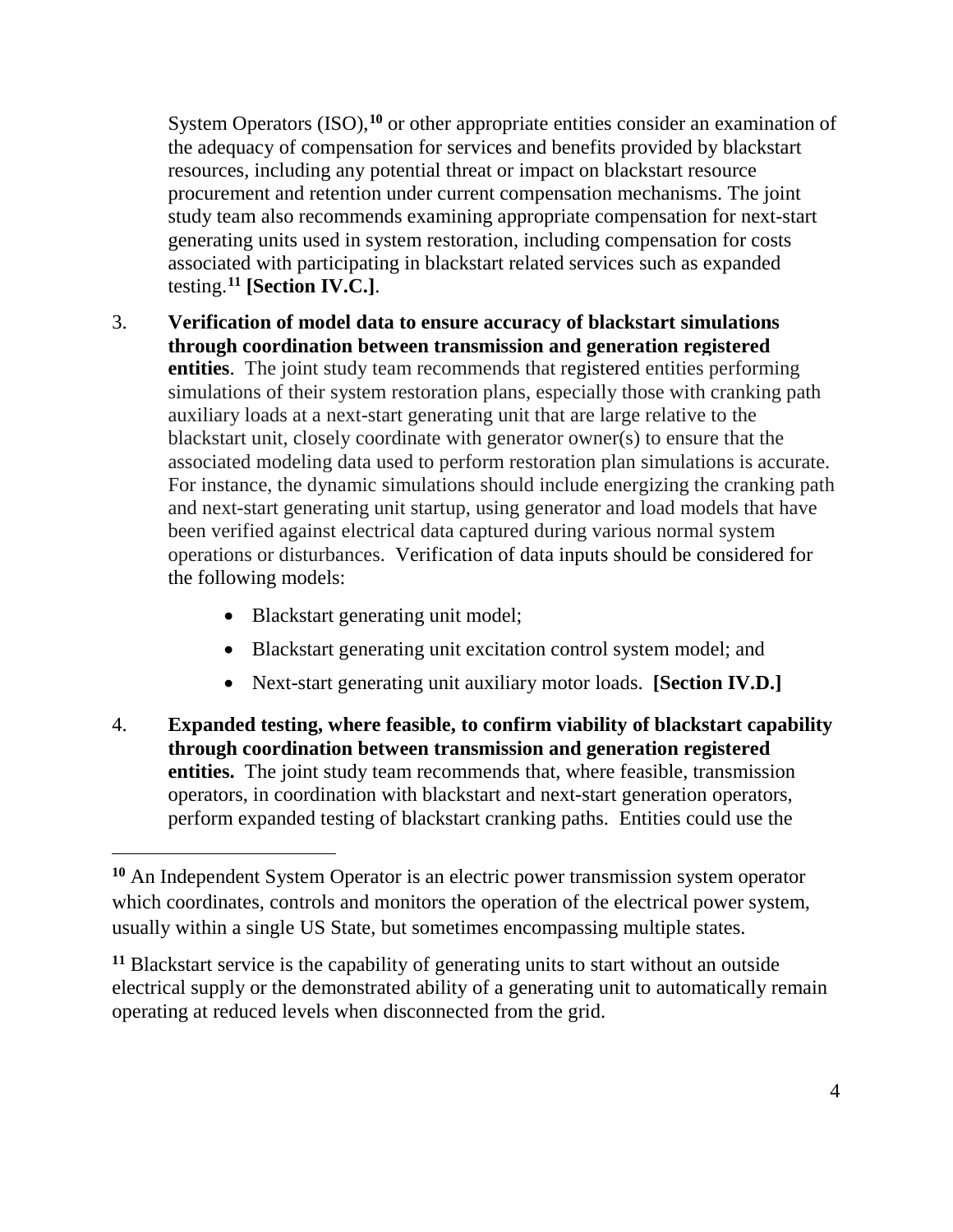results of expanded testing to confirm the viability of system restoration plans and to update system models and system restoration training programs. Conditions that could facilitate successful testing include:

- Testing during planned maintenance outages of certain sections of the transmission system comprising a blackstart cranking path;
- System configurations in which energizing the cranking path from blackstart generating unit to the next-start generating unit involves limited or no interruptions to customers, including conditions in which the blackstart and next-start generating units are in close proximity or where transmission system redundancies allow for isolation of applicable cranking paths without customer interruption. **[Section IV.E.]**
- 5. **Obtaining insight from registered entities that have experience with expanded testing.** The joint study team recommends that applicable registered entities that have not engaged in or performed expanded testing of their blackstart capability reach out to those who have performed such testing. Registered entities could also benefit from the sharing of experiences across different regions of the country. **[Section IV.E.]**

### **Observed Practices for Consideration**

The joint study team found that the participants have many practices and procedures pertaining to blackstart capability planning and testing that serve to enhance their preparations for system restoration and recovery. The joint study team acknowledges that these practices may not be applicable to all registered entities in all situations, but believes that incorporation of these practices where appropriate could add significant value to the registered entities who adopt them and to the utility industry as a whole. Examples of these beneficial practices include:

- Coordinating the use of blackstart facilities across multiple transmission service footprints, which can allow a blackstart generating unit to contribute in supplying an adjacent area's critical load.
- Development and use of additional procedures for staffing during expanded testing, including providing for additional personnel to augment system operators and substation personnel during expanded testing. The additional substation personnel would staff substations and perform safety watches at certain points along transmission lines. At control centers, additional operators would manage and coordinate expanded testing so that system operators can focus on essential system operations with minimal distractions.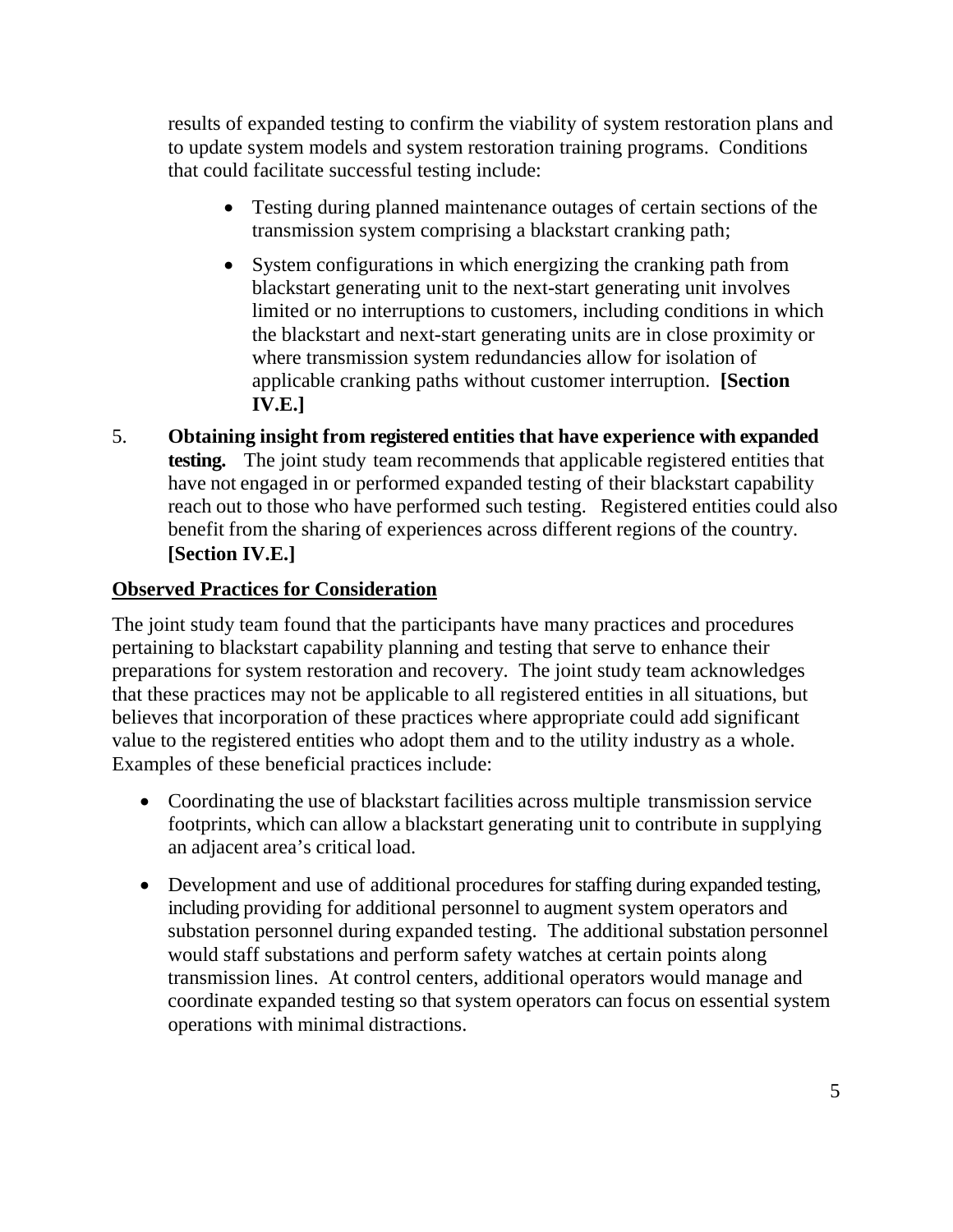• Having generation registered entities offering blackstart service enter into agreements with next-start generating unit owners in order to facilitate expanded testing of blackstart capability.

The beneficial practices observed by the joint study team are discussed further in the relevant sections of the report.

# <span id="page-9-0"></span>**II. Introduction**

In September 2014, the Commission initiated a joint staff review, in partnership with NERC and the eight Regional Entities, to assess registered entities' plans for restoration and recovery of the bulk-power system following a widespread outage or blackout. This review culminated in the issuance of a joint Report on Restoration and Recovery Plans in January 2016.**[12](#page-9-1)** The Restoration and Recovery Report provided a comprehensive understanding of the electric utility industry's bulk-power system recovery and restoration planning, but identified certain issues that went beyond the scope of the review, and recommended further study of those issues. Two of the areas recommended for further study were: (1) the availability of blackstart resources, including the identification of strategies for replacing these resources going forward, and the factors to be considered for such replacement resources; and (2) options for expanding system restoration plan testing beyond the currently required blackstart resource testing, to ensure that a blackstart resource can energize equipment needed to restore the system as intended in the restoration plan. **[13](#page-9-2)**

The objective of this study is to: (1) assess the current state of blackstart resource availability and registered entities' strategies for replacement of blackstart resources going forward; and (2) verify whether and how registered entities conduct testing of blackstart resources under anticipated blackstart conditions, including identifying methods and practices that could be used to improve other registered entities' system restoration plans and training.

<span id="page-9-1"></span>**<sup>12</sup>** *Supra* n[.2.](#page-4-6)

<span id="page-9-2"></span>**<sup>13</sup>** Events such as the September 28, 2016, South Australia blackout, in which a blackstart generating unit failed to energize the next-start generating unit, have demonstrated the potential for widespread adverse effects if registered entities' system restoration plans and blackstart resources do not perform as intended to effectively restore the bulk-power system, and highlight the need for this study.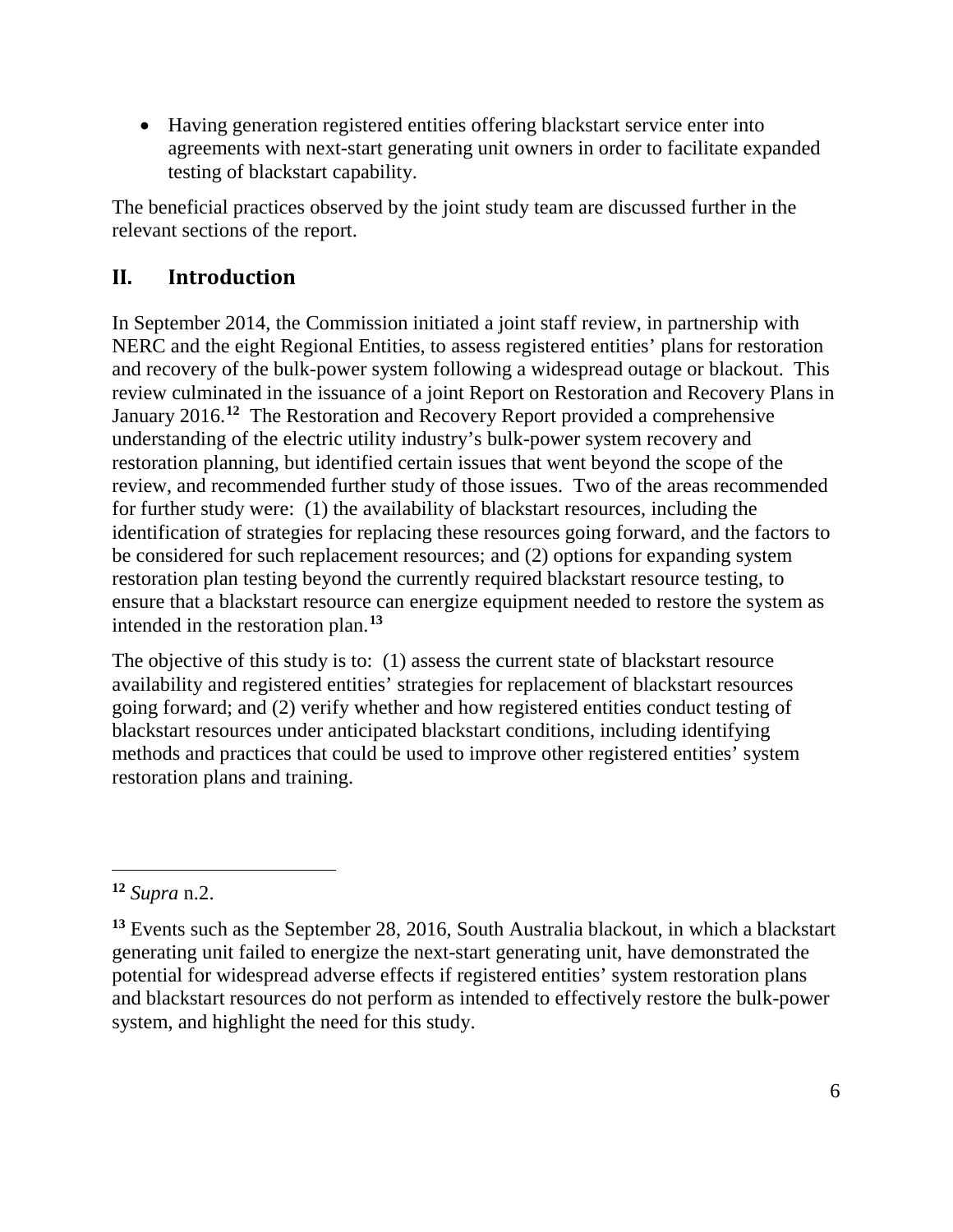# <span id="page-10-0"></span>**III. Study Process and Data**

The joint study team adopted a collaborative model for conducting the review. Subject matter experts from the Commission, NERC, and the Regional Entities collectively provided the necessary planning and operations expertise to conduct the study.**[14](#page-10-3)**

In order to facilitate a full and open discussion of each participant's approach, the joint review team agreed not to disclose registered entity-specific information outside each review group. This report accordingly provides the results of the reviews without attribution to individual registered entities.

During its assessment, the joint study team reviewed relevant reports and documentation provided by each participant, and engaged in discussions with the participants to gain additional information and insights.

The process used to perform this study included four steps:

- Step 1: Review relevant literature;
- Step 2: Identify candidate registered entities;**[15](#page-10-4)**
- Step 3: Assess registered entities' blackstart resource availability, strategies for replacing these resources, and blackstart resource testing practices; and
- Step 4: Develop recommendations (viable resources, methods, beneficial practices and training).

### **A. Step 1: Review of Relevant Literature**

<span id="page-10-1"></span>As a first step in the review process, the joint study team identified, reviewed, and summarized relevant studies, reports, manuals and references to provide the joint study team background to aid in effectively structuring and performing the study.**[16](#page-10-5)**

### **B. Step 2: Identify Candidate Registered Entities**

<span id="page-10-2"></span>Next, the joint study team developed participant identification criteria designed to best achieve the overall study goals of assessing registered entities' blackstart resource

<span id="page-10-3"></span>**<sup>14</sup>** Appendix 1 lists the joint study team members.

<span id="page-10-4"></span>**<sup>15</sup>** As in the preceding studies on System Restoration and Recovery, the identities of participants is non-public.

<span id="page-10-5"></span>**<sup>16</sup>** Appendix 3 contains a summary of the literature reviewed, except for specific literature pertaining to the participants in order to protect the participants' identities.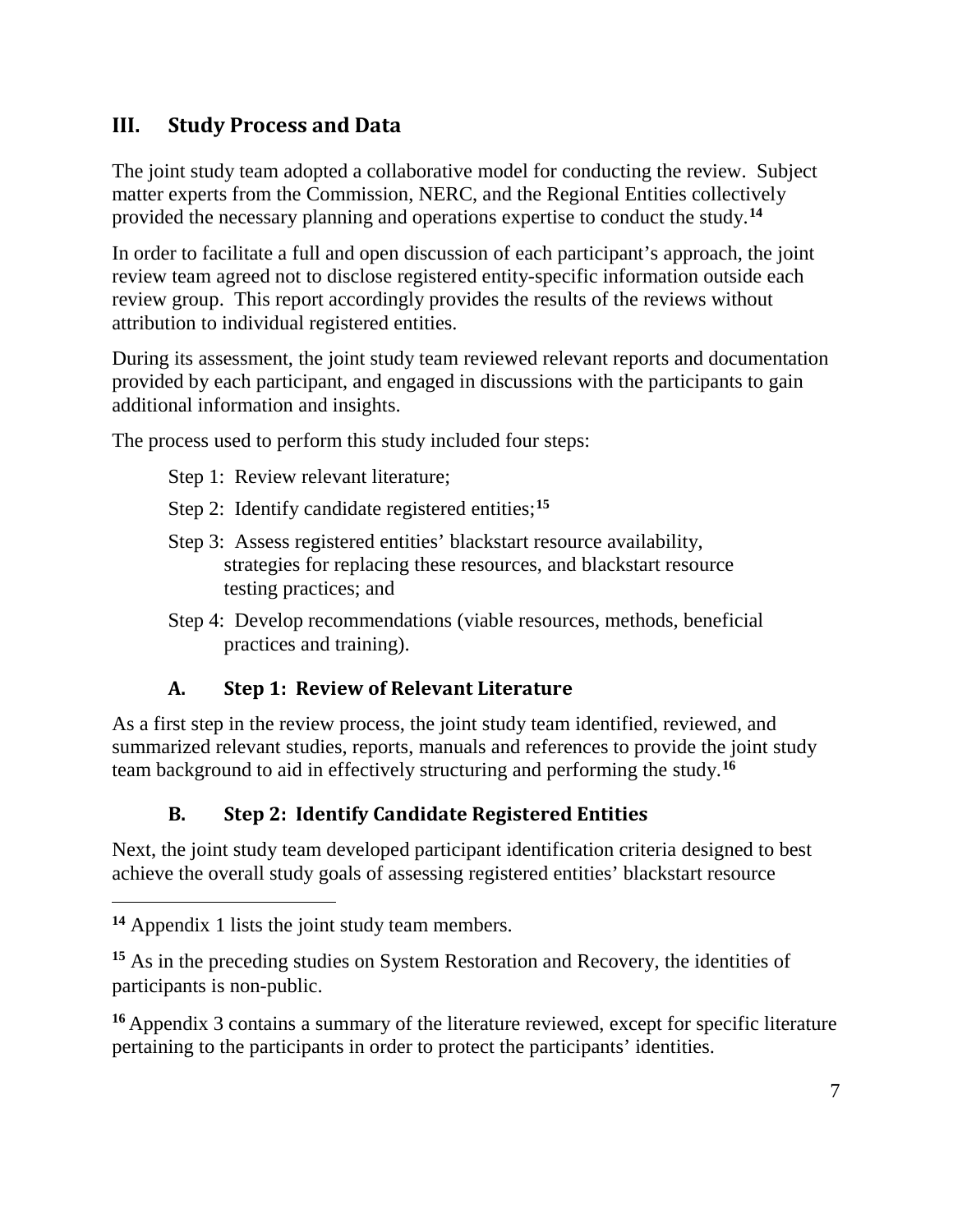availability and strategies for replacement of resources no longer available due to retirement of the resources or other factors. The criteria also verified whether and how registered entities conduct testing of blackstart capability under anticipated blackstart conditions, including identifying methods and practices that could be used to improve other registered entities' system restoration plans and training. The joint study team used the following criteria to identify candidate entities:

- Registered entities subject to Reliability Standards EOP-005-2 (System Restoration from Blackstart Resources) and/or EOP-006-2 (System Restoration Coordination) that have system restoration plan or coordination steps, and/or have documented procedures for starting blackstart resources;
- Registered entities located in various areas or regions, where different types of blackstart generating units (e.g., hydro, natural gas, coal) may exist;
- Registered entities with significant bulk-power system responsibilities, viewed as competent in the study's focus areas, to help maximize potential learning and improvement;
- Registered entities that have experienced or are experiencing changes in their blackstart resource availability;
- Registered entities that have performed blackstart resource testing under actual or anticipated conditions (i.e., expanded testing beyond the currently required blackstart testing); and
- Registered entities that have gained experience in restoration from encountering extreme conditions or events (e.g., involvement in prior blackout events, hurricanes, and severe winter weather conditions).

The joint study team identified nine registered entities as prospective participants that met the participant identification criteria and contacted each to request its participation.**[17](#page-11-0)** The study participants were, without exception, exemplary in their cooperation with the joint study team. The participants shared relevant details about the availability of their blackstart resources, replacement strategies for blackstart resources, recent changes to blackstart resources, costs and compensation related to blackstart, rationale for selection of blackstart resources, simulation and testing of blackstart resource plans, obstacles preventing expanded testing of blackstart resources, and lessons learned from expanded testing. The joint study team commends the participants for their contributions.

<span id="page-11-0"></span>**<sup>17</sup>** Participants in this study are located in five of the eight NERC regions.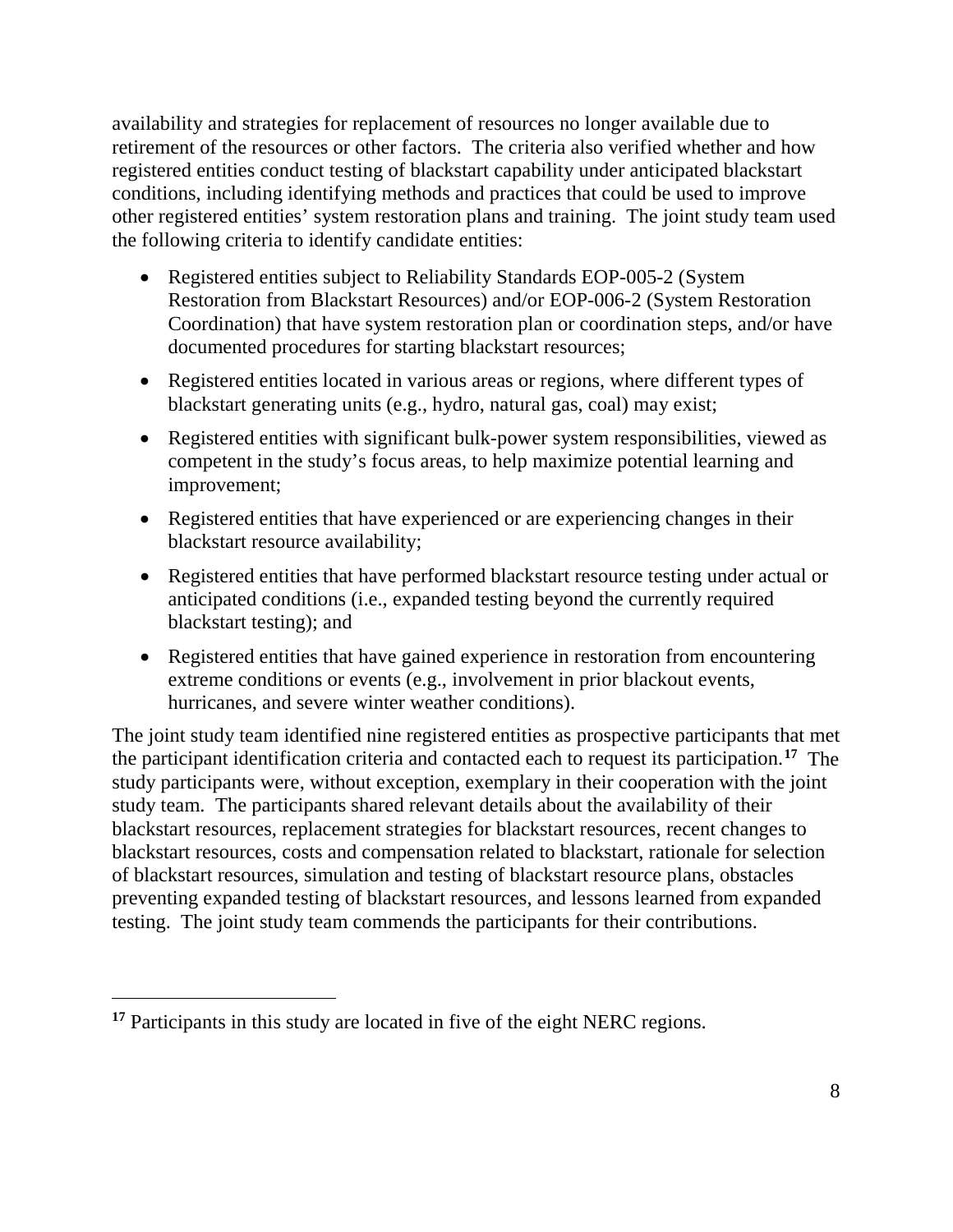The joint study team sent a study request letter to each participant, outlining the information needed for the study.**[18](#page-12-1)** The letter asked the participants to provide or make available for review and discussion documentation pertaining to:

- Criteria for selection of current and future blackstart generating units and facilities (e.g., size, fuel type, location, limitations);
- Current and future cranking paths due to changes in blackstart resources;
- Procedures addressing issues if blackstart resource is unavailable;
- Provisions for additional cranking paths if main path is unavailable;
- Operating issues associated with blackstart resources pertaining to voltage level, fuel type, and other factors;
- Any additional documents or information identified by the Commission, NERC, or the Regional Entities;
- Results of testing of current cranking paths, and lessons learned from such testing; and
- Any public or private reports or other documents that have already been produced in these areas that may be beneficial for the team to review (e.g., Severe Impact Resilience Task Force Report).**[19](#page-12-2)**

Where possible, the joint study team reviewed these documents prior to the start of participant reviews to aid in identifying specific areas of interest for each participant and for the study as a whole.

### <span id="page-12-0"></span>**C. Step 3: Assess Registered Entities' Blackstart Resource Availability, Replacement Strategies, and Testing Practices**

The joint study team identified specific areas of focus to aid in identifying recent changes to blackstart resources, understanding participants' strategies for replacing blackstart resources, and options for expanded testing beyond the currently required blackstart resource testing. The areas of focus included, but were not limited to:

• Determination of blackstart resource replacement strategy(s) and factors considered;

<span id="page-12-1"></span>**<sup>18</sup>** A copy of the request letter is attached as Appendix 2.

<span id="page-12-2"></span>**<sup>19</sup>** NERC Severe Impact Resilience Task Force, Severe Impact Resilience: Considerations and Recommendations, May 9, 2012, [http://www.nerc.com/docs/oc/sirtf/](http://www.nerc.com/docs/oc/sirtf/SIRTF_Final_May_9_2012-Board_Accepted.pdf) [SIRTF\\_Final\\_May\\_9\\_2012-Board\\_Accepted.pdf.](http://www.nerc.com/docs/oc/sirtf/SIRTF_Final_May_9_2012-Board_Accepted.pdf)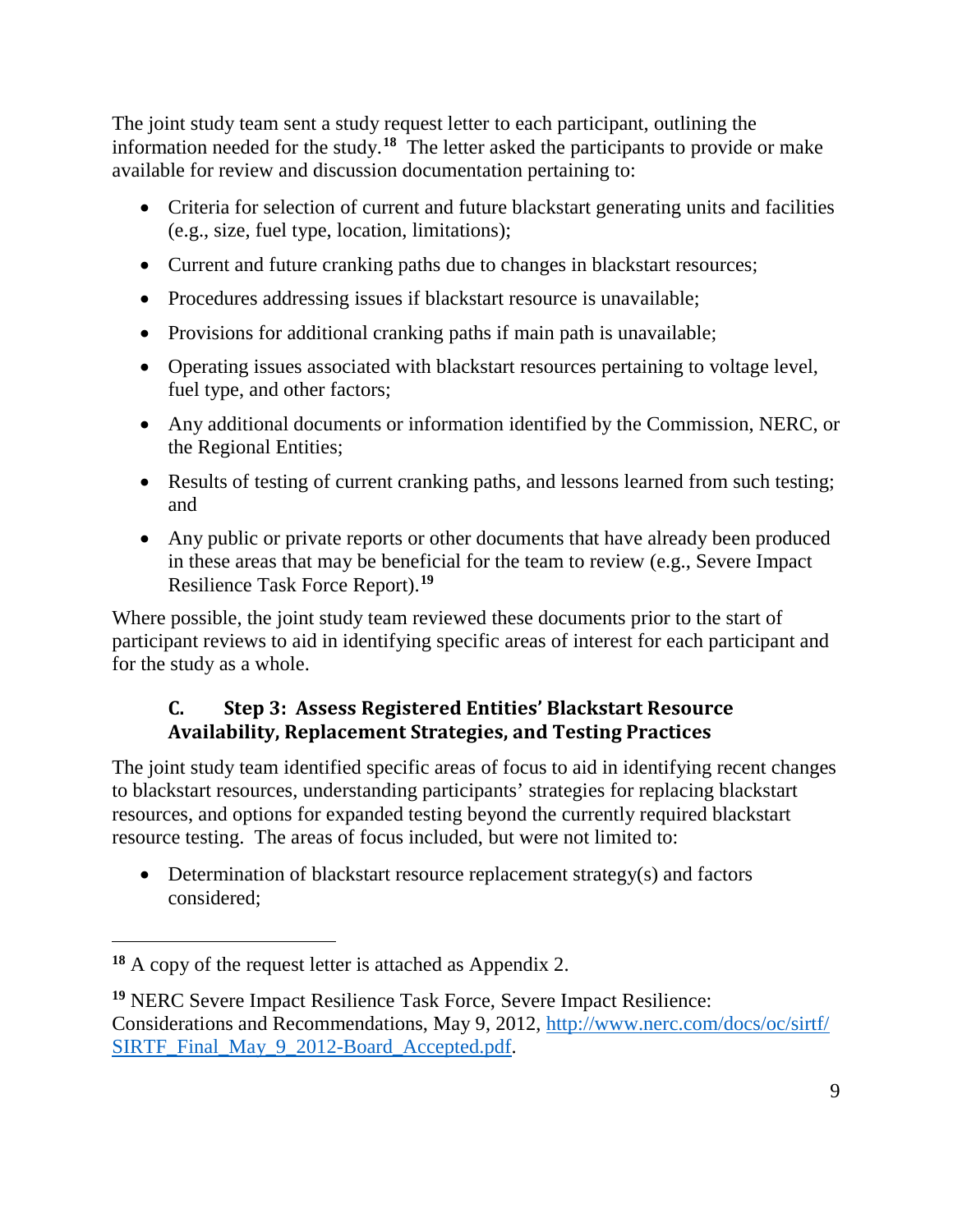- Assessing blackstart resource restoration plan simulations and results;
- Monitoring and control of system conditions during testing;
- Managing protection schemes during expanded testing; and
- Communication and coordination during expanded testing.

The joint study team shared with participants these areas of focus prior to the assessment. This enabled the joint study team to perform an efficient, thorough, and consistent assessment of all participants and within the scope of review.

# **D. Step 4: Develop Recommendations**

<span id="page-13-0"></span>Upon completion of the participant assessments (including site visits and teleconferences with participants), the joint study team compiled its findings and recommendations in this report. The joint study team developed this report to help registered entities address replacement of blackstart resources when existing blackstart resources may become unavailable, and to promote optimal methods for testing and validating the viability of blackstart resource restoration plans. This report also shares practices that may help registered entities improve their blackstart resource replacement strategies, validate system models, and encourage engagement in expanded testing of blackstart capability in order to optimize system restoration planning.

### <span id="page-13-1"></span>**IV. Assessment**

### **A. Overview**

<span id="page-13-2"></span>During the review process, the joint study team observed a comprehensive range of experiences and approaches regarding the availability of blackstart resources, replacement strategies where needed, and testing and validation approaches to verify their system restoration plans. The team found that some participants have experienced fairly significant changes in the availability of blackstart resources in their areas, while others have experienced few if any changes necessitating replacement of blackstart resources. Despite the decrease in the total number of available blackstart-capable resources experienced by some participants, the joint study team found that all participants have verified they have sufficient blackstart resources to support their system restoration plans. Most participants have identified multiple blackstart resources in their system restoration plans, and some also indicated that they have access to other blackstart-capable units beyond those specifically identified in their current restoration plans.

The participants consider a number of factors in selecting blackstart resources, and when procuring replacement blackstart resources. The factors, include capacity, type of units, and location (e.g., proximity to cranking path, and physical location diversity with respect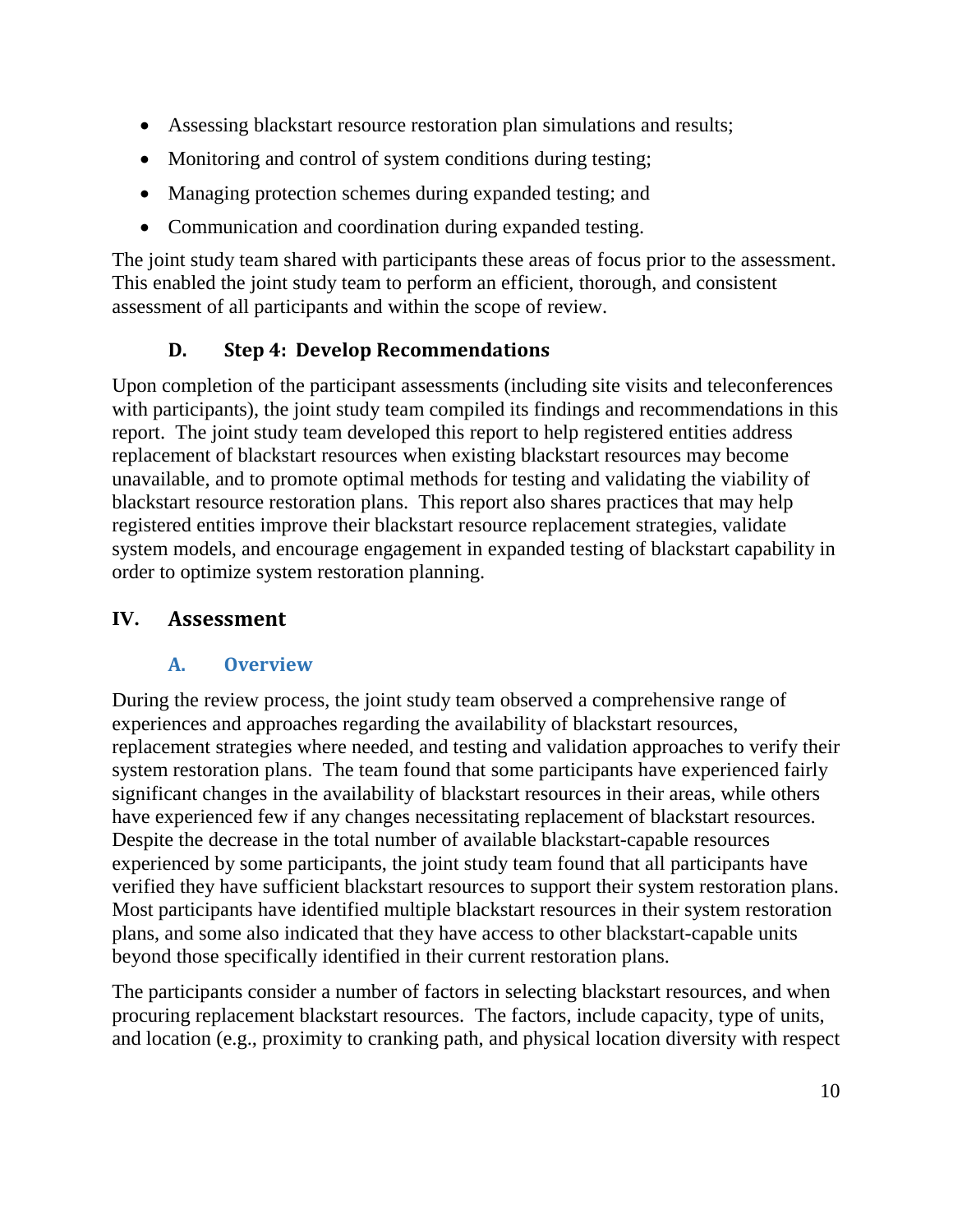to other blackstart resources), which can impact the overall restoration plan. The team found that participants have adequate procurement strategies, arrangements and procedures in place to secure blackstart resources, including replacing existing resources that may no longer be available for blackstart service.

The team found that participants responsible for procuring blackstart generating units have detailed blackstart procurement and retention strategies. Participants indicated however, that the degree to which those strategies succeed in obtaining optimal blackstart resources may depend on several factors, including providing adequate compensation for blackstart service and for other resources supporting system restoration. While determining an appropriate level of compensation for blackstart services may be somewhat complex, the team found that it is important to ensure resource owners have adequate incentive to offer blackstart services and to otherwise participate in system restoration support roles, including expanded testing.

All participants perform steady state and dynamic studies to verify the capabilities of blackstart resources, with varying levels of detail in the studies. In addition, all participants use periodic drills to validate their steady state studies. While some participants perform expanded testing of their blackstart capability beyond the testing that is currently required (i.e., by testing energization of the next-start generating unit), such testing was only performed by participants with a system configuration that made such testing feasible with few or no customer outages. Those participants who have performed expanded testing gained valuable knowledge that they used to update and enhance their system restoration plans and system operator training programs, and to verify that their restoration plan accomplishes its intended function. Notably, however, other participants indicated that they cannot perform such testing without undue adverse impacts to customers. The joint study team assessed the merits of recommending the inclusion of an expanded testing requirement in the Reliability Standards, and concluded that it would not be appropriate at this time.

### <span id="page-14-0"></span>**B. Availability of Blackstart Resources**

#### 1. **Introduction**

<span id="page-14-1"></span>The joint study team examined the participants' deployment of blackstart resources under their current system restoration plans, including the types and characteristics of blackstart resources included, to assess the sufficiency of the identified resources and to better understand recent trends potentially affecting the availability of blackstart resources.

Although several of the participants indicated that they have seen a decrease in the total number of available blackstart-capable units over time in their respective footprints, the joint study team found that participants have sufficient blackstart resources in their current system restoration plans. In addition, the joint study team found that most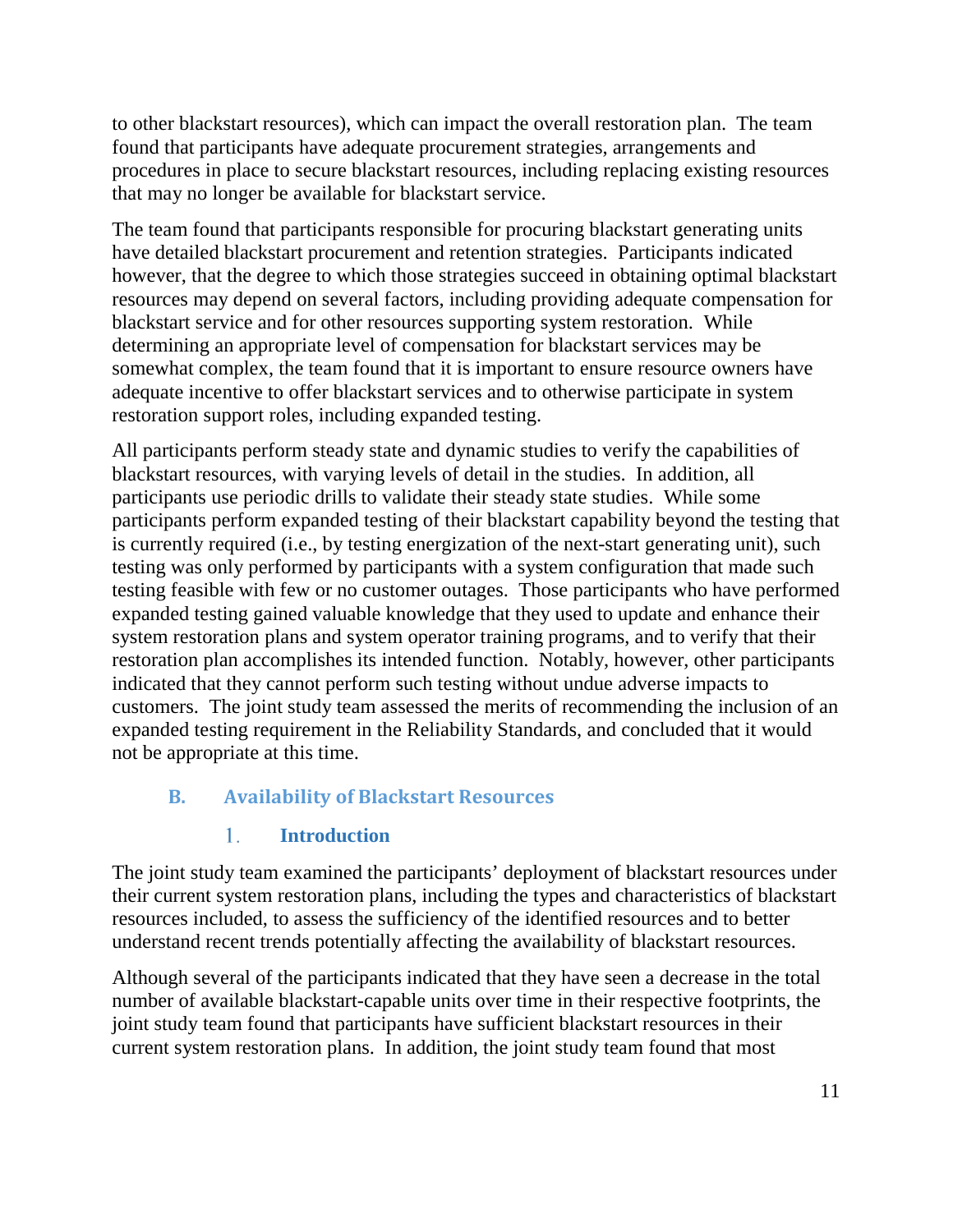<span id="page-15-0"></span>participants have access to other blackstart-capable units in their footprint beyond the blackstart resources identified in their current restoration plans.

#### $2.$ **Observations**

 $\overline{a}$ 

a. Participants' Current Blackstart Resources

Participants typically identify blackstart generating units to meet priority load<sup>[20](#page-15-1)</sup> requirements in alignment with their overall system restoration strategies, and most of the participants have identified multiple blackstart resources as part of their system restoration plans. Most participants include at least two blackstart generating units per island in their system restoration plan, while one of the participants includes a single blackstart generating unit for each island. The total number of blackstart units identified in the participants' system restoration plans varied, as would be expected, due to inherent differences between transmission operators' systems and the absence of specific requirements in the Reliability Standards.

The blackstart generating units included in participants' plans range in size from small (e.g., 50 MVA) to larger units (e.g., 100-200 MVA), to banks of generating units exceeding 1,000 MVA in capacity. Participants' blackstart resources include a mix of coal and gas-fired steam units, gas combustion turbines, and hydroelectric units. The joint study team found that none of the participants currently employ wind or solar resources for blackstart services due to the variability or intermittent nature of these resources. However, some participants are in discussions with vendors to assess the feasibility of procuring battery storage systems for use as a blackstart resource among other services.

The participants have taken a number of precautions to ensure that blackstart units have reliable and consistent access to fuel during a system disturbance or other extreme conditions, including the following:

<span id="page-15-1"></span>**<sup>20</sup>** System restoration plans typically identify "priority loads," whose prolonged interruption may have an undesirable impact on health, safety, and the environment, and are therefore targeted for restoration as early as possible in the system restoration process. For the study participants, priority load includes off-site power for nuclear generating stations (to maintain safe shutdowns), cranking power to certain generating units, power to natural gas infrastructure (such as electric compressors), power to pumping stations for oil pipelines, military installations and flood water control installations, and power to hospitals and other emergency operations.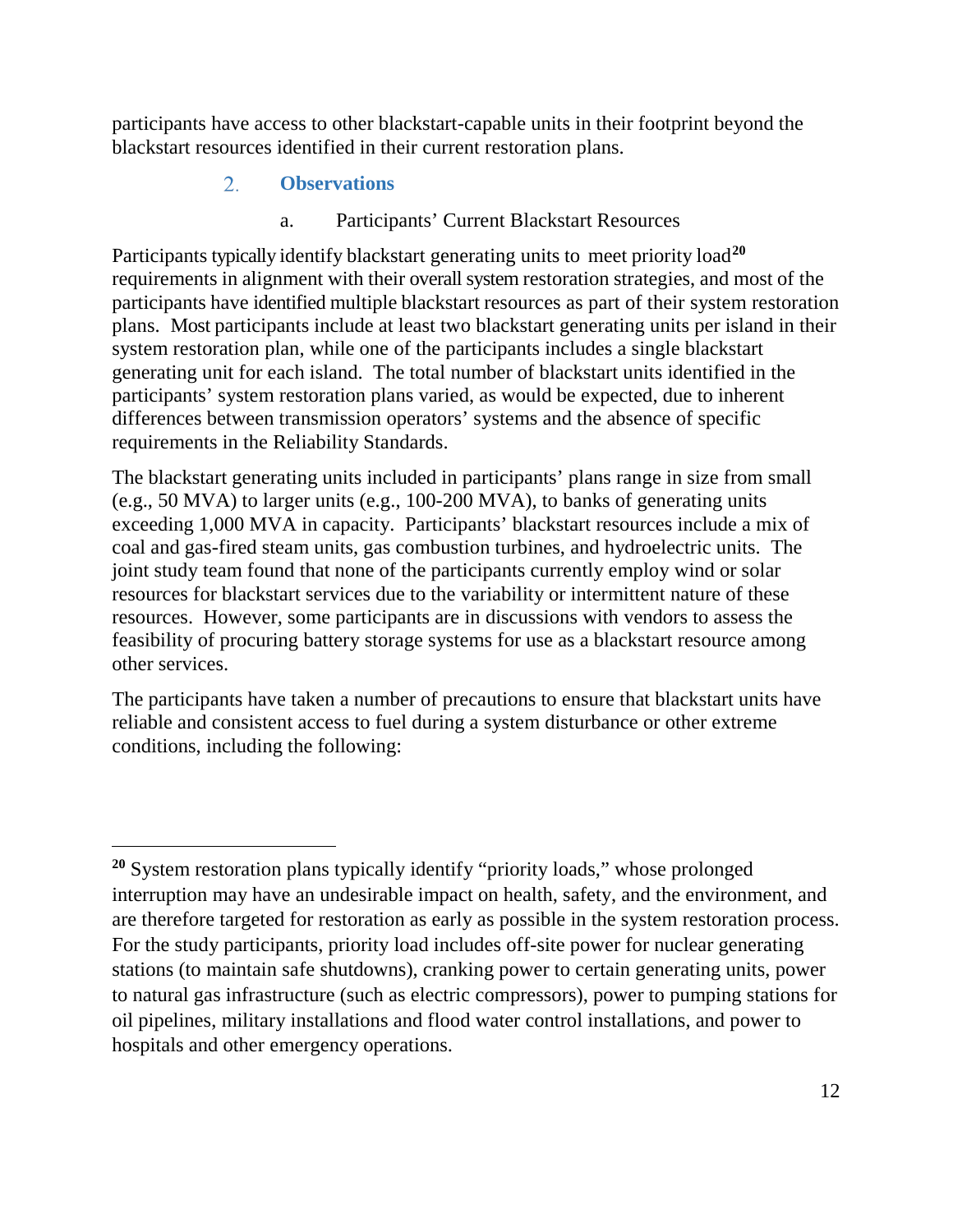- To ensure that gas supply to next-start generators is available during restoration, some participants include gas compressors as priority loads.
- Most participants' system restoration plans have blackstart generating units with dual fuel capabilities (using both oil and gas). One participant reported that about fifty percent of its blackstart generation capacity has dual fuel capability and that it is currently considering requiring all future blackstart generating units to be dual fuel capable units.
- Some participants with dual fuel blackstart capability have procured onsite oil or gas supplies sufficient to run generators for a limited period (e.g., 48 to 72 hours), to mitigate the loss of either fuel during a blackout. Other participants secure firm contracts with fuel suppliers to escalate priority and assure fuel availability.
- Most participants with gas-fired blackstart have firm transportation contracts.
	- b. Sufficiency of Blackstart Resources and Response to Recent Changes

Several participants indicated that the total number of available blackstart-capable units in their respective footprints has decreased over time. Some participants indicated that they have seen a reduction in the availability of blackstart generating units, next-start generating units, or automatic load rejection units**[21](#page-16-0)** due to the impact of regulations and due to the retirement of non-economic aging assets. Other participants have seen little turnover in their fleet of blackstart resources, but have experienced changes in their nextstart generating units and automatic load rejection generating units due to similar factors. Nevertheless, all participants have verified that they have sufficient blackstart resources to support their current restoration plans. In addition, most participants indicated that they have access to other blackstart-capable units beyond those specifically identified in their current restoration plans. Participants generally maintain a list of these generating units, consider them in their restoration strategies, and can potentially rely on these resources for replacement blackstart service if current blackstart resources become unavailable. As discussed in the first joint Report on Restoration and Recovery Plans, the potential for increasing cyber threats accentuates the need for viable blackstart capability. Maintaining a list of these replacement blackstart-capable units could prove valuable if a

<span id="page-16-0"></span>**<sup>21</sup>** Automatic load rejection units are generating units that provide blackstart service by automatically disconnecting from the electrical grid during a disturbance, while remaining operational, with the ability to quickly reconnect to aid in faster restoration.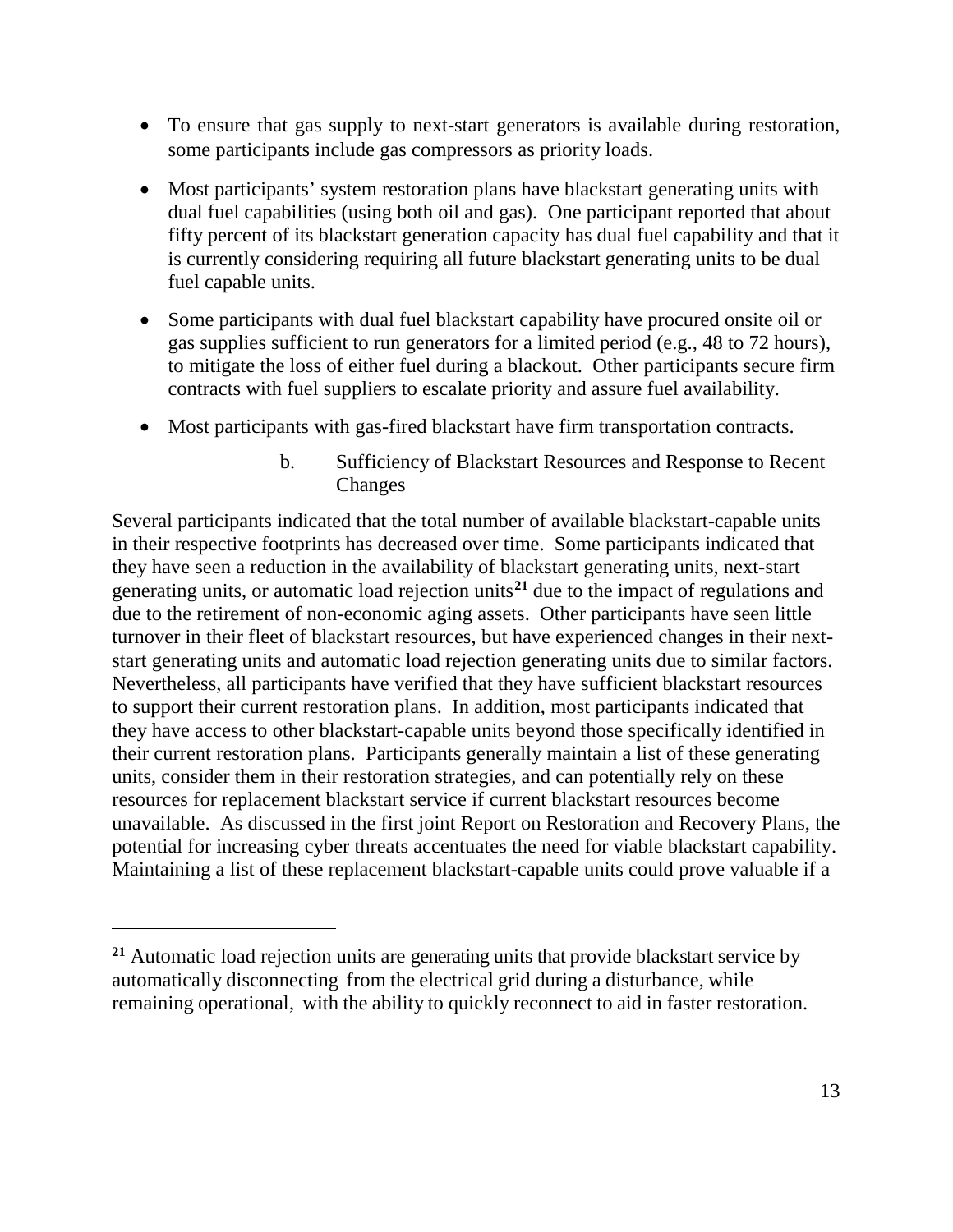cyber event prevents the use of those blackstart units identified in entities' system restoration plans.

While many participants have had to respond to the loss of individual blackstart units, they have developed mechanisms to identify alternatives that not only address the potential need for replacement blackstart services, but that also optimize their overall system restoration plans. Some participants indicated they addressed the loss of a blackstart resource or resources through the re-identification of priority loads or through re-engineering of their system restoration plans. In addition, one participant transmission operator instituted a change in its regional restoration approach, to allow generating units in one transmission owner area to provide blackstart service to another area. Another participant transmission operator is currently redefining islands to optimize load recovery, rather than defining islands purely by geographical location. This participant is also planning to use a computerized blackstart capability tool to select the optimal set of blackstart generating units for each island in its service area.

Another participant explained that it has integrated some flexibility and redundancy in its system restoration plan to mitigate the loss of key blackstart generating units. Its system restoration plan has two independent paths to its next-start generators such that if the main blackstart generating units for each cranking path are not available, other units at either blackstart generating unit location can energize any of the two cranking paths within the specified time. In addition, one participant developed a cross zonal approach within its transmission footprint to address the reduction in the number of blackstart generating units. In that case, the transmission operator has agreements with entities within its footprint that allow it to identify areas where the efficiency and speed of restoration could be increased by using blackstart resources in one transmission ownership zone to meet priority load requirements in another.

Participants indicated that they routinely re-examine their system restoration plans to identify any impact on the restoration of service to priority loads due to changes in blackstart resource availability and/or increased development and population growth in certain regions. In one case, in response to changes in its blackstart resources, a participant redefined what constitutes priority load, in an effort to prioritize restoration to certain loads during system restoration. The participant's redefinition allowed priority load to be re-energized by units with start times of four hours or less, thereby increasing the number of priority load units in the participant's service area. Another participant, whose system restoration plan was previously based on geography, revised its plan in response to blackstart resource changes to focus on restoration of priority load centers by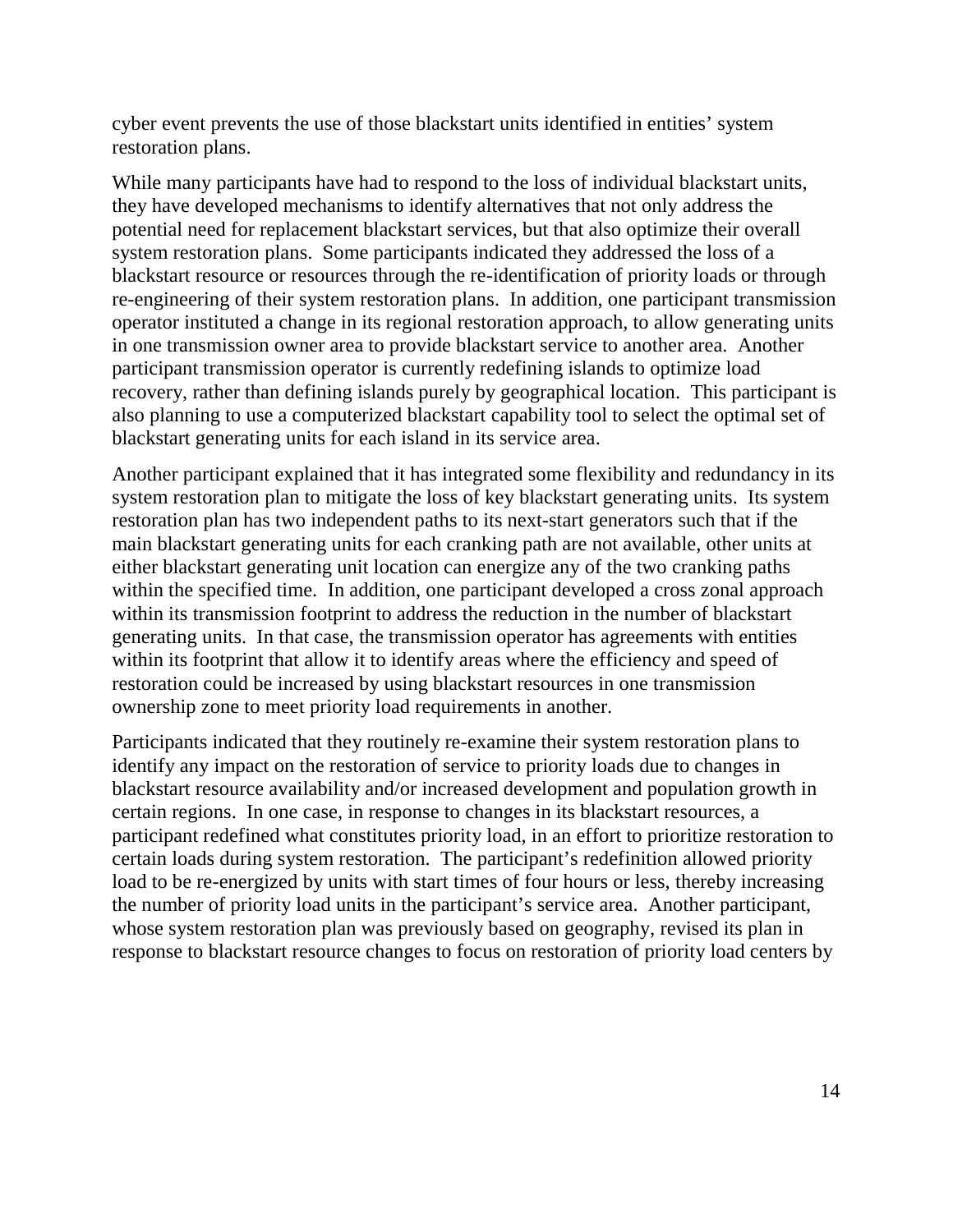redefining islands in a way that leads to faster load recovery rather than on unit selection based on proximity. **[22](#page-18-1)**

In addition, participants are re-evaluating and modifying their system restoration strategies as necessary, including where smaller, more distributed resources are replacing more traditional large-scale blackstart and next-start generating units. In many instances, these smaller resources can be started more quickly, which can result in improved system restoration times. Some participants believe there may be similar benefits through use of renewable resources for blackstart service, but recognize that significant challenges exist. For example, while none of the participants currently employ solar or wind resources in their restoration plans or replacement strategies, some are starting to explore the feasibility of using such resources. If these types of resources are employed in restoring the system, the variability of wind and solar resources would need to be factored in, and would necessitate revisions to current plans.**[23](#page-18-2)**

More general strategies and processes for procuring replacement blackstart resources are discussed in greater detail in Section IV.C., below.

#### $3<sub>1</sub>$ **Conclusion**

 $\overline{a}$ 

<span id="page-18-0"></span>The joint study team found that participants have sufficient blackstart resources to support their current system restoration plans. The joint study team found that some participants have experienced a decrease in the total number of available blackstartcapable units over time. However, participants have made adjustments as needed in response to these decreases, by, for example, re-engineering their system restoration

<span id="page-18-1"></span>**<sup>22</sup>** One participant has been working to improve its restoration plan and process through, *inter alia*, the acquisition of additional blackstart resources. The participant's current restoration plan is limited due to the topology of its system and limited availability of blackstart resources. The topology includes the unfavorable location (from the restoration perspective) of priority loads, such as nuclear facilities. As a result of these limitations, the participant has restoration plans that bypass major load pockets, which delays the establishment of more robust islands and defers restoration of major load centers. This participant is currently working to acquire new blackstart resources and to establish additional restoration path(s) to improve restoration time to a major metropolitan area in its service territory.

<span id="page-18-2"></span><sup>&</sup>lt;sup>23</sup> The joint study team is aware of one registered entity that has installed a battery storage system with blackstart capability. Such a system could be used in areas that are heavily reliant on renewables, where traditional fossil fuel blackstart units may be in short supply. Information on this battery storage system is included in Appendix 3.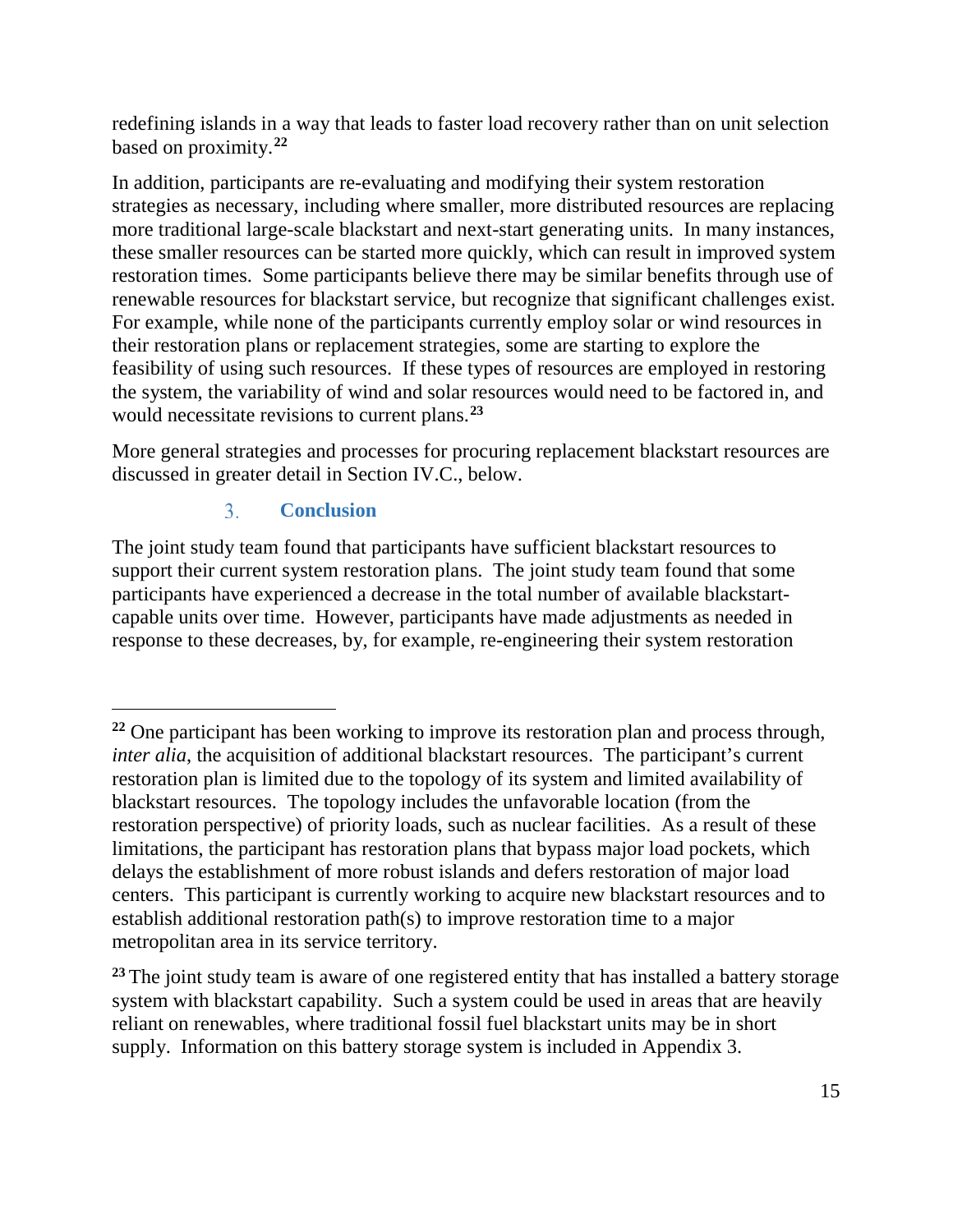plans, redefining priority loads, or identifying other blackstart-capable generating units not previously included in their system restoration plans.

#### $4.$ **Observed Practices for Consideration**

- <span id="page-19-0"></span>• Coordinating the use of blackstart resources across multiple transmission service footprints, which can allow a blackstart generating unit to contribute in supplying an adjacent area's priority load.
- Maintaining a list of blackstart-capable units not identified in system restoration plans that could be used during an emergency, if other blackstart resources are unavailable.

# <span id="page-19-1"></span>**C. Blackstart Resource Procurement and Replacement**

#### **Introduction** 1.

 $\overline{a}$ 

<span id="page-19-2"></span>This section provides an assessment of the participants' strategies for ensuring they have sufficient blackstart service to support system restoration, including strategies for procurement of new or replacement resources, and examines the specific challenges they face in retaining and replacing blackstart resources going forward. **[24](#page-19-3)** In assessing the need for additional or replacement blackstart resources, participants take into account the impact of federal, state, and local regulations on future resource availability, and consider the operating condition, location, and types of available blackstart resources, as well as critical load requirements, among other things, when selecting optimal resources for providing blackstart services. Overall, the joint study team found that participants' procurement strategies adequately address the changes in blackstart resource availability as described in Section IV.B.2.b above.

<span id="page-19-3"></span><sup>&</sup>lt;sup>24</sup> Background on strategies for assessing the need for and procurement of blackstart resources, along with examples, can also be found in the original restoration and recovery assessment. *See* "Report on the FERC-NERC-Regional Entity Joint Review of Restoration and Recovery Plans" (January 2016), available at [http://www.ferc.gov/legal/staff-reports/2016/01-29-16-FERC-NERC-Report.pdf,](http://www.ferc.gov/legal/staff-reports/2016/01-29-16-FERC-NERC-Report.pdf) at pages 20-23.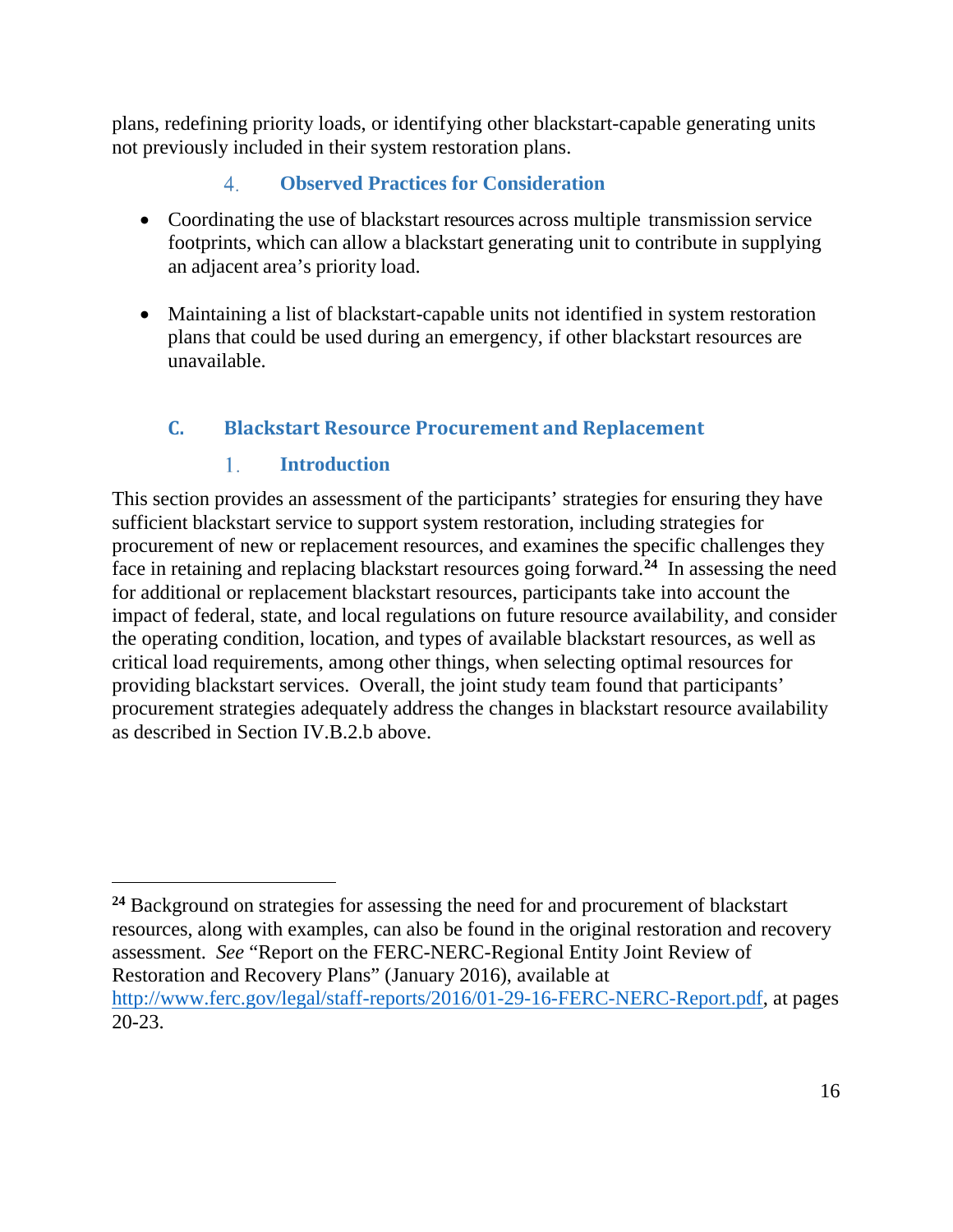#### $2.$ **Observations**

 $\overline{a}$ 

### **a. Assessment of Need for Replacement Blackstart Resources**

<span id="page-20-1"></span><span id="page-20-0"></span>Participants responsible for identifying blackstart services perform periodic reviews to verify their restoration plans, **[25](#page-20-2)** and have procurement strategies and procedures in place if additional or replacement blackstart resources are needed. Some transmission participants issue requests for proposals to generator owners if additional blackstart resources are needed, while some transmission owner or operator participants have been required by state regulators to acquire the blackstart generating units needed to support their restoration plans. Other participant transmission operators defer to the organized markets in their service areas to procure blackstart resources that complement their own and adjacent transmission entities' system restoration plans.

Participants undertake periodic reviews of their restoration plans to assess blackstart capability, among other things, and will generally perform a comprehensive assessment of the amount of load to be restored, priority load requirements, and identification of the areas that may need additional or replacement blackstart resources. Participants perform studies and simulations and then assess results to determine if any additional blackstart resources are required.

These participants typically issue requests for proposals to provide blackstart service to mitigate the removal from their blackstart plan or retirement of existing blackstart generating units from service, or to strengthen restoration reliability in less robust areas. One participant, who issues a regular, bi-annual request for proposals for blackstart services, uses a software optimization tool to assess its system restoration needs. The tool uses mathematical algorithms to select the optimal set (number and types) of lowest cost blackstart generating units that can meet the needs of the participant's service area. The tool simulates restoration of peak load and determines the facilities necessary to accomplish restoration. Some of the factors used in this tool include simulated restoration of peak load, proximity to load centers, priority loads and gas pipelines, availability of a strong transmission network, and restoration of off-site power to nuclear generating units, usually within four hours.

<span id="page-20-2"></span>**<sup>25</sup>** Under Reliability Standard EOP-005-2, Requirement R6, an applicable entity must verify that its system restoration plan accomplishes its intended function through analysis of actual events, steady state and dynamic simulations, or other testing.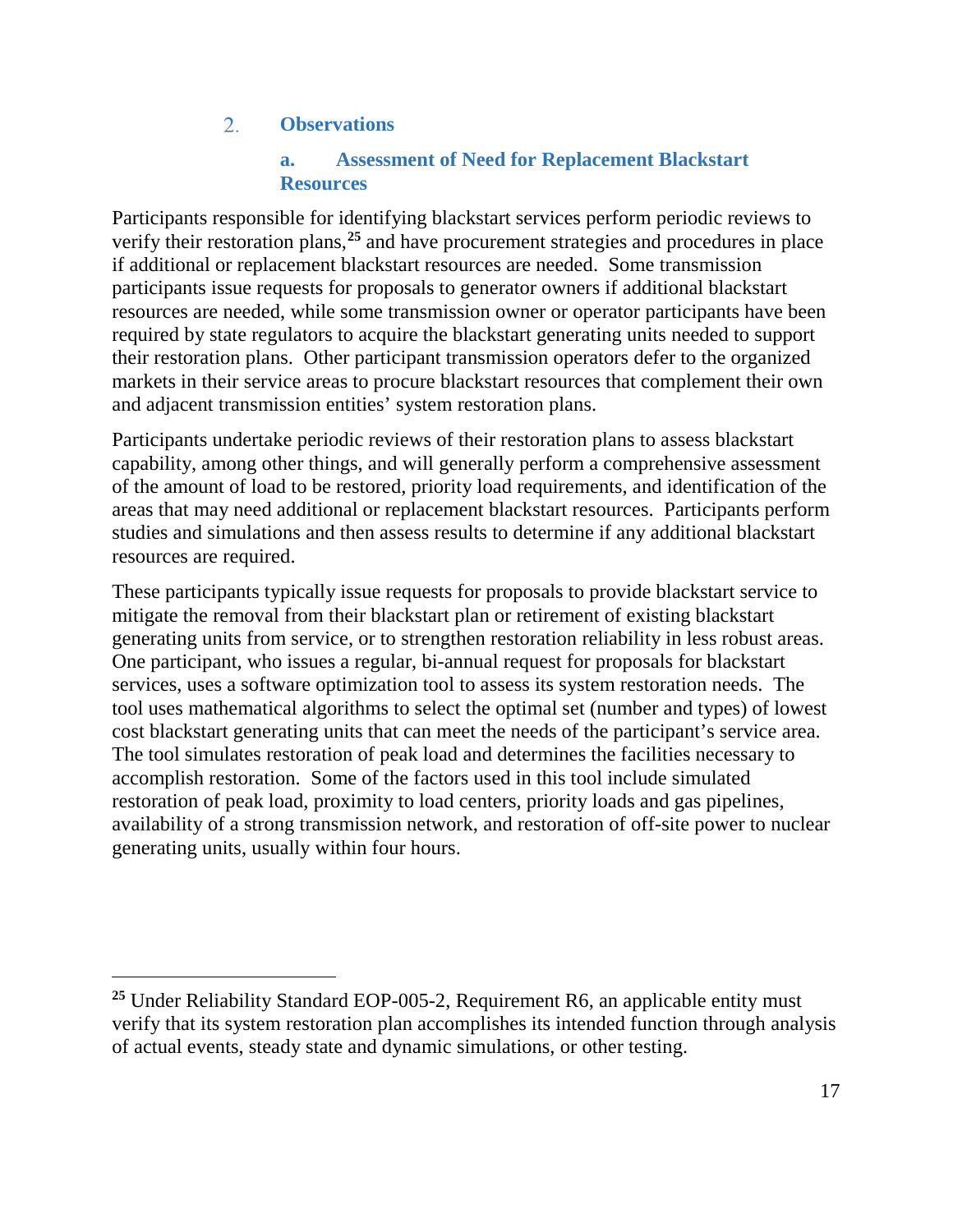b. Requests for Blackstart Resource Proposals

If the participants find that a need for additional or replacement blackstart resources exists, they undertake some or all of the following steps:

- **Development of technical requirements** Participants develop and list the technical requirements of the blackstart generating units needed for their service areas. Participants may coordinate with other registered entities in this step.
- **Issuance of requests for proposals to prospective generating unit owners to provide blackstart service** – The requests for proposals typically include guidelines for participation and information on compensation for providing blackstart service.
- **Assessment of proposals submitted by prospective generating unit owners** Participants review the responses to ensure that the blackstart generating units can meet the objectives set by the participant, which may include requirements for maintaining voltages along the cranking path within established voltage limits, and electrical proximity to critical loads.
- **Validation of proposed units and assessment of blackstart costs and compensation** – Participants perform simulations or actual tests (e.g., unit start up tests) to assess the feasibility of the proposed units by identifying issues on cranking paths that could prevent a potential blackstart generating unit from energizing the cranking path. Participants also evaluate the costs incurred by generating unit owners in the provision of blackstart service and the appropriate compensation for their service.
- **Notification to generating units** Blackstart generating unit owners are notified whether or not they are selected to provide blackstart service, at which time the selected generation owners will begin any upgrades needed to enable provision of blackstart service. Any current blackstart units that are not selected are provided a notice of termination. Also, participants incorporate the selected blackstart generating units and cranking paths in their restoration plans.

The procurement process for replacement blackstart service generally starts with the issuance of requests for proposals to generating unit owners by the procuring transmission owner, transmission operator, or organized market administrator. In determining the most efficient arrangement or allocation of blackstart resources, some participants may deal with multiple providers simultaneously. One participant transmission operator has an incremental process for requesting blackstart service to address any blackstart resource shortages driven by retirements, termination of service, or to address priority loads. As part of this process, if a transmission owner cannot procure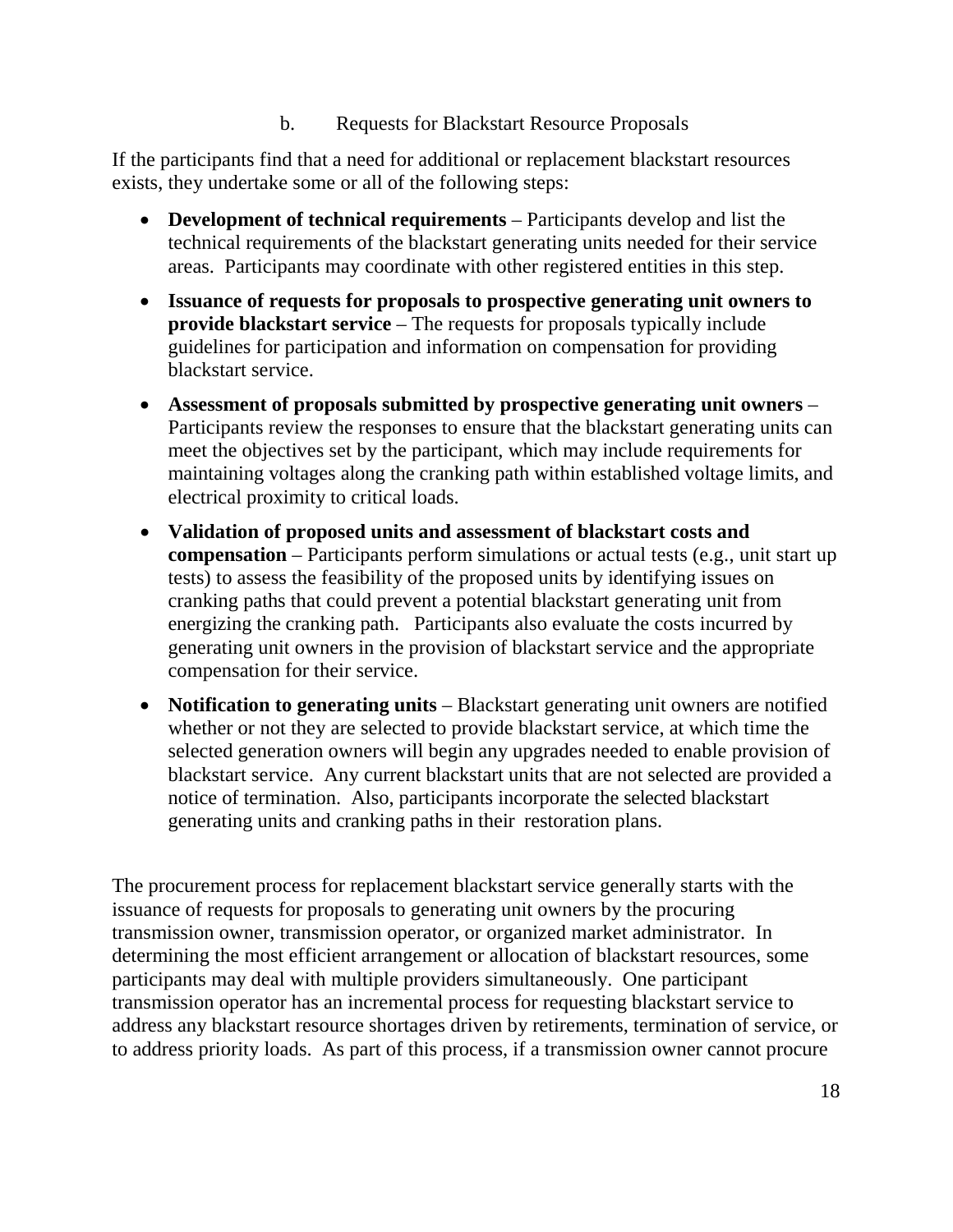adequate blackstart service after two requests for proposals, and no regional transmission expansion plan**[26](#page-22-0)** is available, the participant works with the other transmission owners in its service area to issue a third request for proposals to prospective blackstart resources.

Many participants specify minimum requirements and contractual terms when procuring blackstart service, including the following:

- Participants negotiate a commitment period for providing blackstart service with the blackstart service providers ranging from one to twenty years. Blackstart service providers can opt out of these contracts, but must provide timely notification to the procurer. This requirement allows for timely procurement of replacement blackstart resources in the affected areas.
- Some participants may agree to provide a contribution towards a feasibility study to assess the installation, technical capabilities, and cost of installing blackstart capability at the site.
- One participant, whose dual fuel (e.g., oil and gas) blackstart generating units currently make up about forty percent of the total blackstart resources in its service area, is considering specifying that all replacement blackstart resources have dual fuel capability (to mitigate the possible future decrease in existing dual fuel blackstart generating units).
- One participant transmission operator requires that blackstart generating unit owners enter into agreements with owners of next-start generating units, to foster better coordination and cooperation between the parties on blackstart related activities (e.g., during expanded testing of cranking paths).
- Some participant transmission operators require that the capability of the identified replacement blackstart generating units be large enough to provide sufficient power (MW) to restore priority loads and have sufficient reactive capability (MVAr) for voltage control. Others require that the total generating capacity of blackstart generating units combined exceed the total priority load by a certain factor. **[27](#page-22-1)**

<span id="page-22-0"></span>**<sup>26</sup>** The participant's regional transmission expansion plan identifies transmission system additions and improvements needed to supply power throughout its footprint.

<span id="page-22-1"></span><sup>&</sup>lt;sup>27</sup> For instance, one participant requires that the total capacity of blackstart units be 110 percent of the total priority load.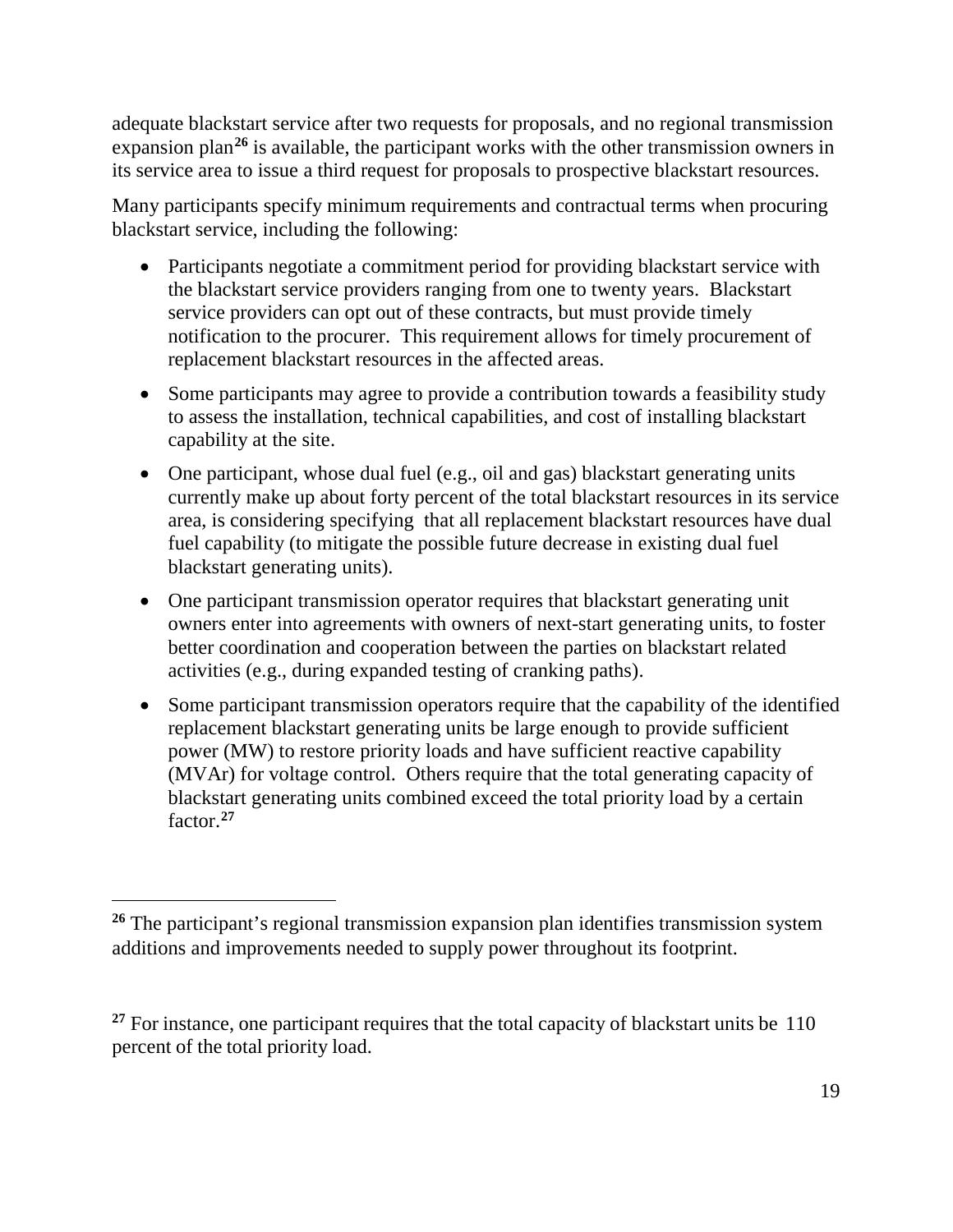- Some participants prioritize the procurement of fast-starting blackstart generating units physically close to priority loads, such as nuclear power plants, to ensure that power can be quickly restored to these units during an emergency.
- Some participants allow blackstart generating units to be physically located outside their footprint, provided that the blackstart resource and cranking path(s) receiving the blackstart power are appropriately identified in the relevant transmission owner or operator's blackstart capability plan and system restoration plan.
- Some participants require the provider of new blackstart services to verify that its blackstart generating unit is capable of providing the contracted service through an assessment at commissioning.

Participants may employ some or all of these strategies to secure optimal blackstart resources, based on the needs of their specific service areas, the number and types of blackstart resources available, system topology, and state and local regulations.

c. Evaluating Blackstart Resource Proposals

Participants indicated that they consider various factors when evaluating proposals from entities to provide blackstart services. In addition to certain fuel considerations discussed further below in subsection d, these factors include:

- the ability to meet priority load requirements;
- electrical proximity;
- interconnection voltage;
- age and historical forced outage rates of blackstart resources;
- the capacity or size of the units;
- reactive capability and response rate;
- start-up time;**[28](#page-23-0)**

 $\overline{a}$ 

- proximity to priority load and high-density load centers; and
- results from computer simulations of cranking paths to determine viable blackstart solutions.

**Locational factors.** All participants factor in the proximity of generator fuel supplies and electric transmission facilities in their assessment of replacement blackstart generating units. Some participant transmission operators also identify areas within their footprint where it would be beneficial to locate blackstart resources. These transmission operators

<span id="page-23-0"></span><sup>&</sup>lt;sup>28</sup> The start-up time for blackstart generating units in the reviewed plans ranges from five minutes to several hours. Although not a requirement, a shorter start-up time is desirable to aid in the timely restoration of the system.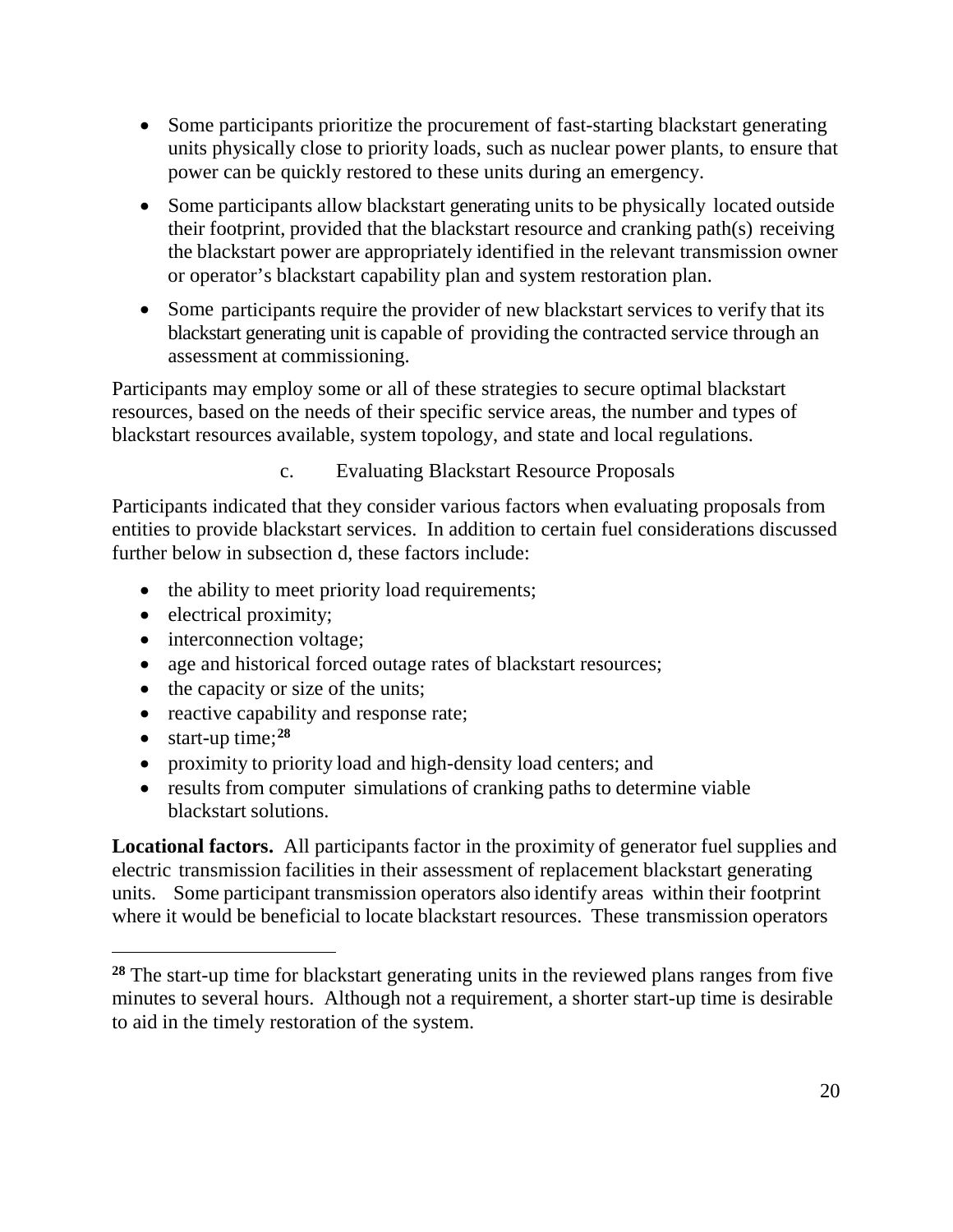identify cranking paths for supplying blackstart service from multiple areas to meet priority load requirements (such as supplying offsite power to a nuclear power plant). **[29](#page-24-0)**

Some participants consider the blackstart generating units' proximity to high density load centers, such as major metropolitan areas, as a factor for selecting blackstart units. Blackstart generating units closest to these metropolitan areas are selected because they provide the fastest recovery time. Participants also evaluate priority loads when selecting blackstart resources, including assessment of whether the blackstart unit is capable of powering the next-start generating unit's largest motor load. For those participants, the replacement of older, larger next-start generating units with multiple smaller units could potentially increase the number of blackstart generating units capable of satisfying the next-start unit's critical load requirement. Thus, for those participants, the changing resource mix may improve blackstart resource availability and restoration plan options.

Finally, some participants take into account the value of diversifying the location of their blackstart resources to mitigate the risk of multiple blackstart generating units being unavailable due to a single-point loss or failure. The joint study team believes other industry participants should consider this practice in appropriate circumstances.

**Ranking criteria.** One participant considers multiple factors to formally rank each blackstart generating unit being considered, including the start-up time of each unit, the number of independent cranking paths to multiple target generating facilities, and the number of transmission transformers in the path. The participant generates an overall score based on these factors to produce a formal ranking, and finds that this ranking process allows it to select the best blackstart options for each of its service areas.

**Results of Blackstart Resource Testing**. Participants indicated that they also consider whether or not the blackstart generating unit owners can perform successful tests of their blackstart capability. Some transmission owner and operator participants require that the blackstart generating unit owners perform a physical test of their units by starting their

<span id="page-24-0"></span>**<sup>29</sup>** As a result of a state mandate, one participant's affiliate acquired and now owns and manages the blackstart resources necessary to support the participant's system restoration plan. The participant explained that at the time those units were chosen for acquisition as blackstart resources, its main considerations were geography and the size of the units. The selected blackstart generating units were those large enough to support the cranking paths containing the next-start generating units. In addition, the selected blackstart generating units were located strategically throughout the participant's service area and within a few busses (i.e., close electrical proximity) of the generating stations needed to ensure a fast recovery during a restoration event.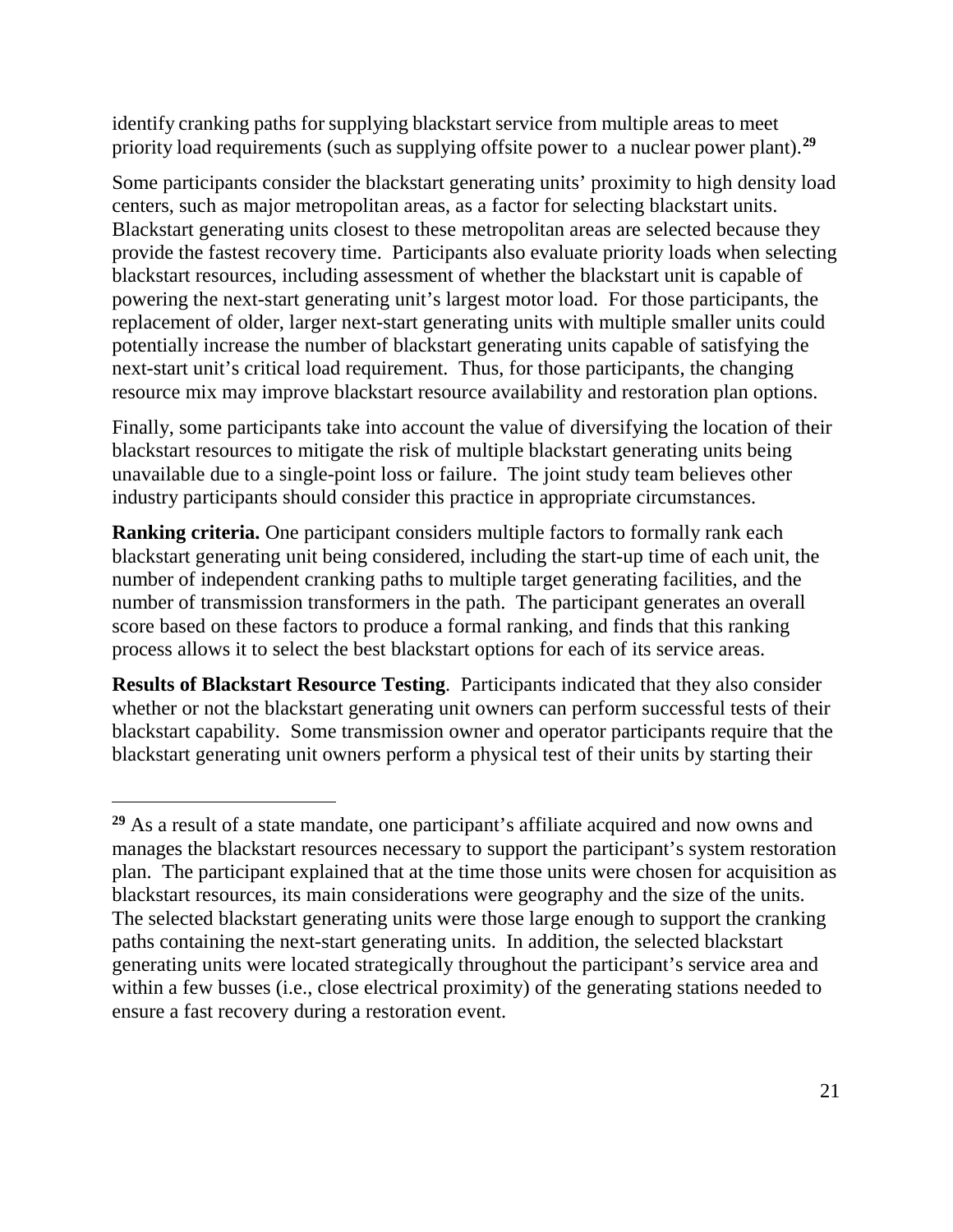units and energizing a dead bus. Other participants require a physical or simulated demonstration that the blackstart resource is capable of starting the next-start generating unit's largest motor. One of these participants requires blackstart generating units to perform physical tests by successfully starting up their units, energizing sections of transmission lines in the relevant cranking path, picking up load for thirty minutes, and starting the largest motor at the next-start generating unit.

**Fuel Considerations.** All participants consider fuel supply sources when making their selection of blackstart resources. For instance, one participant considers factors such as a secure fuel source and proximity to cranking path load in its selection of replacement blackstart generating units. This participant gives priority to blackstart generating units closer to load with secure fuel supplies over other units. In addition to proximity to cranking path, another participant considers whether the blackstart service provider has firm fuel supply contracts for its blackstart generating units, plans for fuel transportation, and/or on-site fuel storage capacity in its selection of blackstart generating units. The specific challenges participants have experienced in securing adequate blackstart resources are discussed further below, in subsection d.

**Cost and Compensation.** Participants also consider the costs and compensation for blackstart resources in their selection of replacement blackstart generating units. The specific challenges and concerns expressed by the participants on compensation for blackstart service are set out in subsection e below.

> d. Challenges in Securing Blackstart Services - Fuel **Considerations**

Participants consider the firmness of fuel supplies, plans for fuel transportation, as well as on-site fuel storage capacity in their evaluation of proposals for blackstart resources. However, other factors may limit the kinds of blackstart resources available and preclude entities from securing an optimal fleet of blackstart resources. One participant indicated that the majority of its available blackstart resources rely on a single fuel (natural gas) for operation, without any storage capacity. That participant indicated that it has limited options for blackstart resource fuel type due to local regulations, and that it has secured a contract with a gas supplier for its blackstart generating units to help ensure that fuel supplies are available for those critical resources.

As was the case for the entities participating in the original restoration and recovery assessment, most participants' restoration plans identify some blackstart generating units with dual fuel capabilities (using both oil and gas). In addition, some participants with dual fuel blackstart capability have procured onsite oil or gas supplies sufficient to run generators for a limited period (e.g., 48 to 72 hours), to mitigate the risk of loss of either fuel during a blackout. One participant expressly takes into account whether or not a generating unit has dual fuel capability when evaluating a replacement blackstart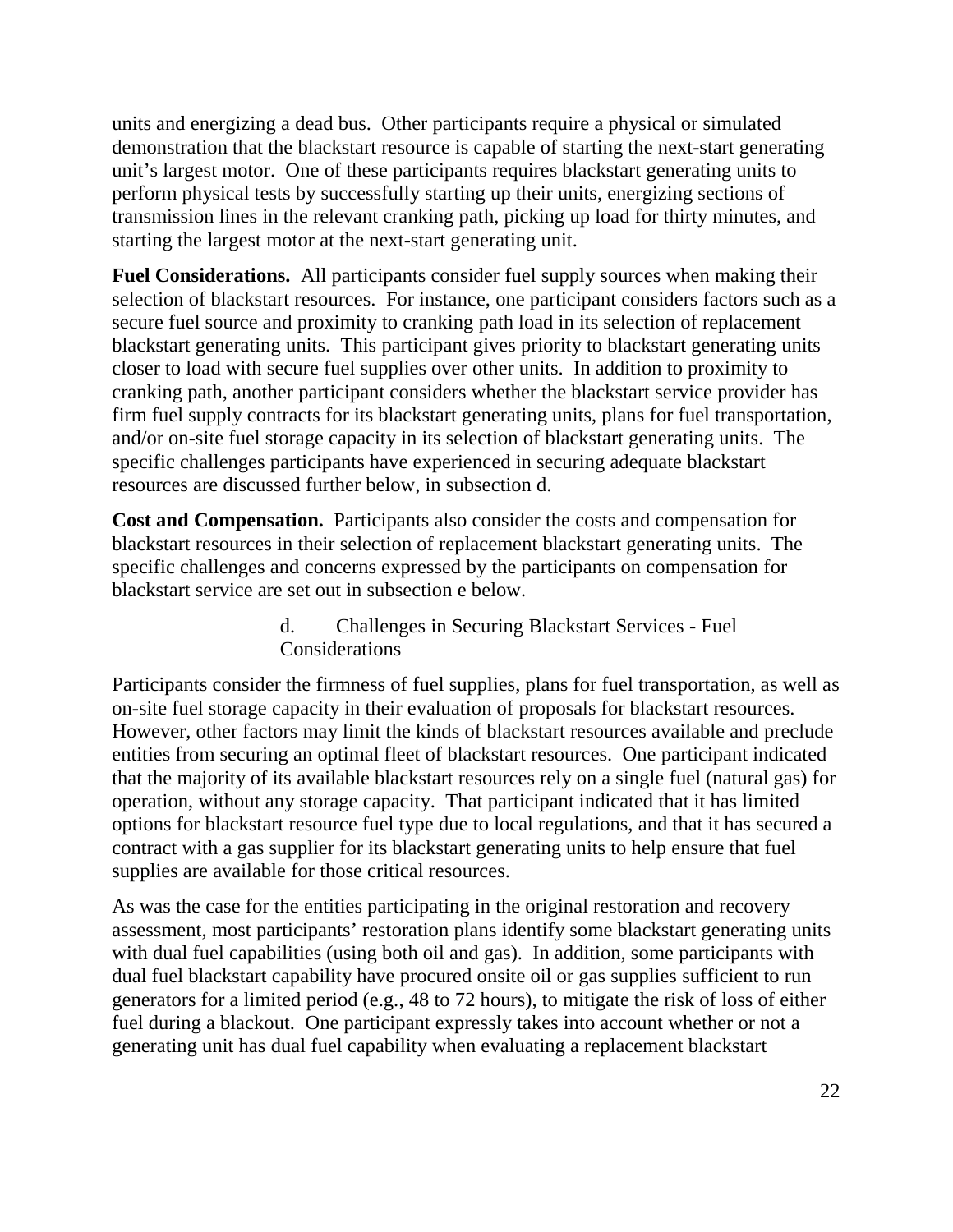resource. This participant is currently considering a future requirement that all blackstart generating units in its service area have dual fuel capability. Another participant, whose dual fuel blackstart generating units currently make up about forty percent of the total blackstart resources in its service area is also considering requiring all replacement blackstart resources to have dual fuel capability, to mitigate the possible loss or retirement of existing dual fuel blackstart generating units.

As was found in the Restoration and Recovery Report, the joint study team finds that maximizing the use of dual fuel blackstart generating units helps to minimize the risk that the blackstart resource will not be available if one fuel is in short supply or otherwise unavailable at the blackstart site. For example, natural gas supply to blackstart generating units may become limited or unavailable due to curtailments of gas during an extreme weather event or other disturbance on the natural gas system. In addition, while the joint study team recognizes that the types of blackstart resources may be limited in certain areas, the joint study team believes that system restoration plans can be improved by including some degree of diversity or fuel assurance in fuel sources for the blackstart fleet as a whole.

e. Challenges in Securing Blackstart Services - Compensation

While the joint study team found that all transmission participants have sound processes for procuring adequate blackstart services, including for replacing blackstart generating units that may no longer be available due to retirements or other factors, participants expressed a number of concerns about the difficulty of obtaining sufficient blackstart resources if blackstart service providers are not adequately compensated for the cost of providing that service, and noted that compensation generally needs to be addressed as part of the request for proposal process.

**Costs of Providing Blackstart Service.** Participants explained that blackstart service involves various costs, including costs associated with the engineering, planning, and testing needed for qualification as a blackstart unit. These include costs associated with:

- The transmission system, including engineering and planning, training, capital (including start-up costs), synchronization capability, and emergency power for circuit breakers;
- The blackstart generating units, including testing, training, equipment, and labor and fuel costs during an actual event;
- The next-start generating units, including testing, training, equipment, labor and fuel costs during an actual event; and
- System operations, including operating costs for planning, testing and training, and capital costs for operations hardware and software.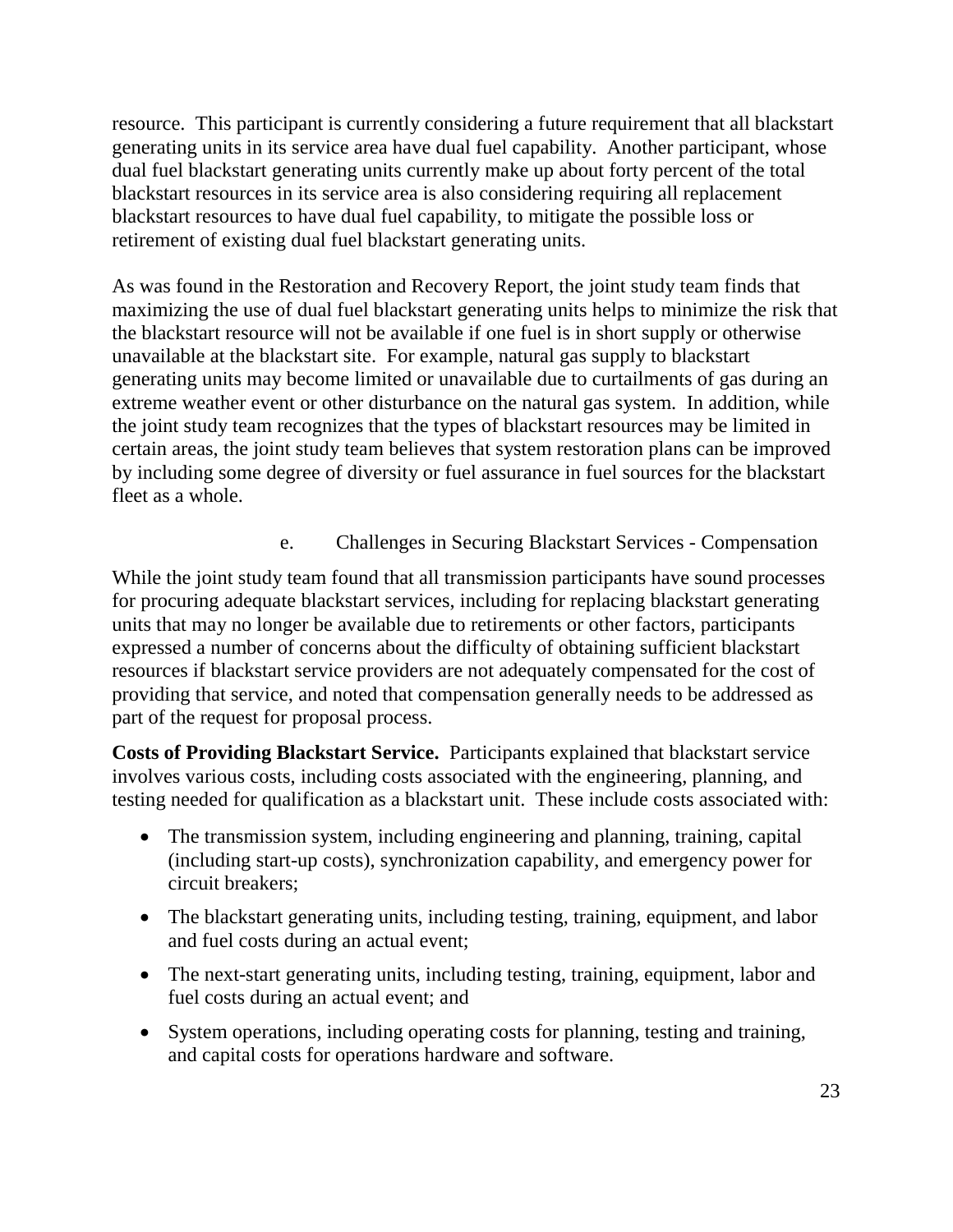While certain costs associated with generating units providing blackstart service are hypothetically easier to identify and directly associate with blackstart service, many of the costs are more indirect (e.g., transmission system or system operator costs), and are more difficult to allocate to the provision of blackstart service only. The joint study team did not attempt to resolve these issues due to the complexities involved, and finds that the issue may warrant further study or consideration by appropriate entities.

**Cost Recovery/Compensation.** For participants operating in an organized market, compensation for blackstart services are outlined in the ISO or RTO tariffs, which typically factor in the blackstart service provider's fixed, variable, training, and fuel storage costs plus an incentive for participation. In addition, some markets provide some degree of compensation for blackstart resource feasibility studies for the installation of equipment needed to support blackstart capability.**[30](#page-27-0)** Other participants are compensated through bundled retail rates.

Some of the participant generator owners indicated that they are satisfied with the current compensation offered for blackstart service by their respective transmission operators or RTOs/ISOs. However, other participants raised concerns about the level of compensation currently offered:

- One participant operating an organized market indicated that some generating unit owners have expressed dissatisfaction with their current compensation for providing blackstart service.
- Another participant operating an organized market is concerned about the adequacy of its current compensation to blackstart providers, to the point that it is planning to issue a survey soliciting feedback from blackstart generating unit owners on the issue of compensation.
- One participant generator owner explained that generation owners have little incentive to provide blackstart service from fully depreciated units, because the payment for service is limited to operations and maintenance reimbursement (e.g., one percent of actual operations and maintenance costs, plus some funds for training).
- Other participants noted that the filing process required to obtain a Commissionapproved rate for blackstart service can be prohibitively cumbersome and expensive.

<span id="page-27-0"></span>**<sup>30</sup>** *See, e.g.,* ISO New England, OATT Schedule 16 - Blackstart Service; New York ISO, 15.5 Market Services Tariff Rate Schedule 5 - Payments and Charges for Black Start and System Restoration Services.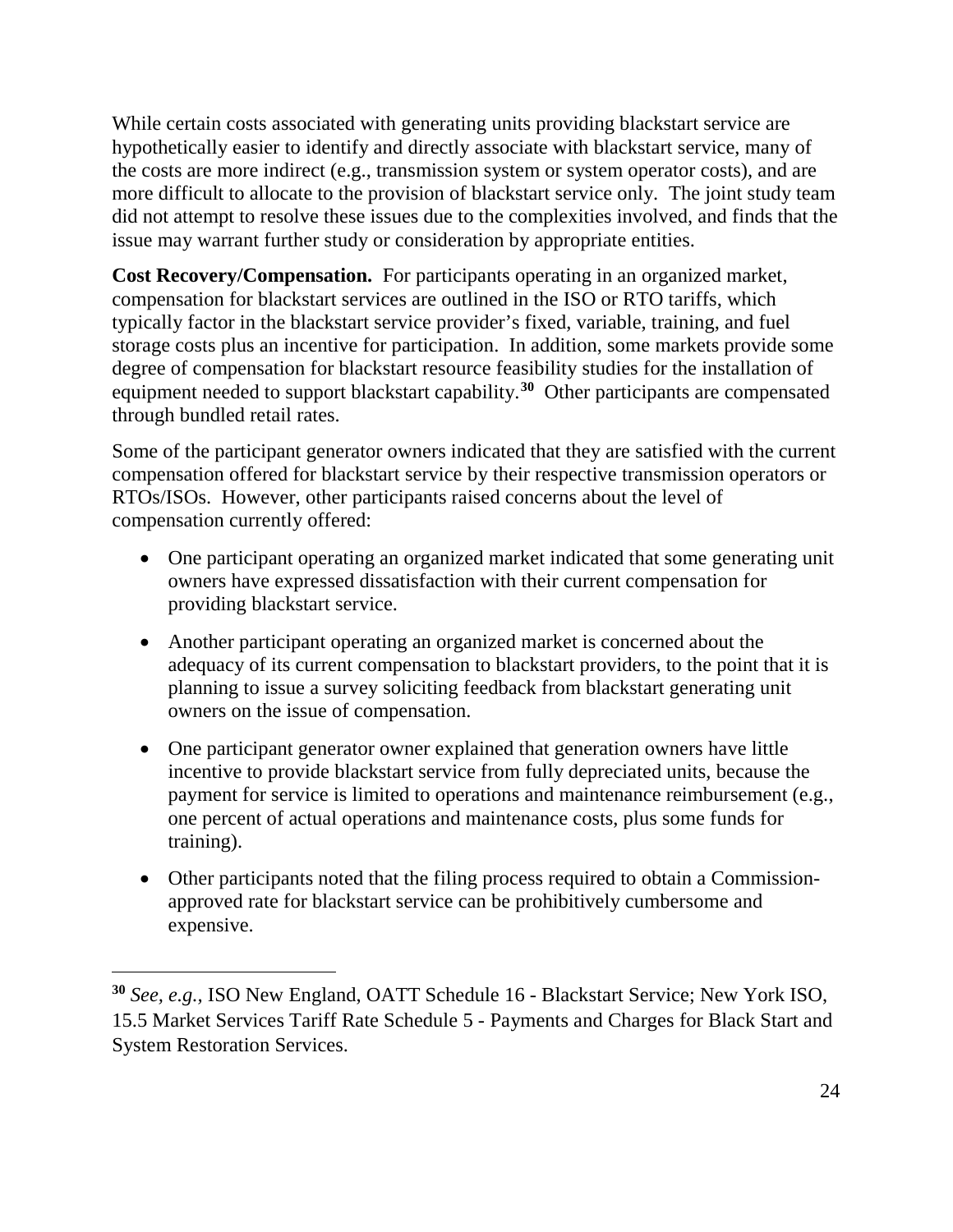• Some participants expressed a concern that next-start generating units generally receive no additional compensation for their role in supporting system restoration.

Participants operating in an organized market generally indicated that there are sufficient blackstart generating units available to allow for a competitive market, suggesting that compensation levels for blackstart services are adequate in the markets studied. However, a few participants expressed dissatisfaction and concerns about the adequacy of compensation for blackstart service.

The joint study team acknowledges the complexities surrounding the issue of compensation for blackstart service, including how to accurately identify and estimate which costs are blackstart-only and what proportion of indirect costs should be assigned to blackstart service. The joint study team concludes that this issue is beyond the scope of this study, and that the adequacy of current compensation practices for blackstart service and the related generating units can be examined elsewhere.

#### $\overline{3}$ . **Conclusion**

<span id="page-28-0"></span>The joint study team found that all participants responsible for procuring blackstart generating units have adequate strategies and processes in place for replacing these resources when necessary (e.g., when existing blackstart resources become unavailable as units are retired, or when those resources are no longer considered to be optimal for providing such services). In addition, the joint study team observed that blackstart generating unit replacement strategies vary slightly among participants, based on the number and types of blackstart resources available, system topology, and state and local regulations. Furthermore, the team found that the adequacy of compensation for services and benefits provided by blackstart resources needs to be examined, to ensure compensation levels are adequate to secure and retain necessary blackstart resources.

Participants consider several factors in the selection of replacement blackstart resources, including the capacity of the unit, proximity to cranking path, fuel supply and location diversity, and the ability to prove through testing or simulation that the generating unit is capable of providing blackstart service. While the joint study team recognizes that blackstart resource options may be limited in certain areas, the team believes that the reliance on a single fuel source for all blackstart resources within a given region, without fuel storage capacity or firm fuel arrangements, could cause significant issues during a restoration event and that steps should be taken to mitigate this risk.

#### $4<sup>1</sup>$ **Recommendations**

<span id="page-28-1"></span>• **Mitigating risks associated with the reliance on a single fuel.** The joint study team concludes that the reliance on a single fuel blackstart resource without fuel storage capacity or firm fuel arrangements could cause issues during a system restoration event. Therefore, the joint study team recommends that single fuel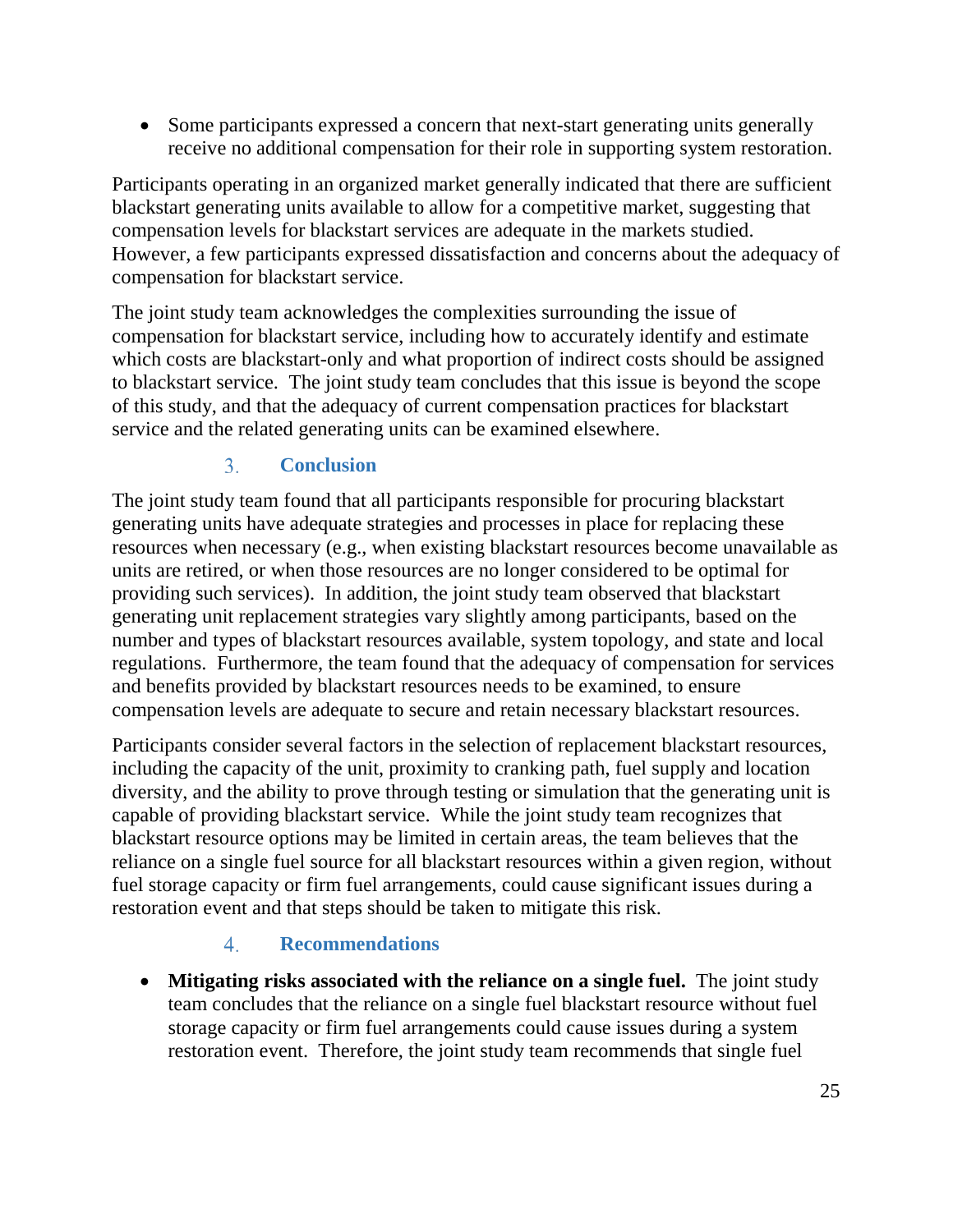dependent blackstart generator owners develop alternative fuel capability or coordinate with their fuel providers to mitigate this risk. This could include firm contracts with specifications to ensure that fuel supplies to the blackstart generating units are unimpeded during a system restoration event. Furthermore, the joint study team recommends these blackstart resource owners work with their regulators as necessary to develop alternative solutions to address fuel constraints.

• **Consider further study of the adequacy of compensation for blackstart and other resources supporting system restoration.** The joint study team recommends RTOs, ISOs, or other appropriate entities consider an examination of the adequacy of compensation for services and benefits provided by blackstart resources, including any potential threat or impact on blackstart resource procurement and retention under current compensation mechanisms. The joint study team also recommends examining appropriate compensation for next-start generating units used in system restoration, including compensation for costs associated with participating in blackstart related services such as expanded testing.

#### $5<sub>1</sub>$ **Observed Practices for Consideration**

- <span id="page-29-0"></span>• Incorporating a condition in requests for proposals for blackstart service that all replacement blackstart resources have dual fuel capability.
- Maximizing the use of dual fuel blackstart generating units, in order to minimize the risk that a blackstart generating unit will not be available if one fuel is in short supply or otherwise unavailable at the blackstart generating unit site.
- Diversifying the location of blackstart resources to mitigate the risk of multiple blackstart generating units being unavailable due to a single-point loss or failure.
- Coordination between local transmission owners in an organized market and the RTO/ISO, to develop requests for proposals for blackstart service when initial efforts by an individual transmission owner to procure blackstart services produce insufficient results.
- Using an optimization tool during the blackstart service procurement process to determine optimum sets of blackstart resources for the service areas.
- Considering blackstart generating units' proximity to high density load centers as a factor in selecting units for blackstart service.
- Selecting blackstart and next-start generating units in close electrical proximity, to facilitate coordination and improve restoration time.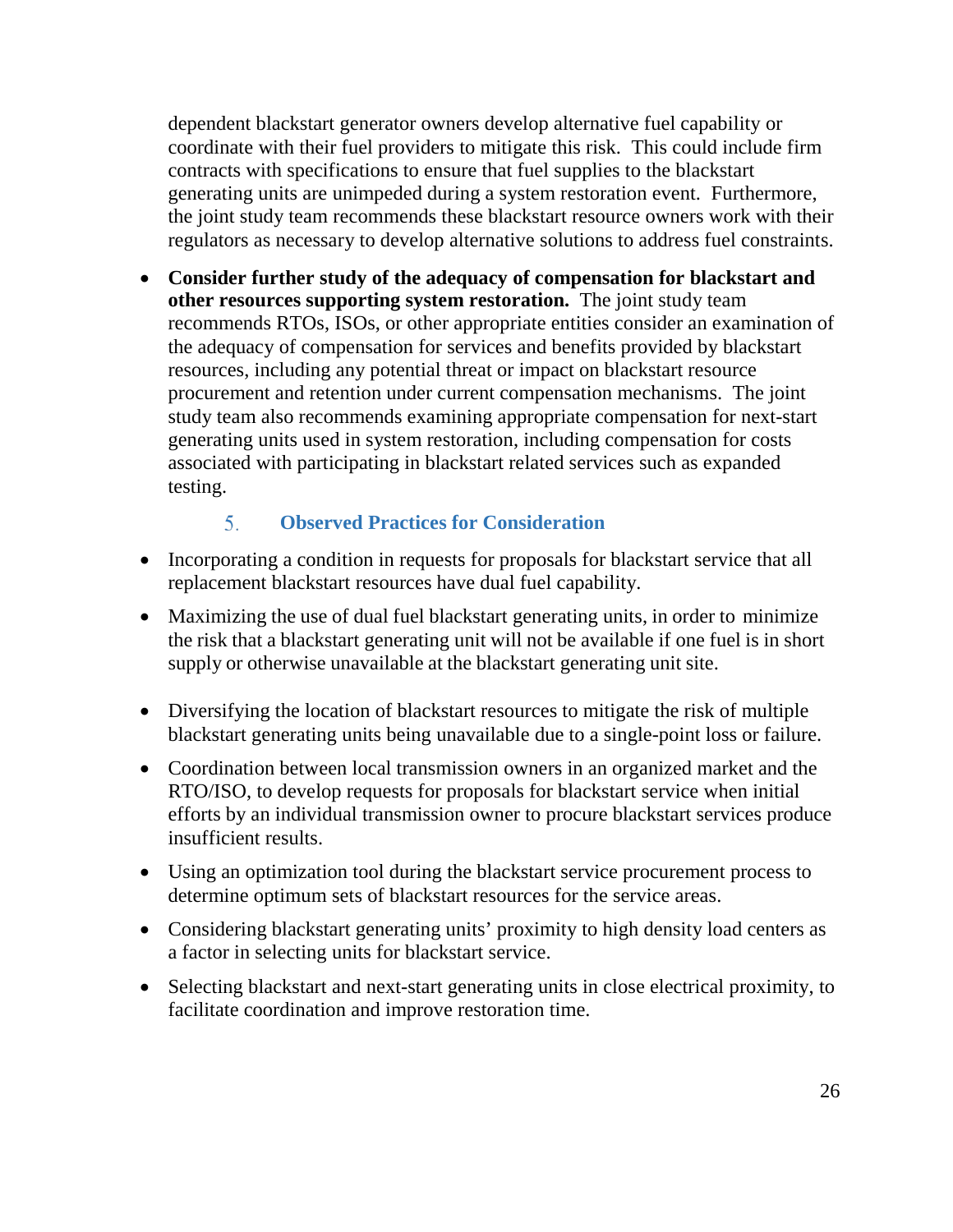• Integrating flexibility and redundancy in system restoration plans to mitigate the loss of key units in key locations.

### <span id="page-30-0"></span>**D. Blackstart Resource Validation – Simulations and Results**

#### $1_{-}$ **Introduction**

<span id="page-30-1"></span>Participants' system restoration plans include a description of the steps needed to restore the isolated bulk-power system from the blackstart generating units. Typically, participants perform computer simulations of their system restoration plans, including verifying the capability of their identified blackstart resources, to examine whether the plan can accomplish its intended function. As discussed below, participants employ both steady state and dynamic modeling for analyzing blackstart cranking paths with varying levels of detail. **[31](#page-30-3)**

Participants' models are designed to analyze the effects of the planned switching steps to be undertaken to sequentially energize transmission facilities or segments. The models analyze adding the expected increments of load, switching other devices in service (e.g., shunt reactors), and making adjustments as necessary for island stability and operation within steady state limits.

#### $2.$ **Observations**

 $\overline{a}$ 

a. Validation of Restoration Plan: Steady State Simulations

<span id="page-30-2"></span>All of the applicable participants perform steady state simulations and analyses to test the blackstart capability aspects of their system restoration plans. These steady state simulations allow the participants to accomplish the following as part of their assessment of their blackstart capability:

• Determine whether reactive power resources will be sufficient to maintain voltage within established limits while performing system restoration tasks, including:

<span id="page-30-3"></span>**<sup>31</sup>** The steady state modeling of system restoration plans typically includes a step-by-step simulation of the plan to verify operational limits for voltage control and power flows**.**  Dynamic modeling of restoration plans starts from a steady state operating point representing a step in the plan, and includes simulation of the start-up of the largest induction motor at the next start generating unit. This verifies that the voltage supply is sufficient to start the motor.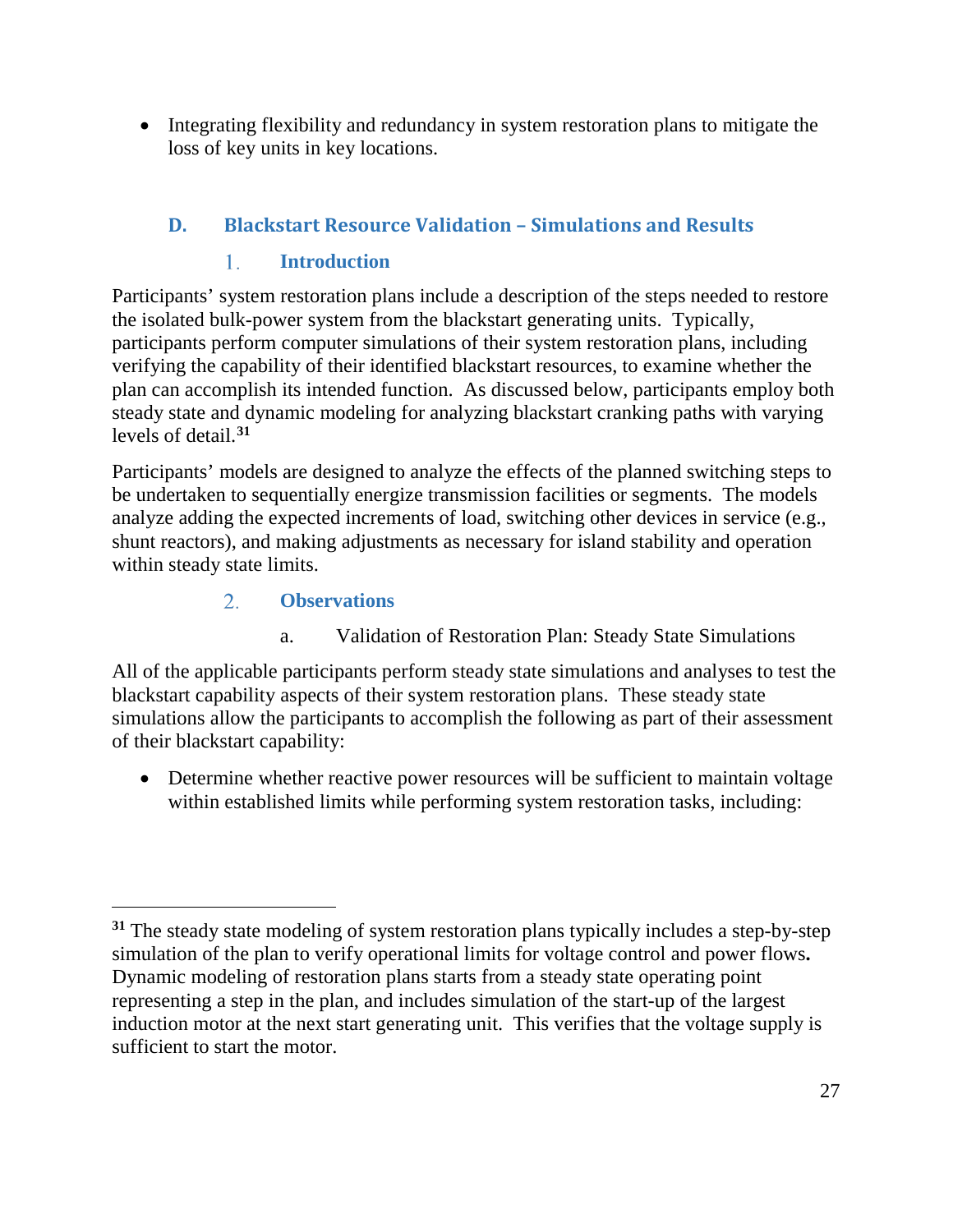- o Energizing cranking paths, which may include large transformers (which typically requires blackstart generating unit to absorb reactive power due to charging capacitance);
- o Starting auxiliary motor loads at next-start generating units; and
- o Energizing facilities beyond the next-start generating units (i.e., building the islands).
- Determine whether load pickup will be necessary during various stages of system restoration. Load pickup may be needed for voltage control or to meet minimumload requirements of blackstart generating units or other generating units.
- Verify the feasibility of the system restoration plan by performing a sequential simulation to ensure compliance with operational voltage and thermal limits.
- Study the flexibility of the system restoration plan to adapt to the unavailability of key components (such as transmission lines) identified in the plan.
- Address Reliability Standard EOP-005-2 requirements. **[32](#page-31-0)**

 $\overline{a}$ 

All participants engage in periodic system restoration drills, which facilitate the review of their system restoration plan and provide coordinated training for operators through simulation exercises. Most participants use dispatcher training simulators (DTS), which permit operators to use the same simulation tools (e.g., Supervisory Control and Data Acquisition (SCADA)**[33](#page-31-1)**/Energy Management System (EMS)**[34](#page-31-2)**) used in normal operations. In addition to providing operators a more realistic experience for operatorexecution of system restoration plan steps, **[35](#page-31-3)** many of these DTS tools have the ability to accommodate the modeling of the elements described above, including transformer,

<span id="page-31-0"></span>**<sup>32</sup>** Reliability Standard EOP-005-2, requirement R6 requires each transmission operator to verify, through analysis of actual events, steady state and dynamic simulations, or other testing, that its system restoration plan accomplishes its intended function. Transmission operators verify their plans every five years at a minimum.

<span id="page-31-1"></span>**<sup>33</sup>** Supervisory Control and Data Acquisition is a system of remote control and telemetry used to monitor and control the transmission system

<span id="page-31-2"></span>**<sup>34</sup>** Energy Management System is a system of computer-aided tools used by bulk-power system operators to monitor, control and optimize system performance

<span id="page-31-3"></span>**<sup>35</sup>** *See* "Report on the FERC-NERC-Regional Entity Joint Review of Restoration and Recovery Plans" (January 2016), available at [http://www.ferc.gov/legal/staff](http://www.ferc.gov/legal/staff-reports/2016/01-29-16-FERC-NERC-Report.pdf)[reports/2016/01-29-16-FERC-NERC-Report.pdf,](http://www.ferc.gov/legal/staff-reports/2016/01-29-16-FERC-NERC-Report.pdf) at page 53.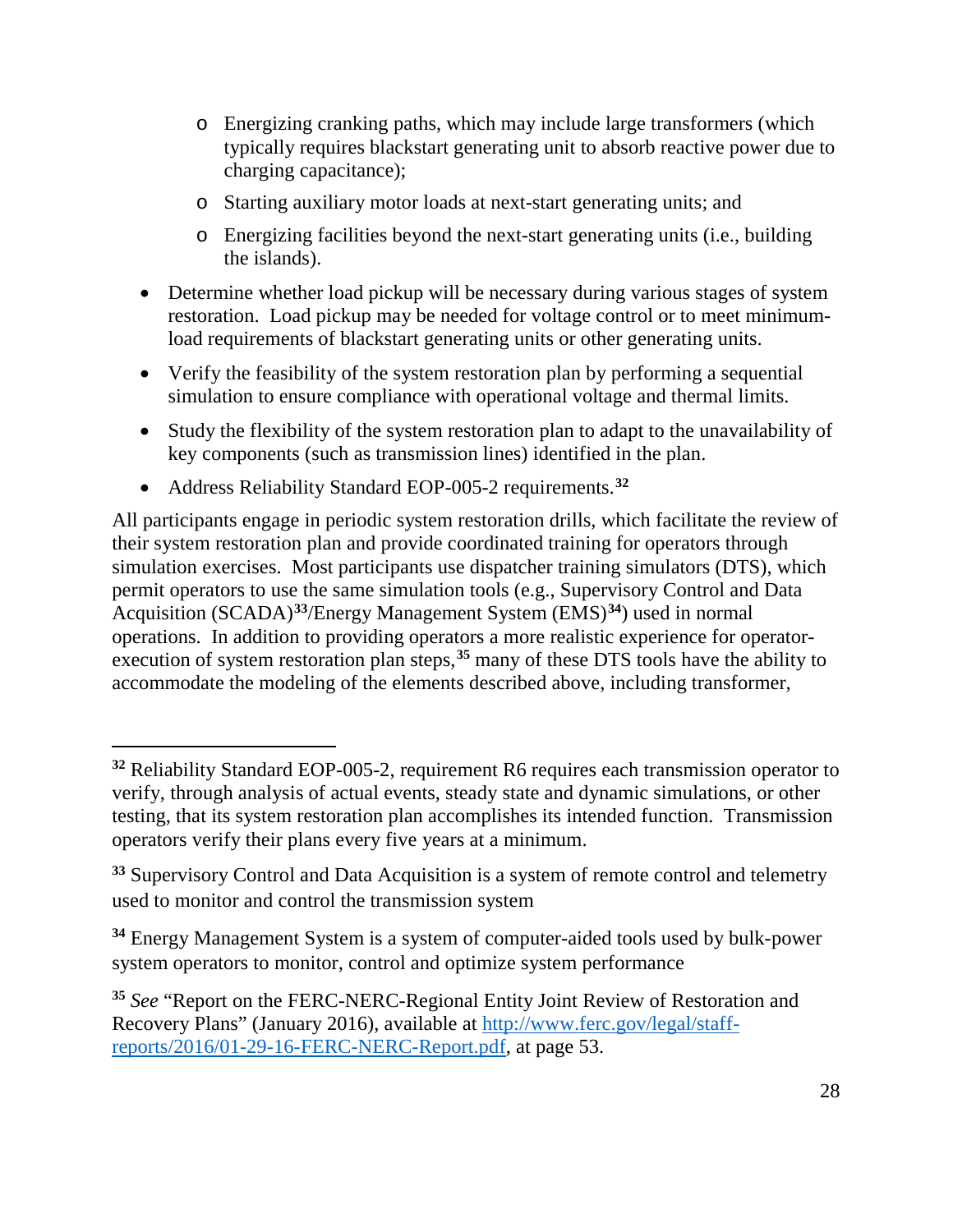generator, and relay modeling. For those participants who use a DTS with incorporation of modeling elements, it can aid in validation of their restoration plan simulations.

As found in the Restoration and Recovery Report, the blackstart joint study team also finds that all participants engage in periodic system restoration drills designed to mimic responses to actual events and to facilitate the development of the requisite skills, experience, and tools to effectively manage the system restoration process, including blackstart cranking path energization. One participant creates drill scenarios based on actual system conditions, including outages occurring on the day of the drill. Other participants introduce specific unexpected constraints in drills to mimic possible failures of blackstart related equipment, or the unavailability of a particular blackstart generating unit, in order to provide more realistic scenarios for operators. Overall, the joint study team found that these drills provide a secondary, and sufficient, validation of the participants' own steady state studies confirming the viability of the blackstart components of their system restoration plans.

b. Validation of Restoration Plan: Dynamic Simulations

Participant transmission operators also rely on dynamic analyses to evaluate their system restoration plans, including blackstart capability. These dynamic analyses allow the participants to accomplish the following:

- Determine limitations of blackstart capability, particularly in the following areas:
	- o Energizing lines and transformers, and the associated charging capacitance and/or inrush current issues,
	- o Evaluating capability and dynamic characteristics of blackstart generating units, including the ability to energize next-start generating units while maintaining frequency and voltage stability;
- Study behavior of islands as they are built and connected, to demonstrate viability of system restoration methods;
- Study viability of proposed/replacement blackstart resources; and
- Address Reliability Standard EOP-005-2 requirements. **[36](#page-32-0)**

Participants consider a number of elements in designing appropriate dynamic study simulations, and take a variety of approaches depending on specific areas of concern given their system configuration:

• **Cranking path energization** – Some participants simulate energizing the entire blackstart cranking path at once, while others simulate sequential energizing of

<span id="page-32-0"></span>**<sup>36</sup>** See *supra* n.30.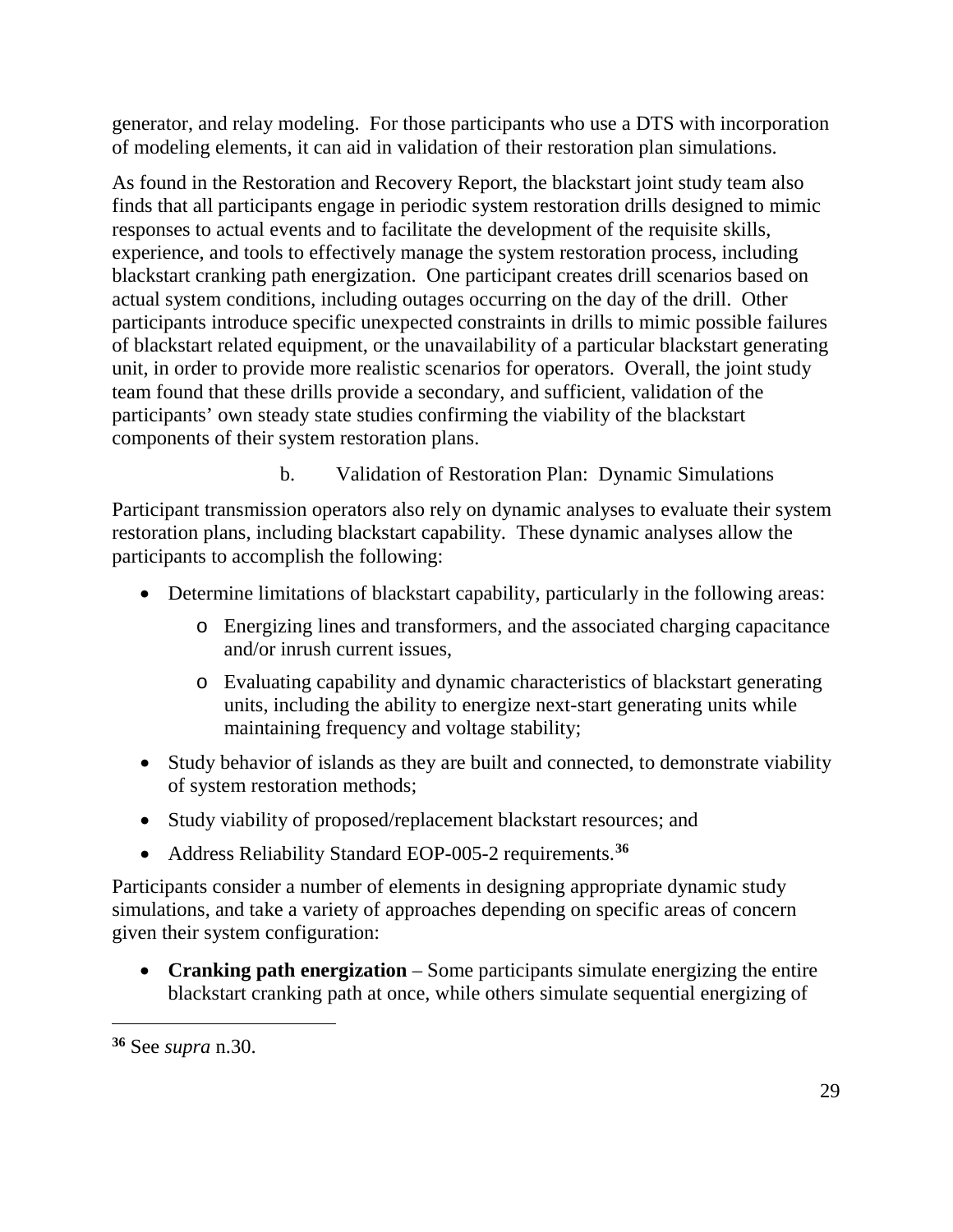multiple segments of the cranking path. In addition, one participant simulates energizing large transformers that are part of the cranking path. The method chosen by each participant generally reflects the switching capabilities and other attributes of the system being studied. These dynamic simulations can detect potential transient overvoltage conditions that may arise when cranking paths are energized. **[37](#page-33-0)**

- **Faults** A few participants simulate faults on cranking paths to assess the ability of the blackstart resource to remain online without damaging equipment during fault conditions. Other participants do not simulate faults. Instead, they assume that a fault occurring during an actual restoration event would result in the tripping of the blackstart resource, which would restart the restoration process.
- **Relay modeling** Some participants include relay models in their dynamic simulations and consider relay characteristics from a high level, to provide some assurance that protection systems will not operate prematurely or fail to operate to clear faults during system restoration. One participant that does not include relays in its dynamic simulations has taken that approach because it plans to disable all transmission protection systems during blackstart scenarios, and has mitigating measures for safety in place.

One of the participants that includes relay models in its dynamic simulations has time-domain simulation tools that can perform real-time dynamic simulations while connected to protective relays, allowing for extensive study of relay performance during system restoration.**[38](#page-33-1)** The time-domain simulation tools synthesize instrument transformer signals to fully test the response of the relay to various disturbances while the simulated system is configured for blackstart scenarios. These tools also have the capability to simulate relays based on imported relay settings. Time-domain tools with detailed relay modeling are capable of providing a high level of assurance of protection system dependability and security when such performance is deemed essential for system restoration.

• **Generator modeling** –During early stages of system restoration, the blackstart generating unit controls voltage and frequency on the system as it is re-

<span id="page-33-0"></span>**<sup>37</sup>** Transient overvoltage is a short duration, high magnitude surge in voltage resulting from electrical switching or lightning.

<span id="page-33-1"></span>**<sup>38</sup>** Time-domain simulation tools capture the transient response and timing of control actions.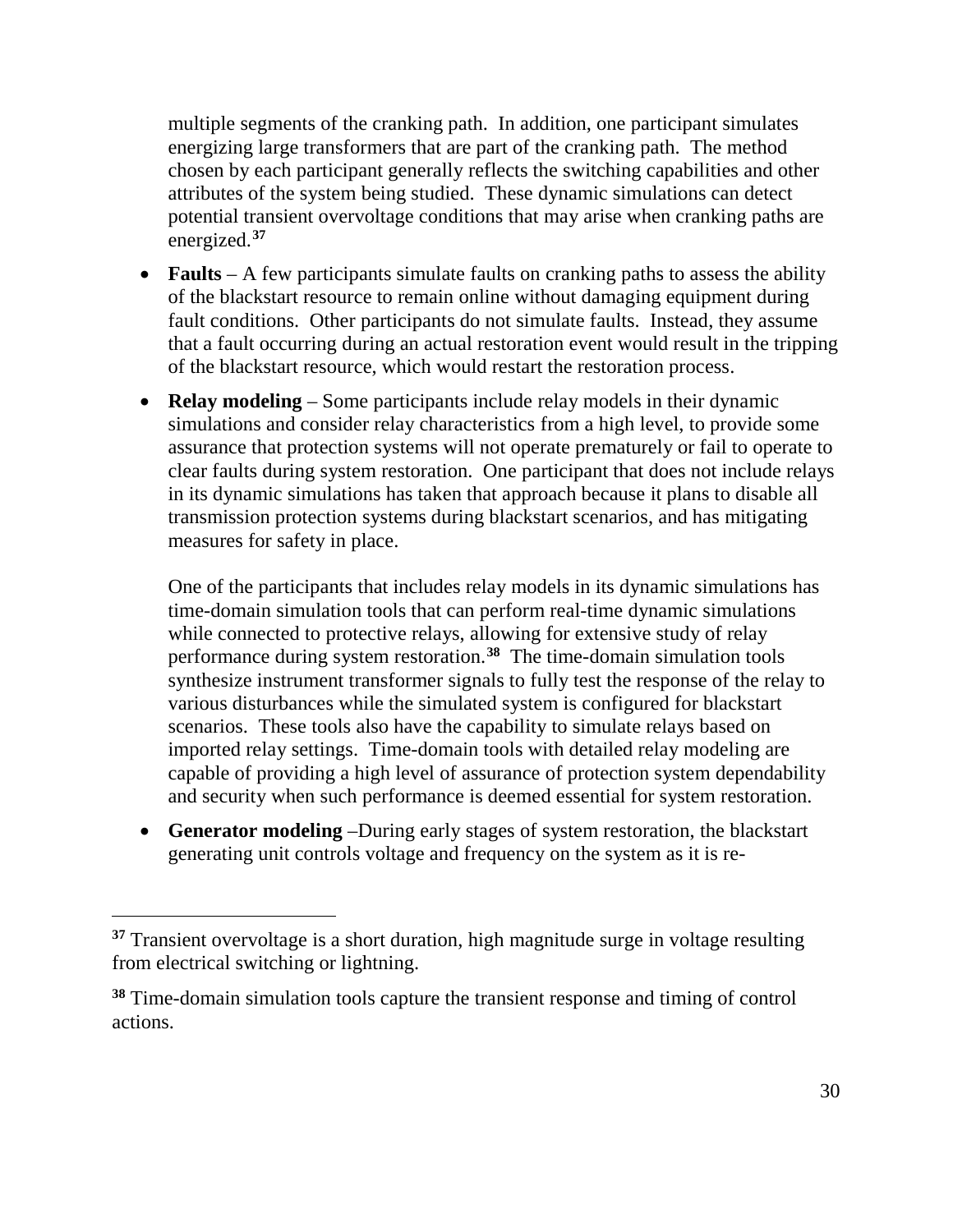energized.<sup>[39](#page-34-0)</sup> Participants indicated, therefore, that it is critical to model the speed governor and generator excitation systems of blackstart generating units. Most participants' blackstart generating unit models are based on the dynamic models found in their planning or operating dynamic base cases, with appropriate modifications to reflect the expected blackstart scenario, such as changing the governor model to represent isochronous mode for blackstart generating units.**[40](#page-34-1)**

- **Transformer modeling** Most participants do not include large transformers, other than the blackstart generating unit's step-up transformer, when developing their cranking path models for dynamic simulation of their system restoration plan. However, one participant with a large transformer in its cranking path has invested significant effort into modeling the transformer to understand the potential effects of transformer inrush current during energizing. Because transformer inrush current is inherently unpredictable, **[41](#page-34-2)** this participant performs worst-case simulations to ensure the validity of the study.
- **Auxiliary load modeling** The modeling of auxiliary loads at next-start generating units is of particular interest in blackstart studies, because these loads need to be energized by the blackstart unit for the restoration process to move forward. All of the participants that perform dynamic simulations perform some preliminary auxiliary load model enhancements to their typical planning model in

 $\overline{a}$ 

<span id="page-34-2"></span>**<sup>41</sup>** Inrush current is the maximum, instantaneous input current drawn by electrical equipment, such as a transformer, when it is energized. When a transformer is taken offline, a certain amount of residual flux remains in the core due to the properties of the magnetic core material. The residual flux can be as much as 50 to 90 percent of the maximum operating flux, depending on the type of core steel. When voltage is reapplied to the transformer, the flux introduced builds upon that already existing in the core. In order to maintain this level of flux in the core, which can be well into the saturation range of the core steel, the transformer can draw current well in excess of its rated full-load current. Depending on the transformer design, the magnitude of this inrush current can be multiple times the rated full-load current.

<span id="page-34-0"></span>**<sup>39</sup>** Under normal operations, the effect of the controls of individual generating units is not significant because several generating units share control of system voltage and frequency.

<span id="page-34-1"></span>**<sup>40</sup>** An isochronous (or zero droop) governor maintains the same speed regardless of the load, and ensures that the frequency of the electricity generated is constant or flat. Isochronous control mode is used to control frequency in an island during system restoration.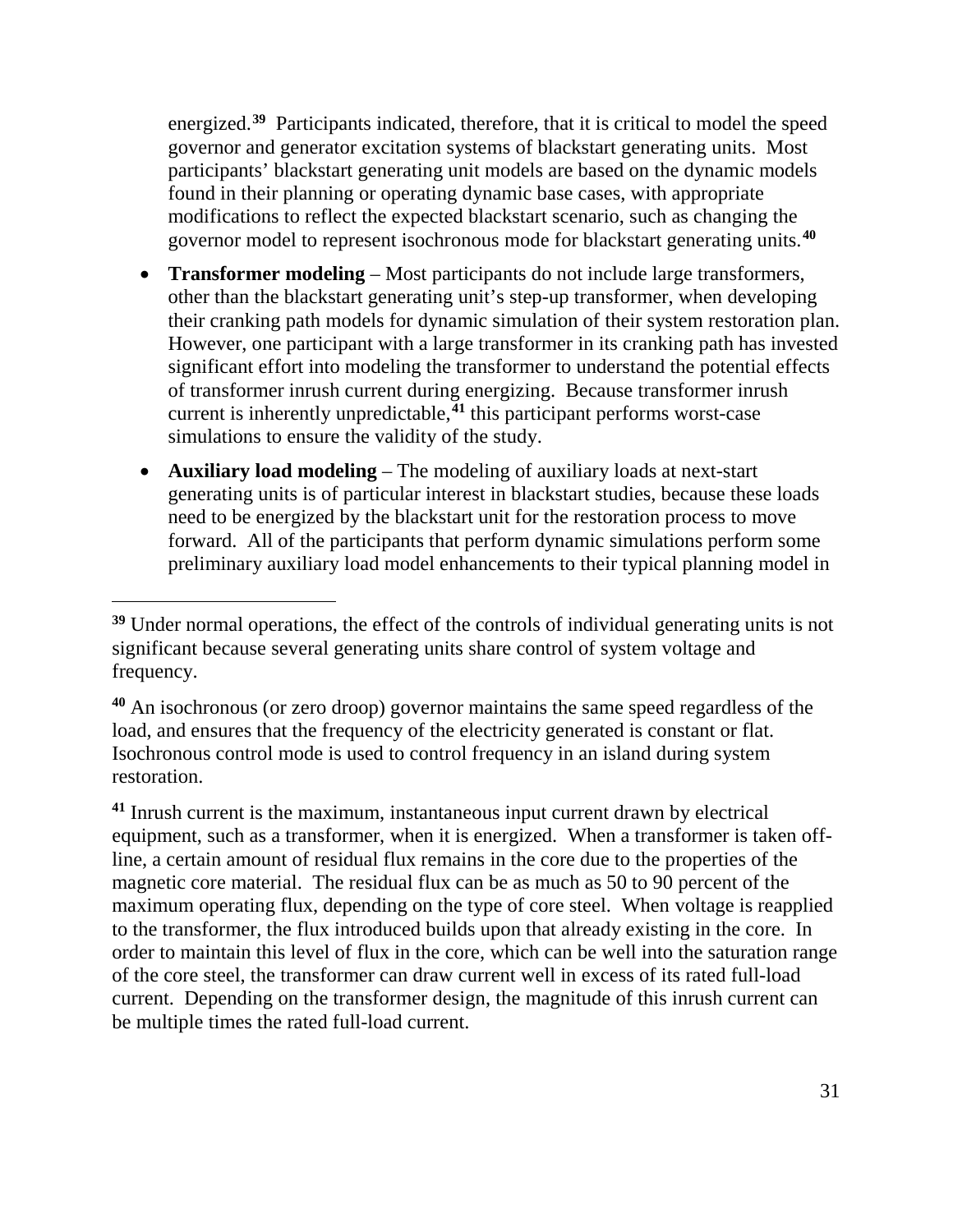order to account for the dynamic characteristics of the large motor loads that comprise the majority of auxiliary load. Participants are particularly interested in three auxiliary motor load characteristics: starting or locked-rotor current, inertia, and power factor. Some participants use a formulaic approximation of auxiliary load for their next-start generating units, **[42](#page-35-0)** while others use collected field data specific to each motor load to create the most accurate model possible.**[43](#page-35-1)** The joint study team observed that participants with large auxiliary loads on their next-start generating units relative to the associated blackstart generating units put considerable effort into auxiliary load modeling, to ensure that their simulations mirror the actual performance of the loads and can accurately demonstrate that the blackstart generating units are capable of energizing the auxiliary loads.

- **Load pickup** During dynamic simulation of the cranking paths, some participants do not simulate load pickup other than the auxiliary loads at the nextstart generating unit, because of the design of the cranking paths in their system restoration plans. Other participants simulate load pickup if needed for voltage control, minimum load requirements, or to balance generation. The load pickup models are typically based on planning model assumptions, although some participants have done further work toward more accurate representation of cold load pickup characteristics, such as accurately representing the amount of inrush current.
- **Simulation tools** Most of the participants use a dynamic simulation tool similar to that used for planning and operating studies. Some of the participants also use an electromagnetic transient program to study the more detailed aspects of the blackstart process.**[44](#page-35-2)** Participants observed certain differences between electromagnetic transient program and normal dynamic simulations:
	- o Time step is much finer in an electromagnetic transient program, allowing better transient analysis,
	- o Three-phase simulation provides far better analysis of actual relay settings, and

<span id="page-35-0"></span>**<sup>42</sup>** For instance, one participant assumes auxiliary load to be 15 percent of total cranking MVA and motor loads to be 85 percent of total cranking MVA.

<span id="page-35-1"></span>**<sup>43</sup>** Some participants further enhance the accuracy of their models by collecting real time data at the next-start generating units during normal start-up of those units, which provides some validation of model parameters.

<span id="page-35-2"></span>**<sup>44</sup>** An electromagnetic transient program is a software tool for simulation and analysis of transients in power systems.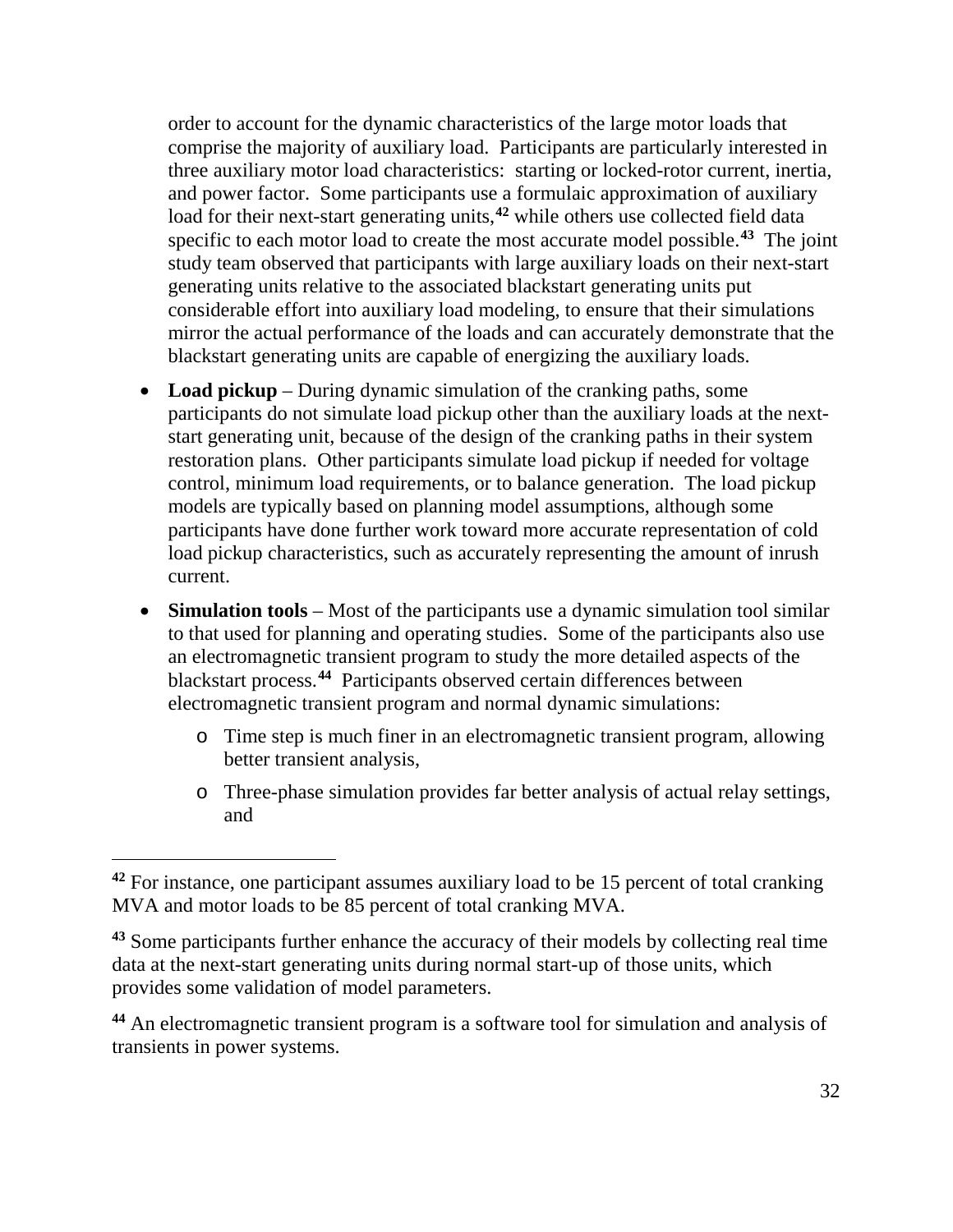o Electromagnetic transient program simulations are limited by the quality of model data, but model quality can be improved and/or validated through the use of Phasor Measurement Unit (PMU) data.

Although the dynamic simulations of the participants' system restoration plans appear to be adequate to test their validity and feasibility, the team found that the simulation design and level of detail varies based on a number of factors (including the design of cranking paths). The joint study team further found that enhanced modeling of auxiliary loads is particularly critical for those participants with smaller blackstart generating units relative to their next-start generating units, as it helps ensure that their models can demonstrate that the blackstart generating units are capable of energizing the auxiliary loads under blackstart conditions and that the system restoration plan is feasible.

c. Use of Field Data for Validation of Simulation Inputs

Some participants do not perform any additional field tests to specifically validate their system restoration simulation inputs. However, all entities with applicable facilities are now required to comply with certain modeling validation requirements in Reliability Standards MOD-026-1, MOD-027-1, and MOD-033-1, which should help to ensure that blackstart simulations reflect accurate input assumptions.[45](#page-36-0) 

- Reliability Standard MOD-026-1 requires verification that the generator excitation control system or plant volt/var control function model (including the power system stabilizer model and the impedance compensator model) and the model parameters used in dynamic simulations accurately represent the generator excitation control system or plant volt/var control function behavior when assessing bulk electric system reliability.
- Reliability Standard MOD-027-1 requires verification that the turbine/governor and load control or active power/frequency control model and the model parameters, used in dynamic simulations that assess bulk electric system reliability, accurately represent generator unit real power response to system frequency variations.
- Reliability Standard MOD-033-1 establishes consistent validation requirements for planning authorities and planning coordinators to facilitate the collection of accurate

<span id="page-36-0"></span>**<sup>45</sup>** Notably, the requirements of Reliability Standard MOD-033-1 (Steady-State and Dynamic System Model Validation) went into effect after the joint study team conducted this review. These Reliability Standards include requirements that ensure verification of certain data used in participants' models as follows: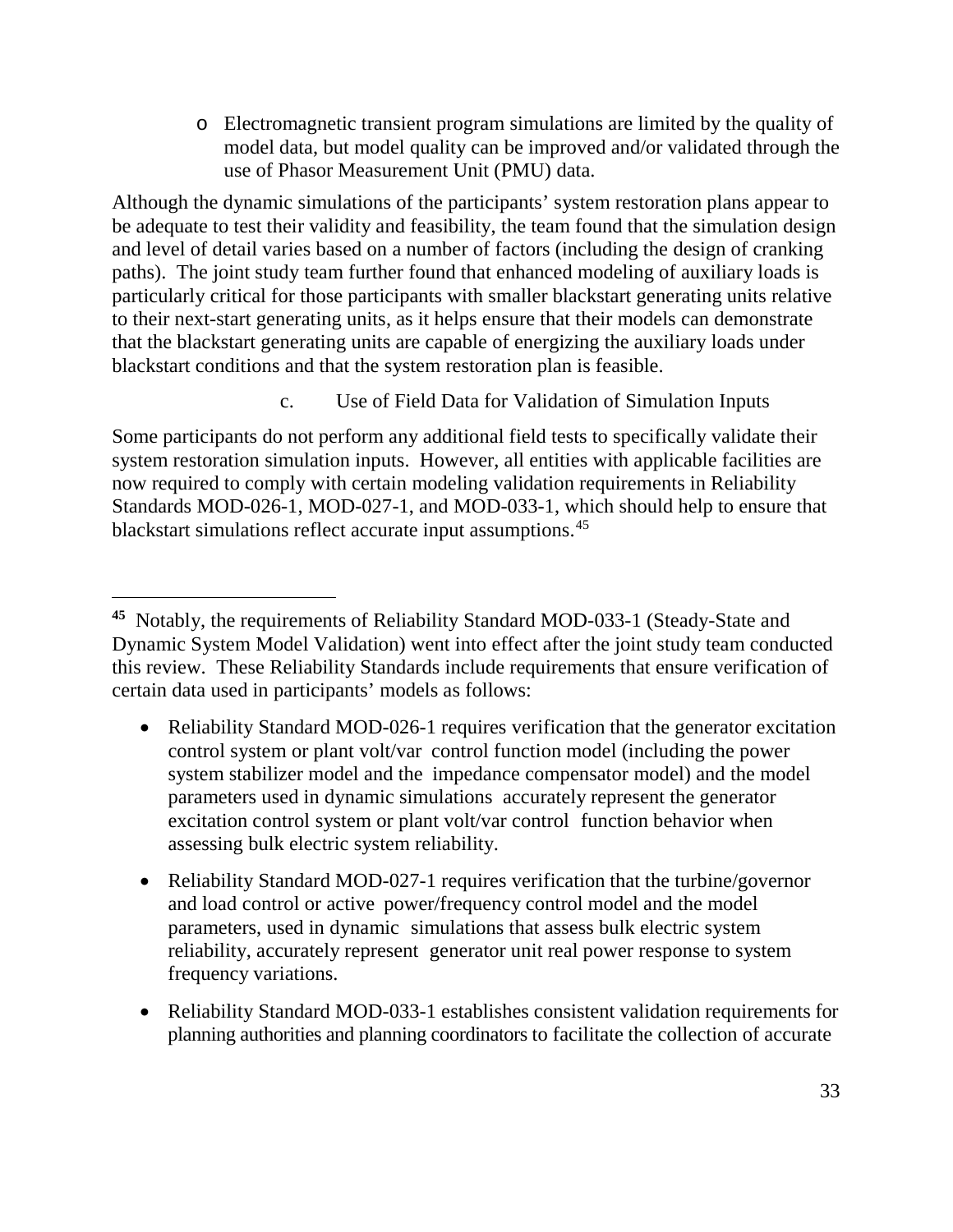Most participants take steps to validate the accuracy of their models and simulations in a number of ways, both by using field data and other tools to validate the accuracy of model inputs, and by testing or comparing the results of their simulations with other studies or other parameters.

Participants use field data to validate inputs used to model or simulate their system restoration plans in several ways:

- Some participants incorporate real time data from the next-start generating units, taken during normal start-up of those units, to provide some validation of model parameters. The real time data may include locked rotor current of motors, transformer inrush current, and cranking MVA of bulk-power system equipment.
- Some participants simulate system conditions that mimic operating conditions by using actual system operations data in their dynamic models, and benchmark dynamic model simulations against results from field tests.
- Some participants use PMUs at substations across their systems, including at the distribution level, to capture real time system data for use in verification of dynamic models. The PMUs provide a useful level of granularity and a high degree of precision. **[46](#page-37-0)**
- As discussed further in Section IV.E, some participants use the results from expanded testing of blackstart capability to validate their studies, including their model inputs. Most of the participants who have performed expanded testing explained that they gained valuable knowledge about the restoration process from that testing, which was used to modify and improve their existing dynamic models.

To validate restoration plan simulations in one organized market, the transmission/market operator performs its own dynamic studies of blackstart cranking paths, independent of the transmission-owning entities within its footprint. The market operator then compares its results with the transmission entities' simulations, and resolves any discrepancies to ensure a more accurate representation of blackstart capabilities, using the more conservative assumption where any discrepancy exists. For instance, if the market

data and building of planning models used to analyze the reliability of the interconnected transmission system.

<span id="page-37-0"></span>**<sup>46</sup>** Some participants that do not currently use PMUs as part of their blackstart simulation validation recognize the potential value in the use of PMU data, and plan to install PMUs at substations within their systems in the near future.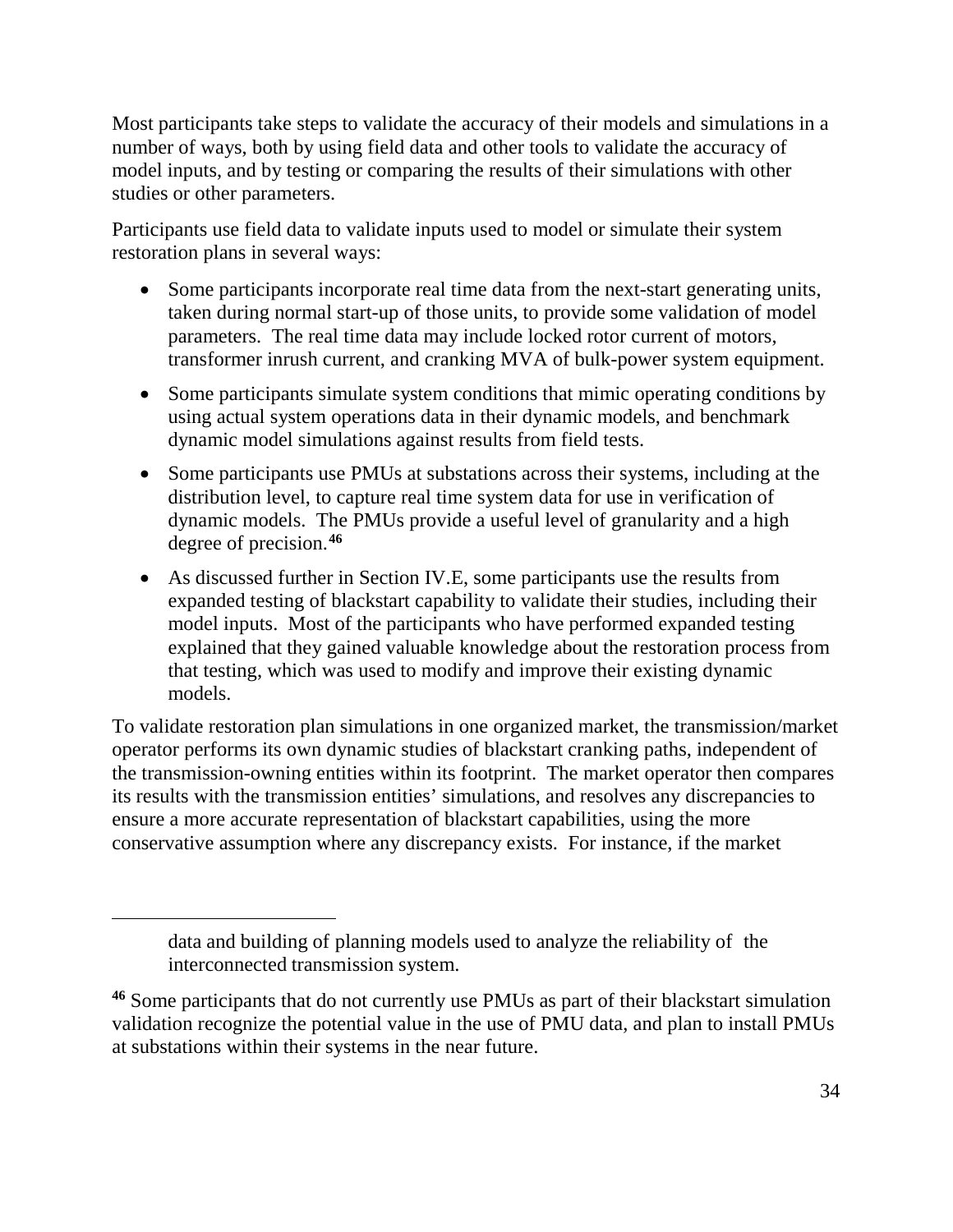operator's models include more limiting voltage restrictions than a transmission entity's default values, the market operator would use its own (narrower) voltage limits.

One participant uses generation, excitation and auxiliary load data supplied by the generator owner in the participant's models. The participant discusses any abnormal results from the simulations with the data-supplying generator owner. The team found that this coordination between transmission entities and generator owner(s) is important to ensure that the associated modeling data for the generators in system restoration plans are accurate, so that the steady state and dynamic simulations can accurately verify that the system restoration plans accomplish their intended function.**[47](#page-38-1)**

Other participants use the results from expanded testing of blackstart capability to validate their studies and their overall system restoration plan (as discussed in the Section  $IV.E$ ).

Overall, the joint study team found that validation of models varies across participants in detail and accuracy, and that participants who have incorporated real-time system data or results from actual tests into their models appear to have more accurate models.

#### $3<sub>1</sub>$ **Conclusion**

 $\overline{a}$ 

<span id="page-38-0"></span>The joint study team found that the participants perform steady state and dynamic simulations of their system restoration plans to test the validity and feasibility of their blackstart capability, with varying levels of detail modeled based on a number of factors. Among other things, the joint study team found that participants' periodic system restoration drills using DTS can aid in validation of their restoration plan simulations.

Some participants use captured field data, such as real-time operations data, to improve the accuracy of their models, while other participants use assumptions in developing certain aspects of their models. Some participants with smaller blackstart generating units relative to their next-start generating units have worked to improve the accuracy of auxiliary load modeling, to ensure that their models can accurately demonstrate that the blackstart generating units are capable of energizing the auxiliary loads of the next-start generating unit. The joint study team found that other participants in this category, with relatively large auxiliary loads at their next-start generating units, could benefit from similar improvements in the accuracy of their auxiliary load models. Finally, the joint study team found that participants who have performed expanded testing of their

<span id="page-38-1"></span>**<sup>47</sup>** Reliability Standard MOD-032-1 establishes consistent modeling data requirements and reporting procedures for development of planning horizon cases necessary to support analysis of the reliability of the interconnected transmission system.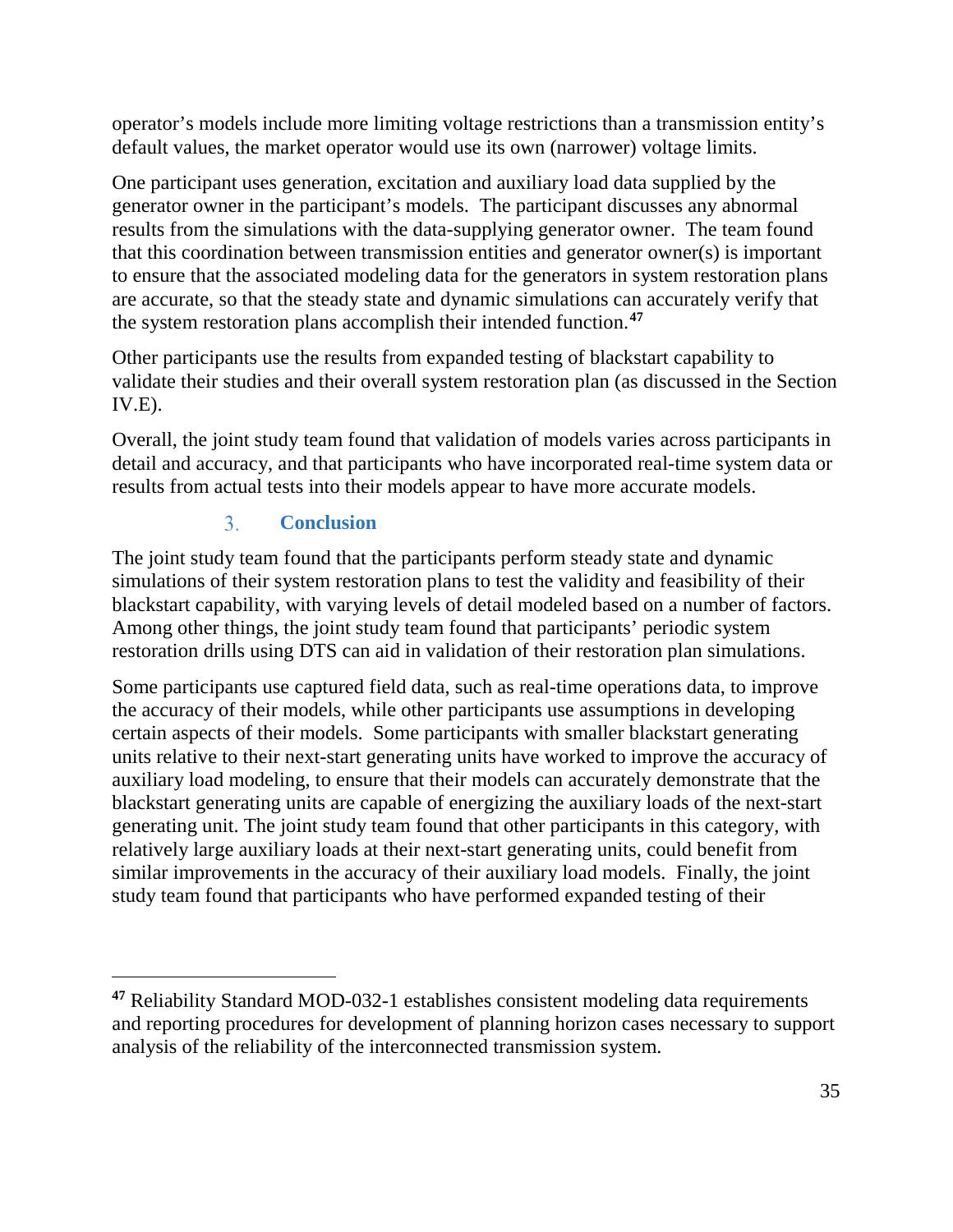blackstart capability have been able to review and refine their steady state and dynamic models using lessons learned from these tests.

#### $\overline{4}$ . **Recommendation**

- <span id="page-39-0"></span>• **Verification of model data to ensure accuracy of blackstart simulations through coordination between transmission and generation registered entities.** The joint study team recommends that registered entities performing simulations of system restoration plans, especially those with cranking path auxiliary loads at a next-start generating unit that are large relative to the blackstart generating unit, closely coordinate with generator owner(s) to ensure that the associated modeling data used to perform restoration plan simulations is accurate. For instance, the dynamic simulations should include energizing the cranking path and next-start generating unit startup, using generator and load models that have been verified against electrical data captured during various normal system operations or disturbances. Verification of data inputs should be considered for the following:
	- Blackstart generating unit model,

- Blackstart generating unit excitation control system model, **[48](#page-39-2)** and
- Next-start generating unit auxiliary motor loads. **[49](#page-39-3)**
	- $5<sub>1</sub>$ **Observed Practices for Consideration**
- <span id="page-39-1"></span>• Comparing the results of individual dynamic studies by transmission owners or operators with a region-wide study performed by the market operator or other appropriate planning or operating entity, including resolution of discrepancies using conservative assumptions to ensure a more accurate representation of blackstart capabilities.
- Incorporating captured real time data (e.g., from motor tests, transformer inrush current, and cranking MVA of bulk-power system equipment) into models for

<span id="page-39-2"></span>**<sup>48</sup>** Reliability Standard MOD-026-1 addresses this issue, but only applies to generating units above the facility ratings specified in the Applicability Section 4.2. An approach to model verification similar to that provided in MOD-026-1 could be beneficial for blackstart units not already subject to the Reliability Standard.

<span id="page-39-3"></span>**<sup>49</sup>** These motor loads are generally represented by motor models in blackstart dynamic simulations. Verification of these models can be accomplished using data recorded during normal startup of the next-start generating unit.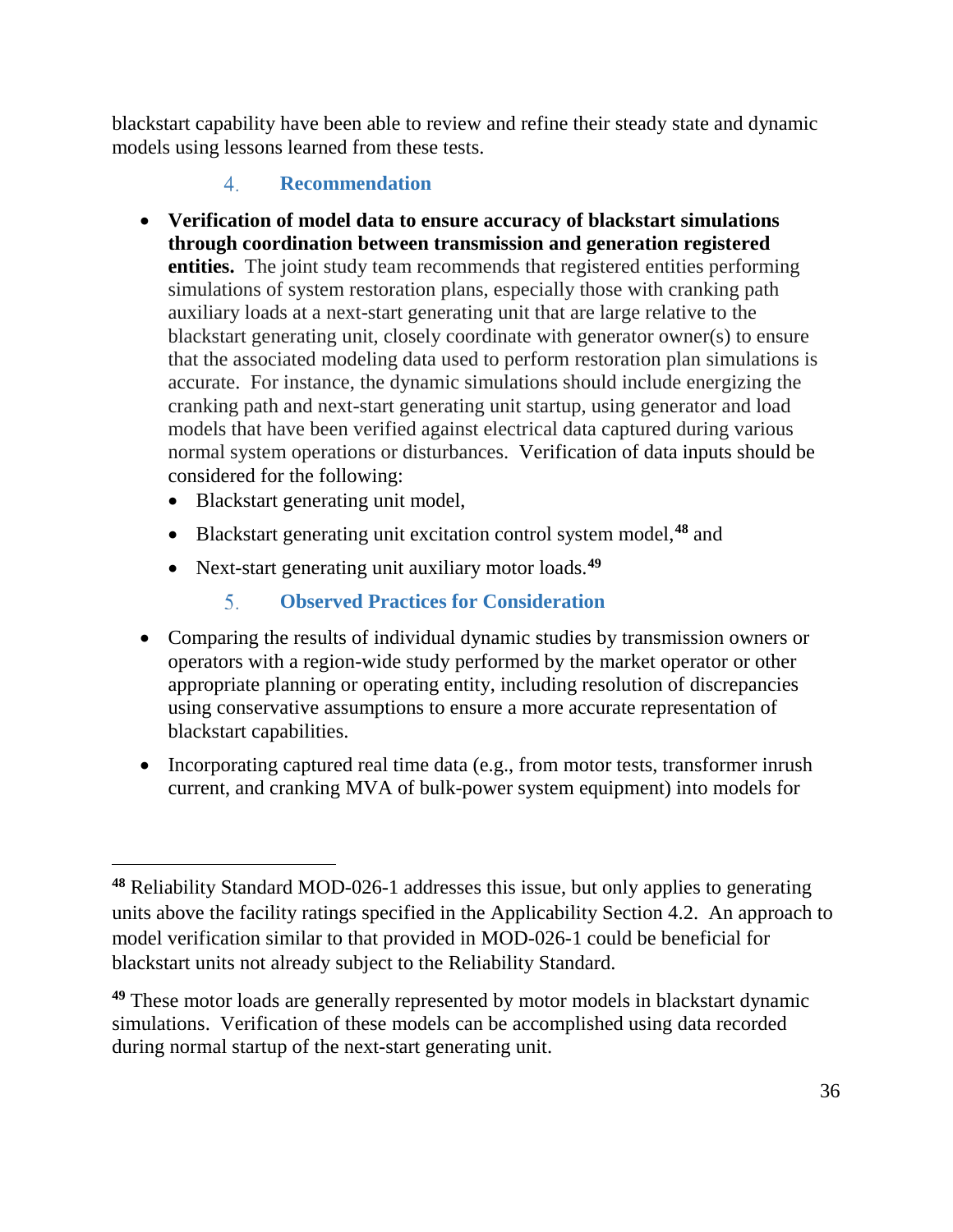system studies, so that restoration plan simulations better mimic actual system conditions.

- Incorporating lessons learned from past restoration events into restoration drills, to provide operators experience with actual events.
- Using PMUs to capture system data for use in verification/validation of dynamic models.
- Using tools that enable performance of real-time dynamic simulations while connected to protective relays.
- Including blackstart-capable generating units (in addition to those formally designated as blackstart resources in restoration plans) in simulations used to test system restoration planning and blackstart capability.
- Using real time simulations (steady state) of the system during system restoration drills rather than generic simulation systems or paper drills.

### <span id="page-40-0"></span>**E. Blackstart Resource Validation - Expanded Testing**

#### 1. **Introduction**

<span id="page-40-1"></span>All of the participants responsible for procuring or identifying blackstart resources as part of their system restoration plan require periodic testing of the units to verify their capability, with the requirements for such testing set out in their system restoration plans. Some blackstart generating unit owners test their units once every three years, consistent with Reliability Standard EOP-005-2. Other owners test their units annually. All of the participants require, at a minimum, demonstration that the blackstart generating unit is able to start when isolated from the bulk-power system and that the unit can energize a bus (consistent with Reliability Standard EOP-005-2). In addition, some of the participants perform expanded blackstart testing that exceeds the testing requirements in the Reliability Standards. While the joint study team found that expanded blackstart testing can provide significant additional insight into and validation of an entity's system restoration plan, the team also found it imposes additional costs and burdens, and may not be feasible or advisable in certain situations due to the potential impact on customer load during testing. Accordingly, the joint study team recommends that registered entities should consider expanded testing where feasible.

#### $2.$ **Observations**

<span id="page-40-2"></span>Those participants that perform expanded testing incorporate various criteria as part of their blackstart resource testing procedures, including the following:

• Blackstart generating unit must be available to serve load within three hours;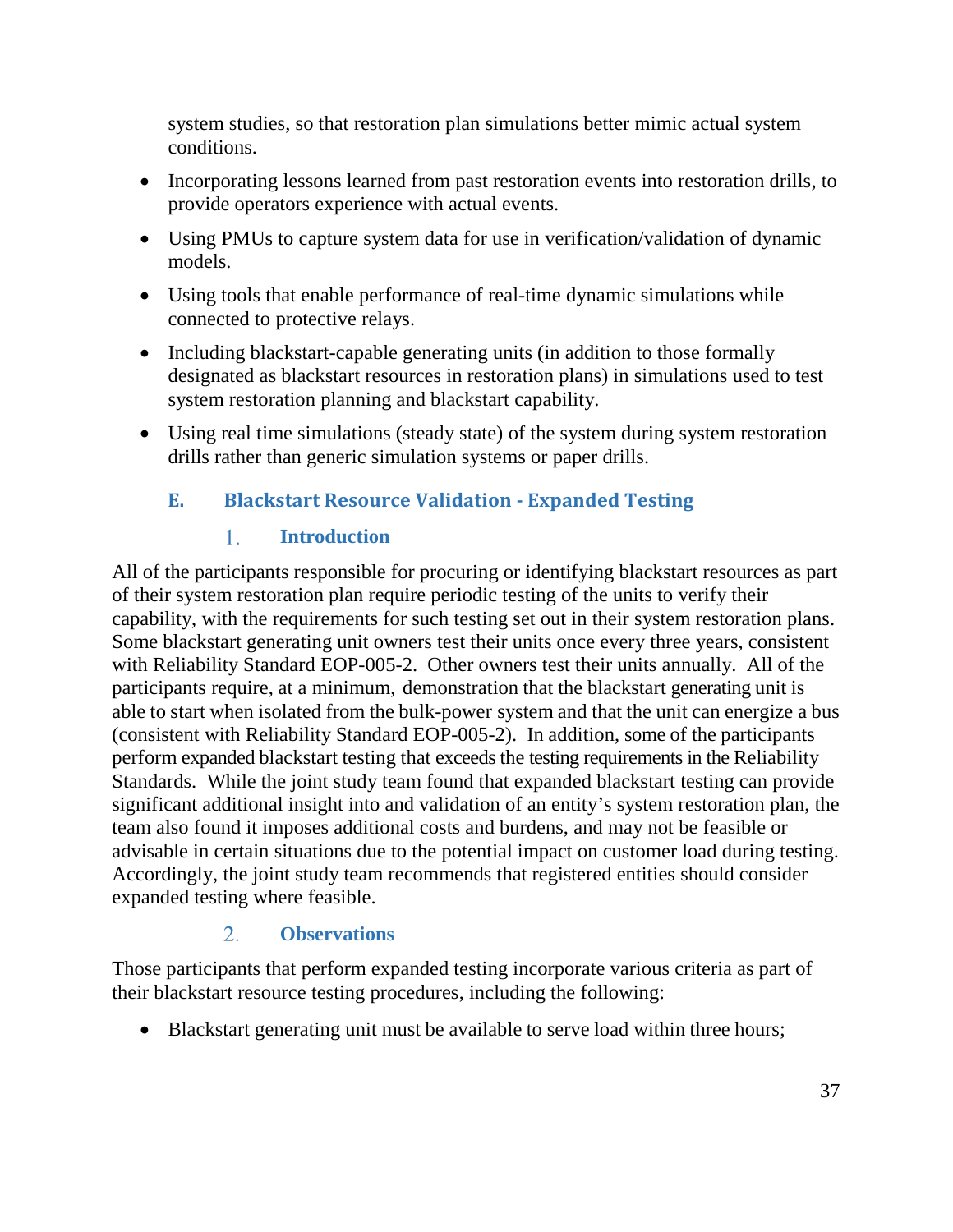- Blackstart generating unit must remain stable and control voltage and frequency while operating isolated from the grid for a period of 10-30 minutes; or
- Blackstart generating unit must energize the entire cranking path up to the nextstart generating unit.

This last type of "expanded testing" (i.e., testing the blackstart resource's ability to supply cranking power to the next-start generating unit) requires de-energizing parts of the transmission system so they can be re-connected to the blackstart generating unit. Accordingly, this kind of expanded testing cannot always be performed without an adverse impact on customer load. Further, the participants who engage in this kind of testing generally perform it in locations where the cranking paths can be isolated with limited interruption<sup>[50](#page-41-0)</sup> or no outages to customers, or in locations where the blackstart generating units and next-start generating units are in close proximity.

a. Staffing and Deployment of Personnel

Participants who have successfully performed expanded testing of their blackstart resources explained that such testing requires deployment of field personnel to substations. The personnel include substation or distribution personnel responsible for switching, and system protection and control technicians responsible for monitoring voltage and other system parameters during testing. One participant deploys field personnel with radios to substations and along transmission lines for safety reasons (e.g., possible sagging of transmission lines due to potential issues with line voltages and accidentally synchronizing out of phase). That participant also deploys protection and control technicians to install data recording equipment that capture voltage, current and other readings during testing. Participants employ additional control center operators to manage and coordinate testing so that system operators can focus on essential system operations with minimal distractions. One participant also involves its planning engineers during expanded testing in case adjustments to test plans are needed. Finally, one participant involves its engineers at the blackstart generating unit during testing to assist generating unit operators with the additional complexities involved in energizing the cranking path.

<span id="page-41-0"></span>**<sup>50</sup>** Limited interruption to customers includes momentary outages associated with switching operations, and specific, agreed-upon interruptions associated with expanded testing execution (e.g. industrial or commercial customers) captured in procedures for such interruptions.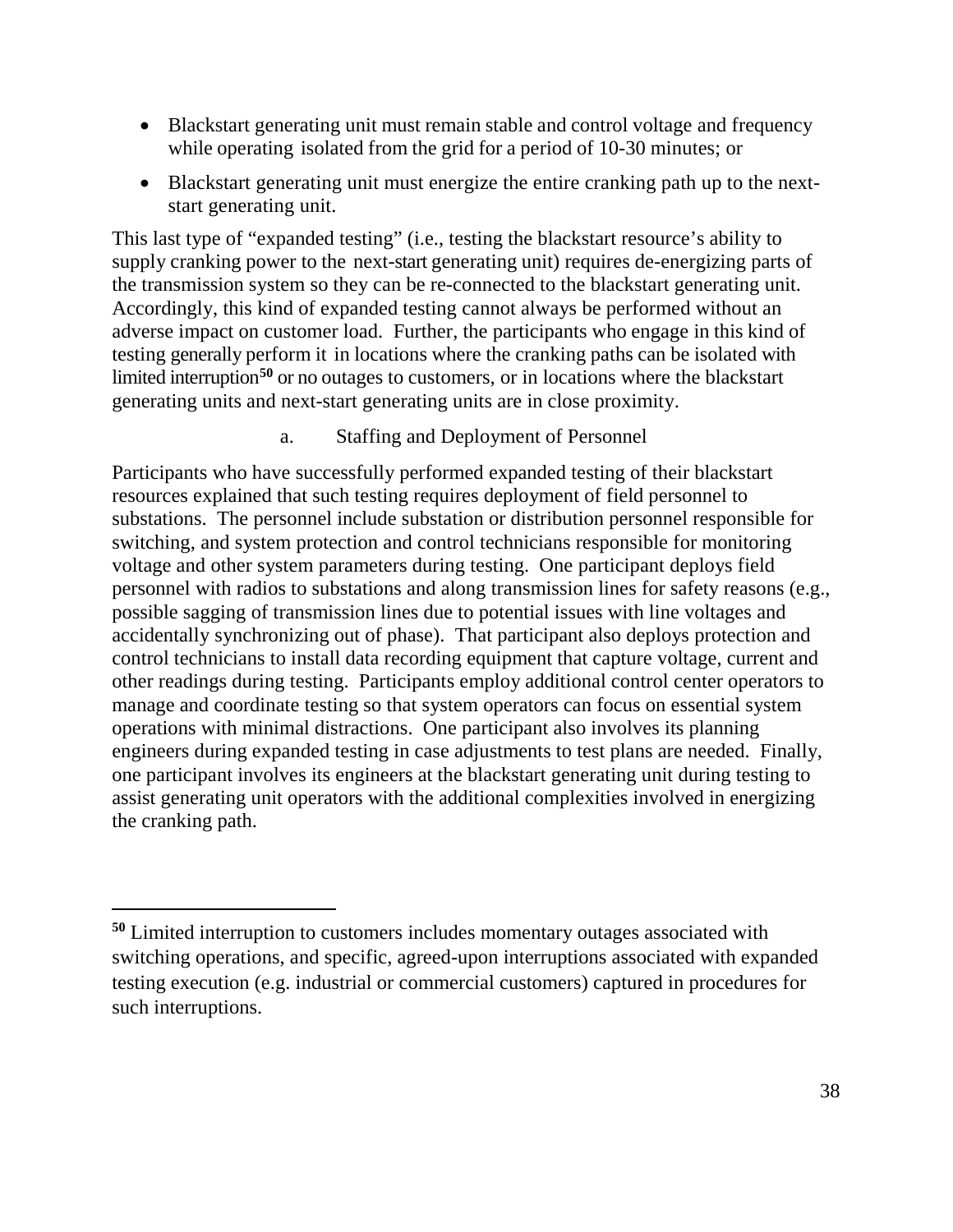### b. Communications and Coordination

Most participants mentioned that communications and coordination during expanded testing are more involved than during the more limited testing currently required by the Reliability Standards. For instance, prior to performing expanded testing, the transmission operator typically notifies the reliability coordinator about the date and time of the test and seeks approval for the test. In some regions, the reliability coordinator monitors the entire test. If customer outages are necessary for completing the test, the affected customers are notified prior to testing by the testing registered entity. In some regions, registered entities may also have to be mindful of the emissions restrictions imposed on the blackstart unit, **[51](#page-42-0)** and, if necessary, may have to secure the appropriate permits from regulators prior to the test. During testing, transmission operators communicate with substation personnel via radios and maintain constant communications with the generator operator at the blackstart generating unit. **[52](#page-42-1)** Field personnel deployed at substations and along transmission lines periodically communicate with each other and with control center operators. One participant who has successfully performed expanded testing requires constant communication between the control center operators and field personnel performing the tests during each stage of the test. For instance, during the energizing of transmission lines, control center dispatchers provide specific instructions to substation field personnel who perform functions such as opening and closing breakers, and report back to the dispatcher.**[53](#page-42-2)**

c. Managing Protection Systems

 $\overline{a}$ 

Some participants indicated that they do not make any adjustments to protection systems during expanded testing. One of these participants recognizes that its transmission line protection systems would not operate during testing, and therefore relies on protection systems installed on the blackstart generator during expanded testing. **[54](#page-42-3)** Another

<span id="page-42-0"></span>**<sup>51</sup>** In some cases, participants are limited to a certain number of hours for testing due to environmental restrictions on fuel use at the blackstart unit. These limitations are more likely to be exceeded during expanded testing.

<span id="page-42-1"></span>**<sup>52</sup>** Communications elements and alternate communications are addressed in Reliability Standard COM-001-3 – Communications.

<span id="page-42-2"></span>**<sup>53</sup>** This degree of monitoring and communication is not necessary during more limited testing of blackstart units.

<span id="page-42-3"></span>**<sup>54</sup>** Requirements for meeting transmission system performance through operation, maintenance and testing of protection systems are found in Reliability Standards: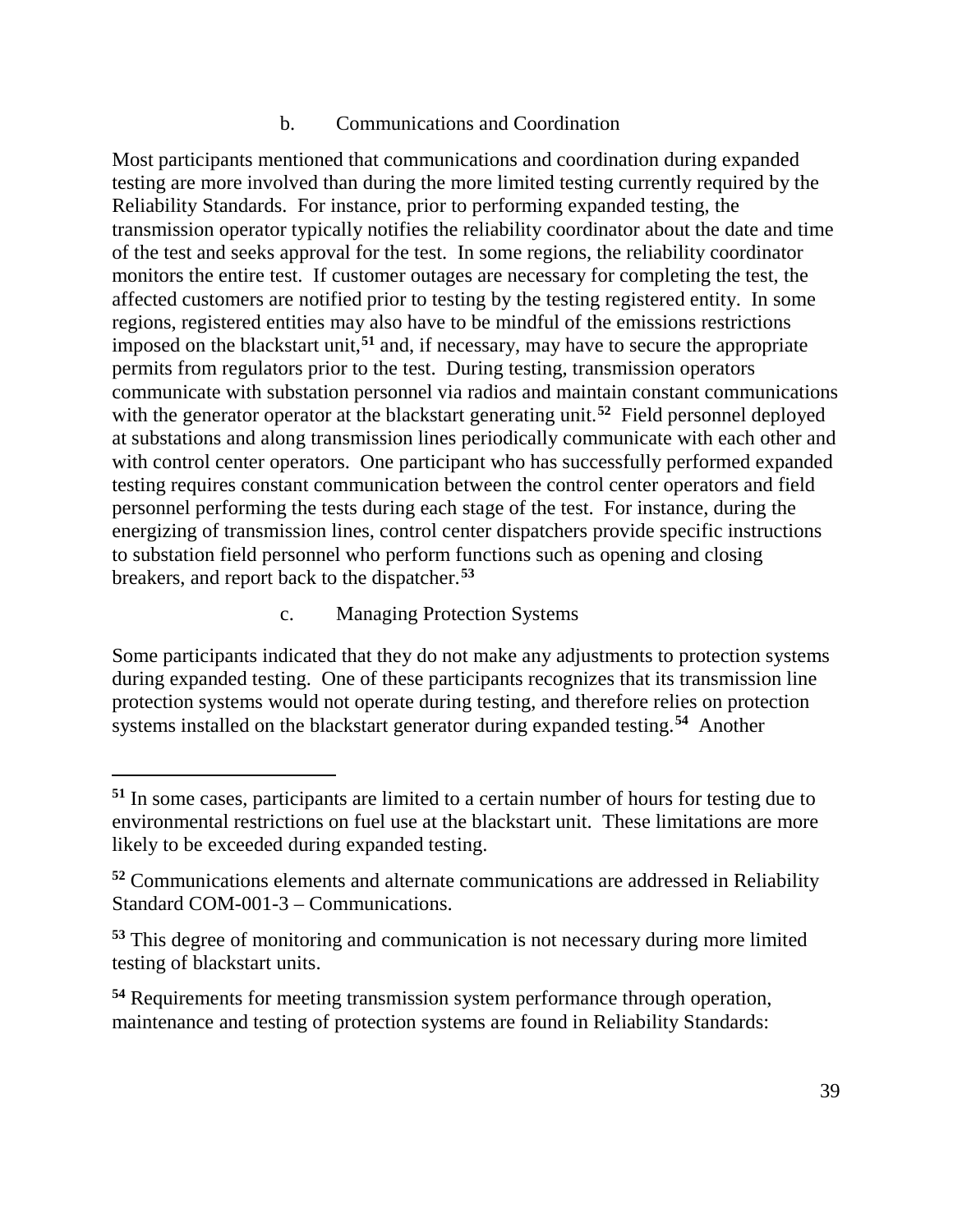participant recognizes that its protection systems may potentially be less effective during expanded testing, so it dispatches field crews to monitor transmission lines and other bulk-power system equipment and to report any issues to control center operators.

Other participants do adjust their protection system settings during expanded testing. One participant makes adjustments to its synch check relays to ensure proper synchronization to the grid, but the rest of its protection system remains the same. Other participants disable some protection systems so that testing is not impeded.

### d. Monitoring and Control of System Conditions

Participants use various methods to monitor and control voltage, current, and frequency during expanded testing. Blackstart generator operators monitor voltage at the generating unit, while transmission operators monitor and control voltage at control centers via EMS/SCADA. **[55](#page-43-0)** Some participants also monitor voltage and voltage limit exceedances at substations. One participant dispatches field personnel to substations with recording equipment to monitor voltage and to ensure that voltage limits are not exceeded.

Participants explained that they monitor voltage to ensure that it is kept within a tight band around nominal values, which guards against exceedances and subsequent damage to equipment. Some participants also use system protection personnel to access certain substation digital devices, typically protective relays, to remotely monitor voltages and other system conditions for limit exceedances. The system protection personnel communicate with the transmission system operators for situational awareness.

Participants rely on the generator operator to control and monitor frequency during expanded testing. Some of these participants also rely on system operators to monitor frequency at control centers. Most of the participants do not pick up customer load during expanded testing other than picking up auxiliary load associated with the nextstart generating unit. However, one participant does pick up customer load as part of the expanded testing process. The participant explained that monitoring of load pick up

- TPL-001-4 Transmission System Planning Performance Requirements, and
- PRC-005-1.1b Transmission and Generation Protection System Maintenance and Testing.

<span id="page-43-0"></span>**<sup>55</sup>** Requirements for operator monitoring of facilities are found in Reliability Standards:

• TOP-001-3 – Transmission Operations,

- IRO-002-5 Reliability Coordination Monitoring and Analysis, and
- IRO-009-2 Reliability Coordinator Actions to Operate Within IROLs.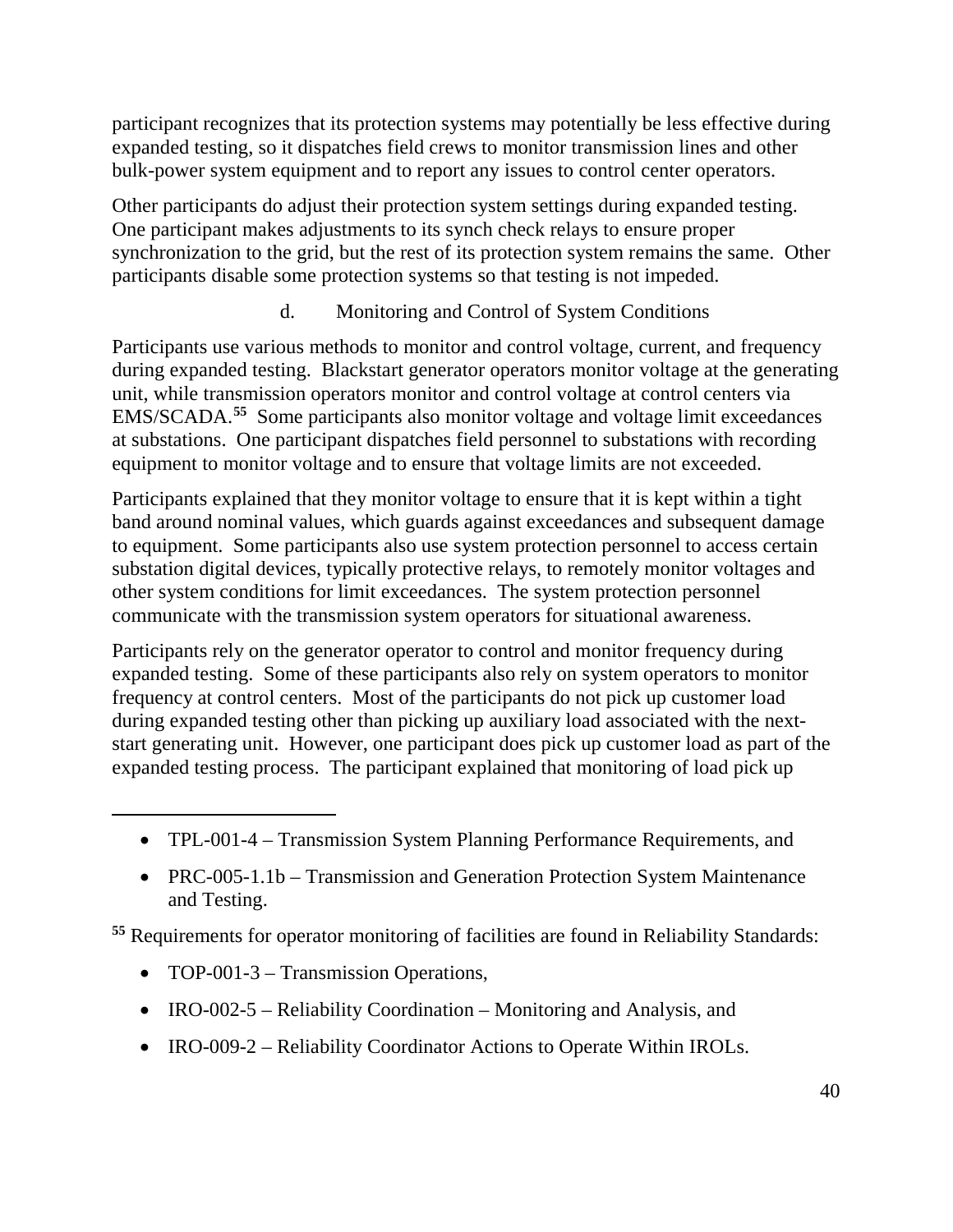during expanded testing is coordinated between the blackstart generator operator and transmission operator.

e. Additional Support Tools, Resources, and Lessons Learned

In addition to the generator operators' monitoring and control of frequency and voltage, participants use the EMS/SCADA system to monitor voltage, frequency, other system parameters, and the overall progress of the expanded blackstart testing. Field personnel deployed to substations and along transmission lines during expanded testing use radios for communicating with control center operators and generating unit owners. Other participants have installed data recording equipment to capture pertinent data during expanded testing, or use data captured by microprocessor based relays.

All participants who perform expanded testing incorporate lessons learned during expanded testing into training programs for operators. One participant mentioned that its system operators use lessons learned from expanded testing to modify procedures. Another participant requires its engineers to compile all lessons learned from expanded testing into a report, which is reviewed prior to incorporating into training for operators.

f. Use of Expanded Testing Results for Model Validation

Most participants compare the results of their expanded blackstart tests with data used in their models, to review and refine model assumptions. Participants incorporate lessons learned from tests in periodic drills and update data used in dynamic models such as transformer inrush current and MVA of transmission equipment. One participant benchmarks results of its recent tests with those of prior tests to assess success. Participants also analyze the differences in test results for significance, and use the knowledge gained in subsequent tests.

g. Obstacles to Performing Expanded Testing

In discussions with participants, the joint study team found that expanded blackstart resource testing is more burdensome and costly to perform in many respects, and may not be feasible in some situations. Most participants identified the need to de-energize or interrupt certain parts of their system as the primary obstacle in performing expanded testing. Participants not only noted the difficulty of finding a suitable time for scheduling expanded testing-related outages, but also had concerns that affected commercial or industrial customers might request compensation for lost revenue during any scheduled interruption in their electric services.

Participants also noted that expanded testing requires the cooperation and involvement of the next-start generating unit owner. In some cases, next-start generating unit owners hesitate to blackstart their generating units because of the risk of damage to their units and the lack of mechanism (market or otherwise) to provide compensation for any such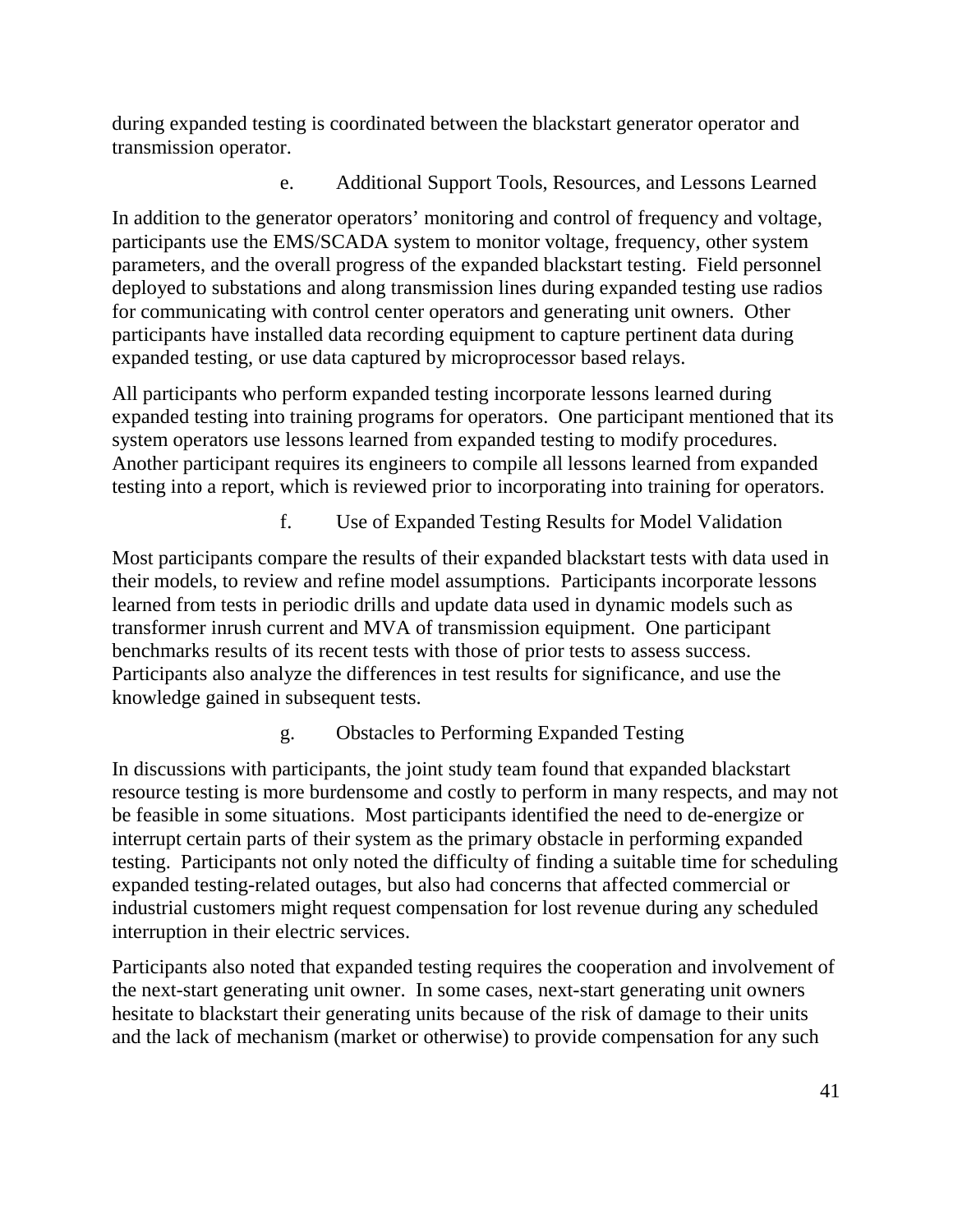damage. One participant, who was unable to obtain the consent of the next-start generating unit owner due to concerns with damage to the unit, indicated that it had to limit its expanded testing to energizing the entire cranking path while stopping short of energizing the next-start generating unit. According to participants, some owners of next-start generating units are convinced that expanded testing carries risks that outweigh the benefits of such a test, and some have expressed the need for a compensation mechanism for participating in the test.

As noted above, the joint study team found that successful expanded testing also requires extensive coordination between parties. To perform these tests without loss of load, registered entities must coordinate with all affected parties, including the blackstart and next-start generator operators, the transmission owner, the transmission operator, and in some cases the reliability coordinator. This coordination includes how to alleviate nextstart generating unit's risks through accurate generator load modeling and simulations for ensuring test feasibility (as described in section D above). This coordination also includes arranging a schedule for testing to minimize any associated cost and reliability impact (e.g., by running the test when the blackstart generating unit is offline, the nextstart generating unit is offline, and system loads are at a lower level).

Participants in some regions noted that they have to abide by strict state and local emissions regulations for some of their blackstart units (whether during normal operations or during any operations required for blackstart testing), and that these operating limits are more likely to be reached during expanded blackstart testing. These emissions restrictions effectively limit allowable run hours during a 12-month period, and may be so restrictive as to preclude additional or expanded blackstart testing without additional permitting or waivers. One participant explained that it is allowed only about 2 hours per test each year for its gas units, and failure of the test would require the participant to petition its regulators for special permission to re-test.

To overcome scheduling difficulties and facilitate expanded testing, one participant RTO requires that all blackstart generating unit owners seeking to provide blackstart service in its area enter into agreements with owners of next-start generators to allow performance of and cooperate in expanded testing. Although this agreement facilitates coordination between the blackstart and next-start generating unit owners in this participant's service area, a similar requirement by other registered entities in other parts of the country could be a deterrent to blackstart resource participation.

The joint study team sought feedback from participants about the impact on participants of an expanded testing requirement for all blackstart units, possibly in the Reliability Standards. One participant indicated that such a requirement could create a need to contract for or install additional blackstart generating units that are electrically closer to critical loads, which could impose a financial burden on registered entities. Other participants noted the significant burden such a requirement would impose given the need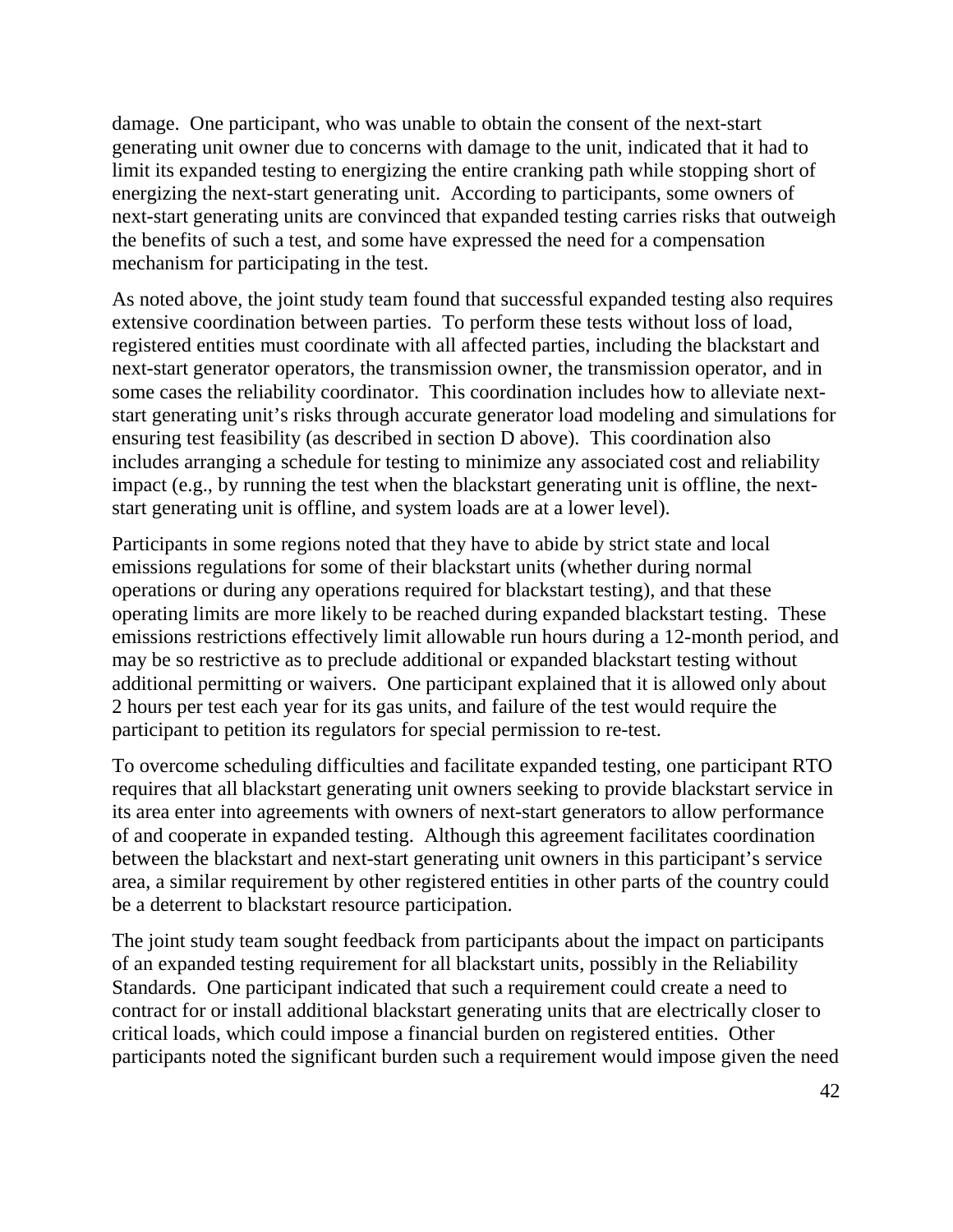to plan for and schedule customer outages, especially for cranking paths located in densely populated or industrial areas, and could potentially include compensating some or all of the affected customers for lost revenues resulting from the outages. Another participant mentioned that issues related to compensation of next-start generating unit owners for their participation in expanded testing would also need to be resolved. Most participants believed that such a requirement would not only be financially burdensome, but could also have unintended consequences, including a reduction in the number of blackstart generating units available for inclusion in participants' system restoration plans.

### h. Benefits of Expanded Testing

Participants who have performed expanded testing, without exception, found that they gained valuable knowledge about their system restoration plans and processes which may not have been achieved otherwise. Participants use this knowledge to resolve outstanding issues, and incorporate it into annual system restoration drills, reliability studies, and other system operator training.

For instance, one participant with a 13 kV blackstart generating unit recognized during its initial expanded testing that it could not energize a 230/69 kV transformer in its cranking path. In subsequent tests, the participant successfully energized the local and remote ends of the 230/69 kV transformer at reduced generator voltage (approximately 4 kV), which limited the transformer inrush currents to acceptable levels within the capability of the blackstart generating unit. **[56](#page-46-1)** Upon successful completion of the test, this participant reviewed and refined its testing procedures and training for its operators. Another participant performs expanded testing on its cranking paths periodically, and indicated that it gained knowledge from the tests which was used to improve training for its system operators.**[57](#page-46-2)**

#### $3<sub>1</sub>$ **Conclusion**

 $\overline{a}$ 

<span id="page-46-0"></span>The joint study team found that participants that have successfully performed expanded blackstart testing have gained valuable knowledge used to update and enhance their system restoration plans, blackstart capability plans, training programs for system operators, and system studies. Notably, the team found that all participants that perform expanded testing have system configurations that generally allow for such testing without

<span id="page-46-1"></span>**<sup>56</sup>** Appendix 4 contains additional details and technical specifications about this test.

<span id="page-46-2"></span>**<sup>57</sup>** The majority of that participant's blackstart and next-start generating units are located close to each other; accordingly, expanded testing requires no customer outages.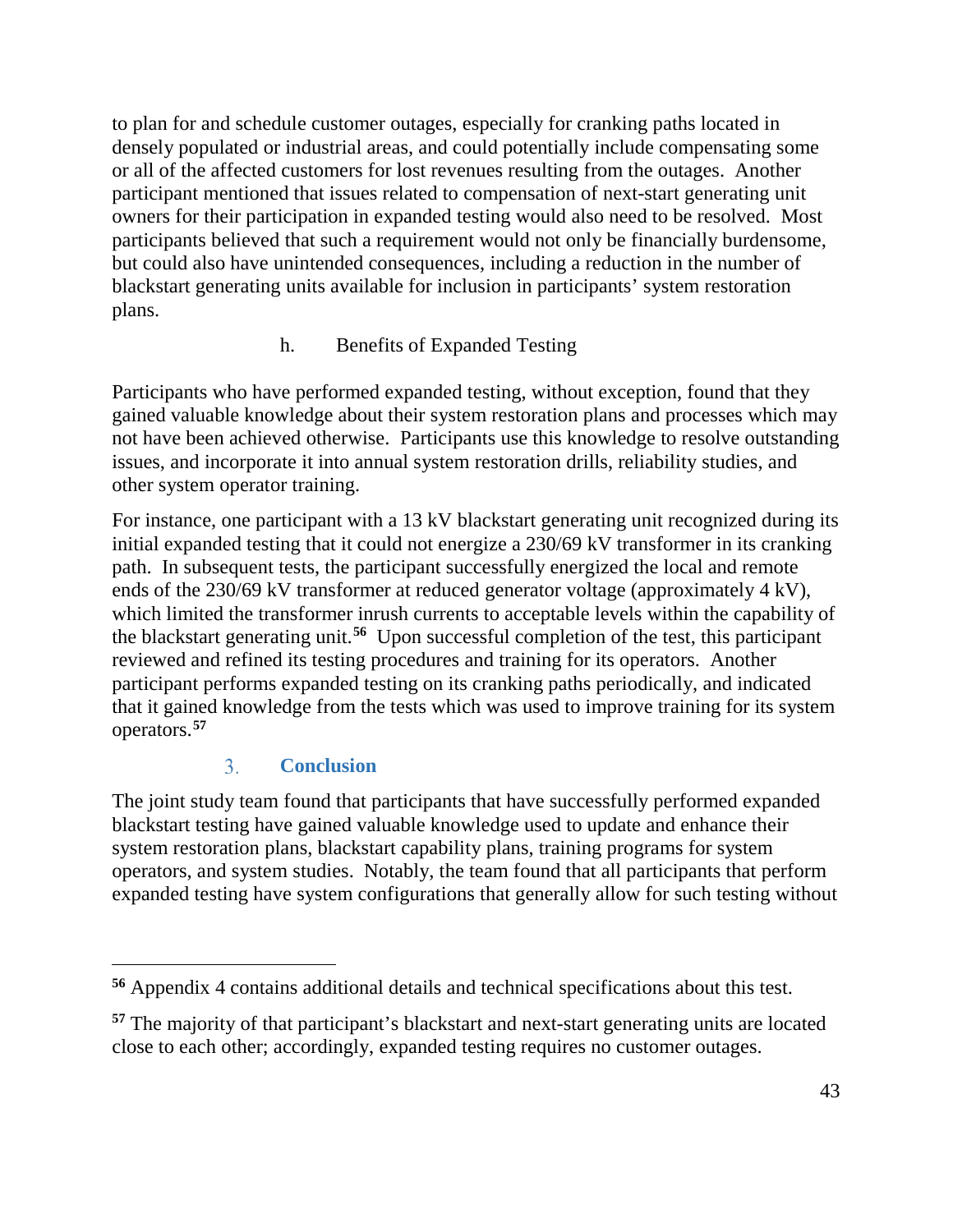customer interruption, or that they otherwise perform the tests in locations where the cranking paths can be isolated with limited or no outages to customers.

The joint study team concludes that registered entities could gain valuable experience and insight from voluntary expanded testing, which can be used to update and refine their system restoration plans. The joint study team accordingly recommends that registered entities consider performing expanded testing, where feasible.

The joint study team weighed the benefits and costs of recommending a new expanded testing requirement in the Reliability Standards. The joint study team concluded that such a requirement would impose operational and financial burdens on registered entities for which they may not receive compensation, and that these costs and burdens currently outweigh the benefits of expanded testing. The burden would likely be acute for registered entities with existing system configurations that cannot support expanded testing, including those in situations that would require extensive customer outages to carry out the tests. Furthermore, the joint study team is concerned that an expanded testing requirement could discourage generating units from blackstart participation and potentially reduce the number of blackstart generating units available for inclusion in registered entities' system restoration plans.

#### $\overline{4}$ . **Recommendations**

- <span id="page-47-0"></span>• **Expanded testing, where feasible, to confirm viability of blackstart capability through coordination between transmission and generation registered entities.** The joint study team recommends that, where feasible, transmission operators, in coordination with blackstart and next-start generation operators perform expanded testing of blackstart cranking paths. Entities could use the results of expanded testing to confirm the viability of system restoration plans and to update system models and system restoration training programs. Conditions that could facilitate successful expanded testing include the following:
	- o Testing during planned maintenance outages of sections of the transmission system that comprise a blackstart cranking path;
	- o System configurations in which energizing the cranking path from a blackstart generating unit to the next-start generating unit involves limited or no interruptions to customers, including conditions in which the blackstart and next-start generating units are in close proximity or where transmission system redundancies allow for isolation of applicable cranking paths without customer interruption.
- **Obtaining insight from registered entities that have experience with expanded testing.** The joint study team recommends that applicable entities that have not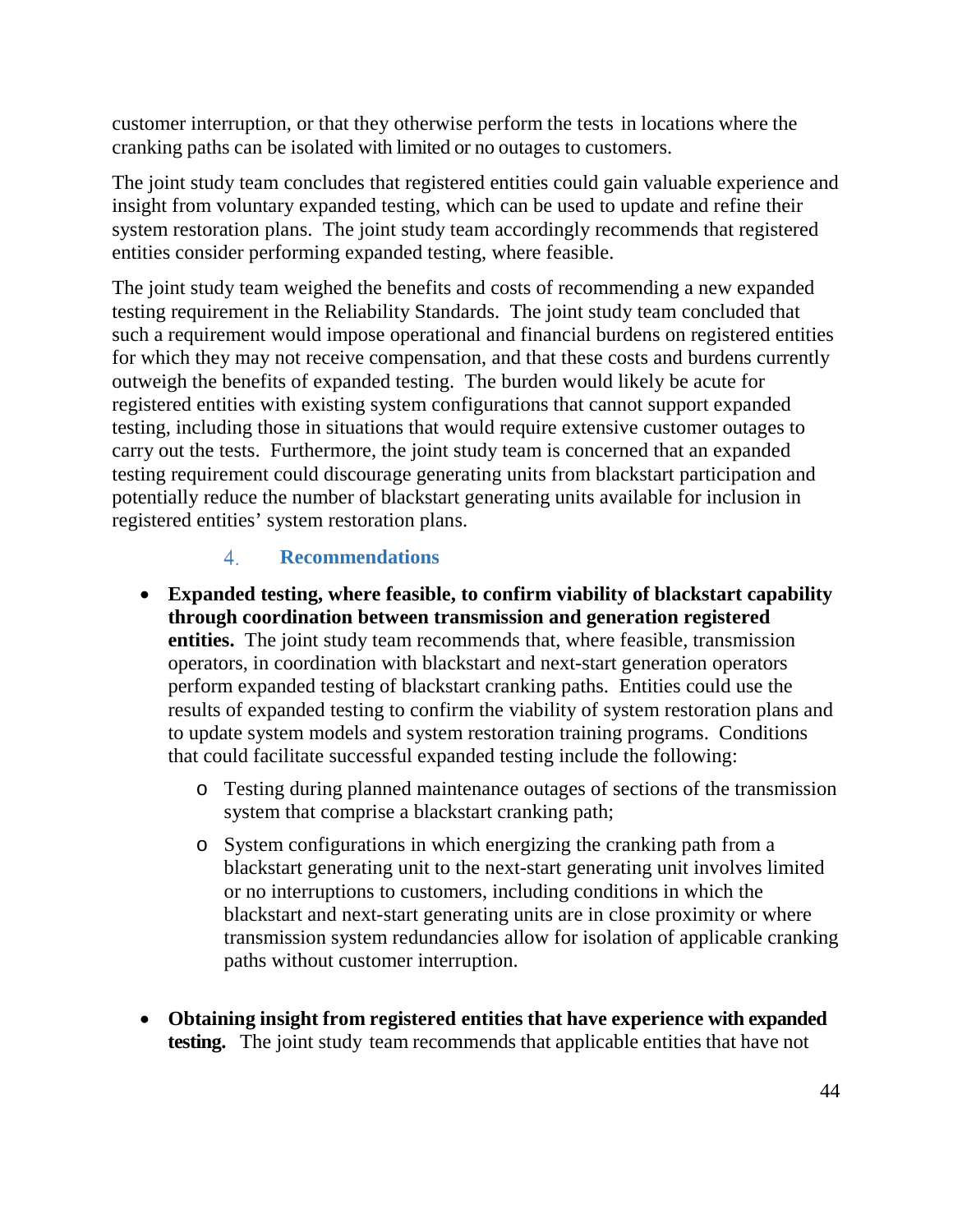engaged in or performed expanded testing of their blackstart capability reach out to those who have performed such testing. Registered entities could also benefit from the sharing of experiences across different regions of the country.

#### $5<sub>1</sub>$ **Observed Practices for Consideration**

- <span id="page-48-0"></span>• Development and use of additional procedures for staffing during expanded blackstart testing, including requiring additional personnel to augment system operators and substation personnel.
- Having system protection personnel access certain digital devices at substations to remotely monitor voltages and other system conditions for limit exceedances during expanded blackstart testing.
- Using data recording equipment to capture pertinent system data during expanded blackstart testing, to be reviewed and used to enhance system studies and system operator training (including for periodic drills).
- Having generation registered entities offering blackstart service enter into agreements with next-start generating unit owners in order to facilitate expanded testing of blackstart capability.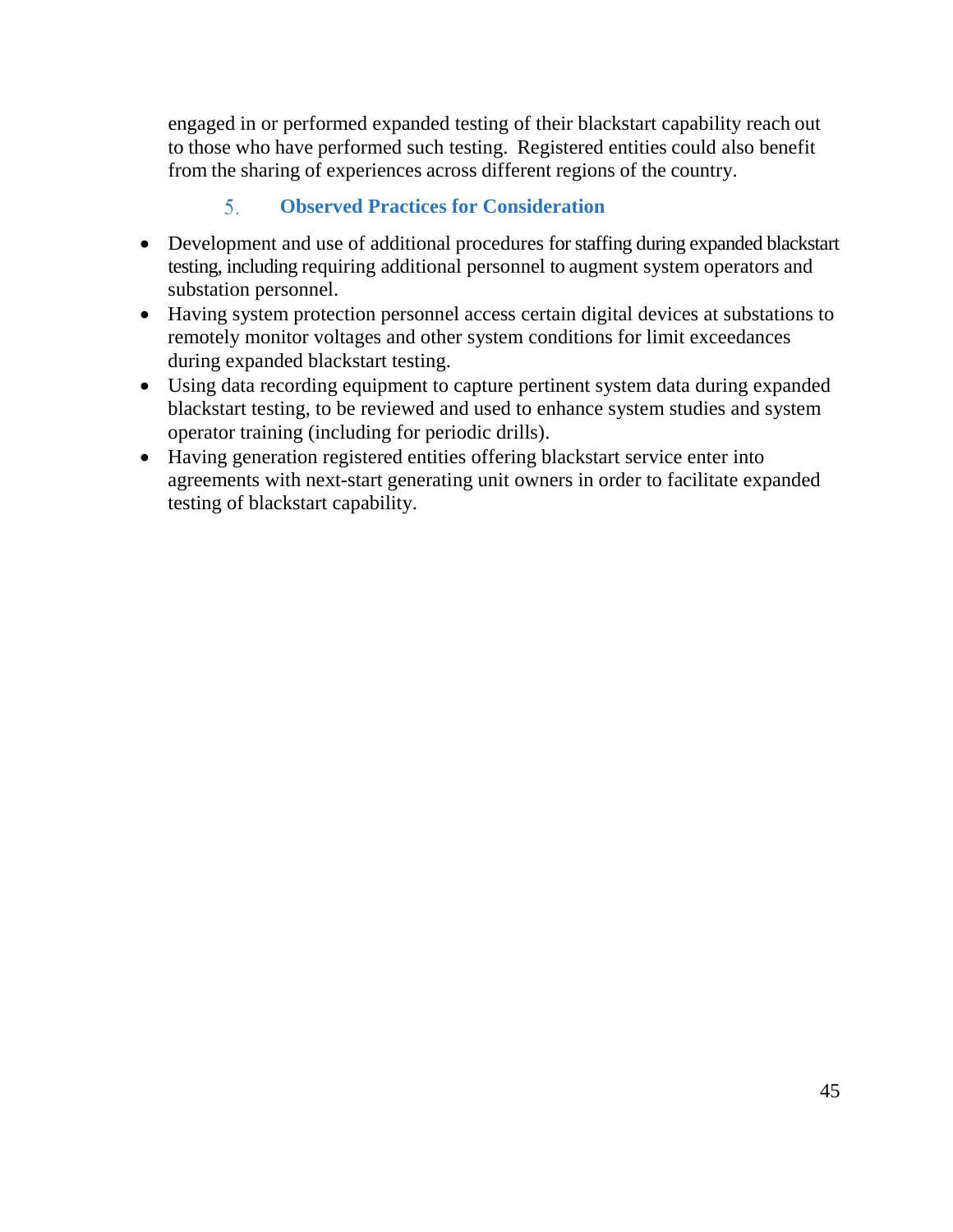### <span id="page-49-0"></span>**V. Appendix 1 - Joint Study Team**

Federal Energy Regulatory Commission:

Robert Clark Mary Agnes Nimis John Denis Louise Nutter Kenneth Githens Ray Orocco-John Julie Greenisen Alan Rukin Oscar Guzman Judith Sciullo Andres Lopez

Florida Reliability Coordination Council, Inc.: Hassan Hamdar

Midwest Reliability Organization: Adam Flink William Kunkel Daniel Schoenecker

North American Electric Reliability Corporation: Robert Kenyon Katherine Street Jim Stuart

Northeast Power Coordinating Council, Inc.: Andrey Oks Ralph Rufrano

Reliability First Corporation: John Idzior Brian Thiry Ray Sefchik

SERC Reliability Corporation: Joe Spencer

Texas Reliability Entity, Inc.: Jagan Mandavilli

Western Electricity Coordinating Council: Evan Paull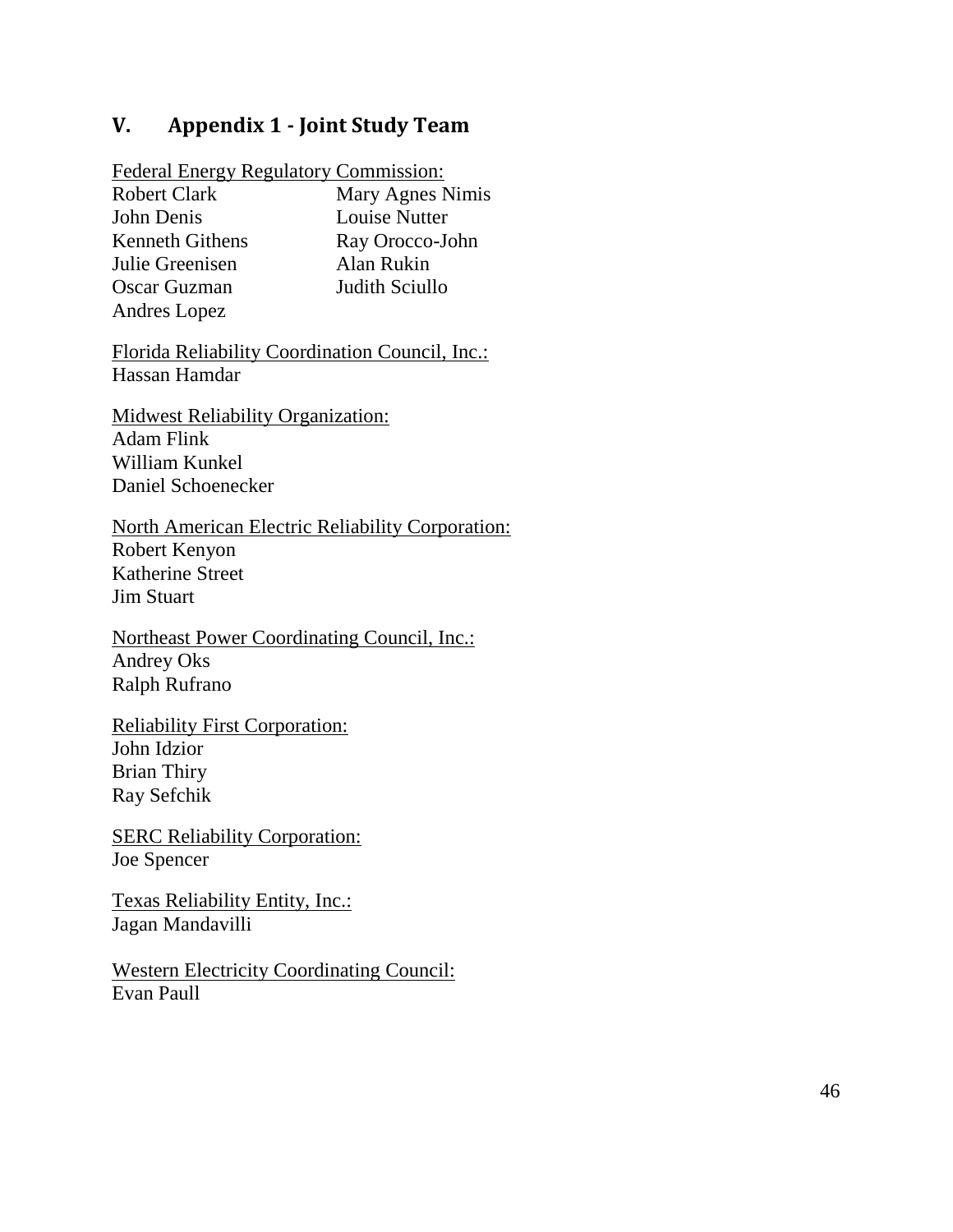# <span id="page-50-0"></span>**VI. Appendix 2 – Request Letter for Participation**

On January 29, 2016, the Commission posted to its web site the Report on the FERC-NERC-Regional Entity Joint Review of Restoration and Recovery Plans. **[58](#page-50-1)** The report describes how the joint staff review team examined restoration, response, and recovery plans of a representative sample of nine registered entities and, from that review, identified beneficial practices that could be more widely deployed, recommendations for changes, and five areas for further study. Two of the areas for further study are: (1) the availability of blackstart resources, including the identification of strategies for replacing blackstart resources going forward, and the factors to be considered for such replacement resources, and (2) blackstart resource testing under anticipated blackstart conditions or other means of ensuring that the blackstart resource can function as specified in the blackstart plan to confirm the viability of entities' blackstart plans.

Commission staff, in collaboration with NERC and Regional Entity staff, is initiating the studies mentioned above:

- 1. To examine the availability of blackstart resources, including the identification of strategies for replacing blackstart resources and factors to be considered for such replacement resources (e.g., locational diversity, dual fuel capability, etc.)
- 2. To learn whether entities can perform expanded testing of blackstart resources or other means of ensuring that the blackstart resource can function as specified in the blackstart plan, and develop lessons learned that could be shared with industry.

As an entity with bulk-power system significance and representative operating characteristics that may be beneficial to this analysis, we are requesting [entity's] participation in this review. Other registered entities are also being asked to participate in order to achieve a comprehensive review.

The joint staff review will:

- Review existing literature on changes in blackstart capabilities as a result of changes to power system, technical opportunities for other resources to play a role in blackstart, and comparisons of approaches (e.g., across interconnections);
- Review pertinent literature regarding blackstart resource testing, and conduct a technical assessment of related challenges and gaps;
- Gather information via outreach with a select sample of bulk-power system entities (i.e., NERC-registered entities);

<span id="page-50-1"></span>**<sup>58</sup>** "Report on the FERC-NERC-Regional Entity Joint Review of Restoration and Recovery Plans" (January 2016), [http://www.ferc.gov/legal/staff-reports/2016/01-29-16-](http://www.ferc.gov/legal/staff-reports/2016/01-29-16-FERC-NERC-Report.pdf) [FERC-NERC-Report.pdf](http://www.ferc.gov/legal/staff-reports/2016/01-29-16-FERC-NERC-Report.pdf) (Joint Report).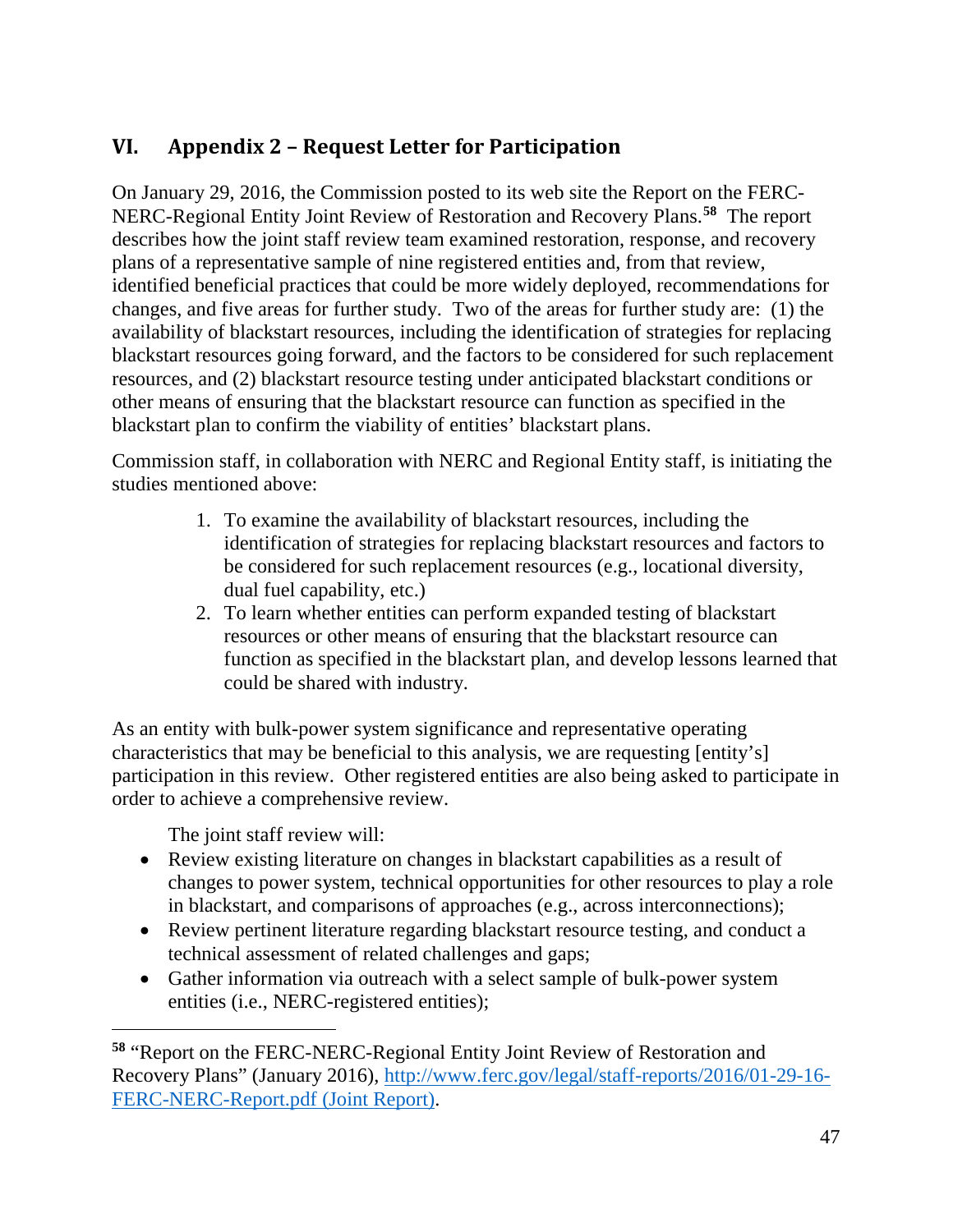- Analyze the difficulties caused by the replacement of lost blackstart generating units in key locations by other units that may not be in an ideal location or have the same capabilities;
- Assess the procurement processes including strategies considered and factors for replacement used by the sampled entities, and identify methods or practices that may be helpful for other entities to incorporate into their processes;
- Identify any issues due to entities' introduction of renewables into the generating resource mix;
- Analyze whether entities can isolate and test the viability of their plans; whether entities can perform expanded testing, or other means of ensuring that the blackstart resource can function as specified in the blackstart capability plan.
- Identify lessons learned and good practices that may be shared across the industry.

Documents and information to be requested during the entity outreach, depending on applicable functions, pertain to:

- Criteria for selection of current and future blackstart generating units and facilities including:
	- o size, type, location, MW and MVAr capabilities
	- o fuel (dual fuel capable, fuel location, etc.)
	- o special controls (if applicable)
	- o purpose (supplying cranking path to next generator, provide offsite power to nuclear plant, etc.)
	- o limitations (e.g., documented changes in blackstart resources over the past 10-20 years);
- Current and future cranking paths due to changes in blackstart resources;
- Procedures addressing issues if blackstart resource is unavailable;
- Provisions for additional cranking paths if main path is unavailable;
- Operating issues associated with blackstart resources pertaining to voltage level, fuel type, and other factors;
- Any additional documents or information identified by NERC, FERC or the Regional Entities;
- Results of testing of current cranking paths, and lessons learned from such testing;
- Any public or private reports or other documents that have already been produced in these areas that may be beneficial for the team to review (e.g., Severe Impact Resilience Task Force Report).

In addition to the information specified above, entities are encouraged to provide any information or documents that they feel may be helpful to the study.

This collaborative assessment by the Commission, NERC and the Regional Entities is an important step in protecting reliability by gauging the electric utility industry's level of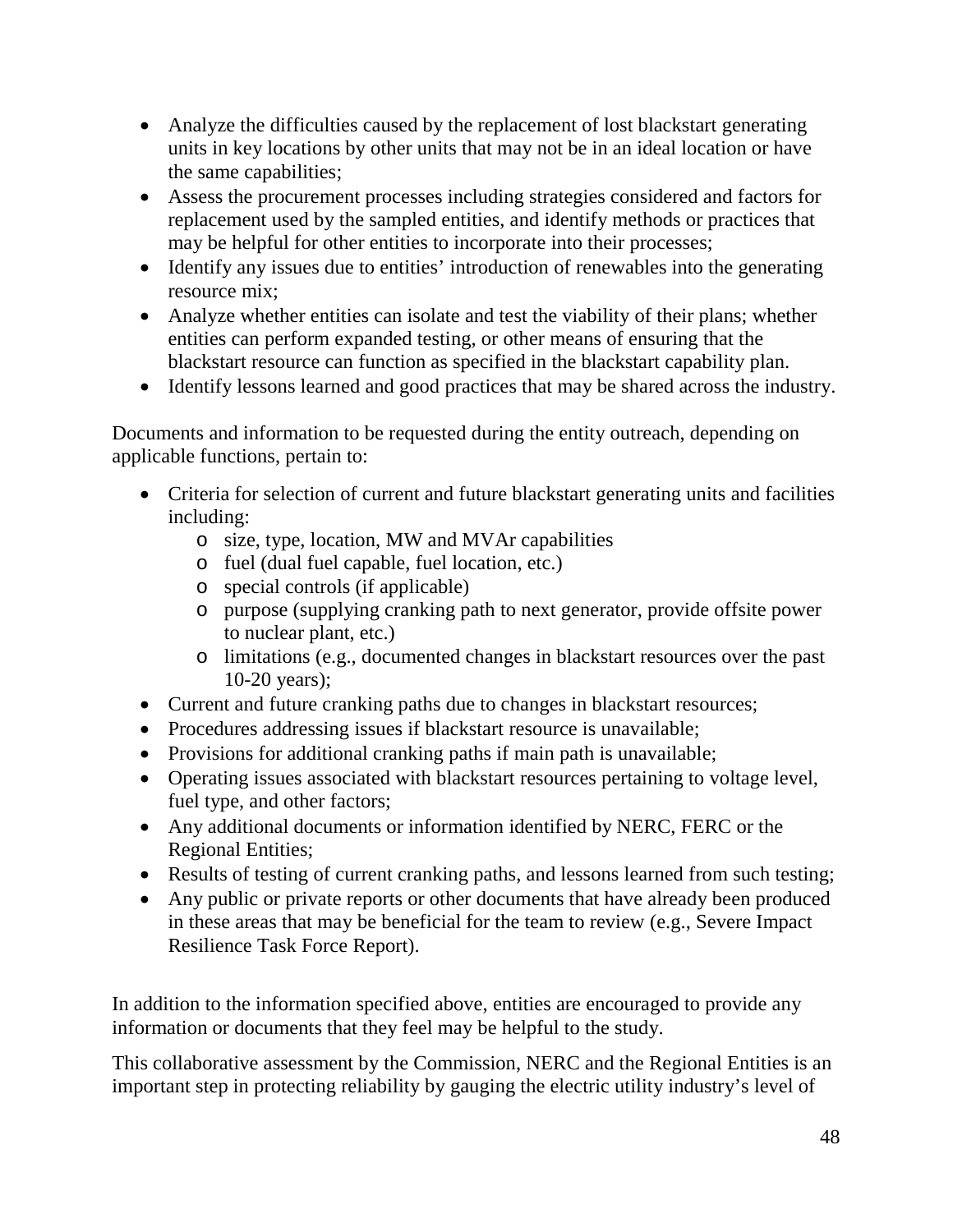preparation for a major event and the ability to restore the bulk-power system quickly and efficiently. In anticipation of [entity's] participation, we thank you and will work closely with you to ensure this project is conducted as a partnership with minimal disruption to your organization. My staff will contact you at your earliest convenience regarding any questions or concerns that you may have about this joint staff review.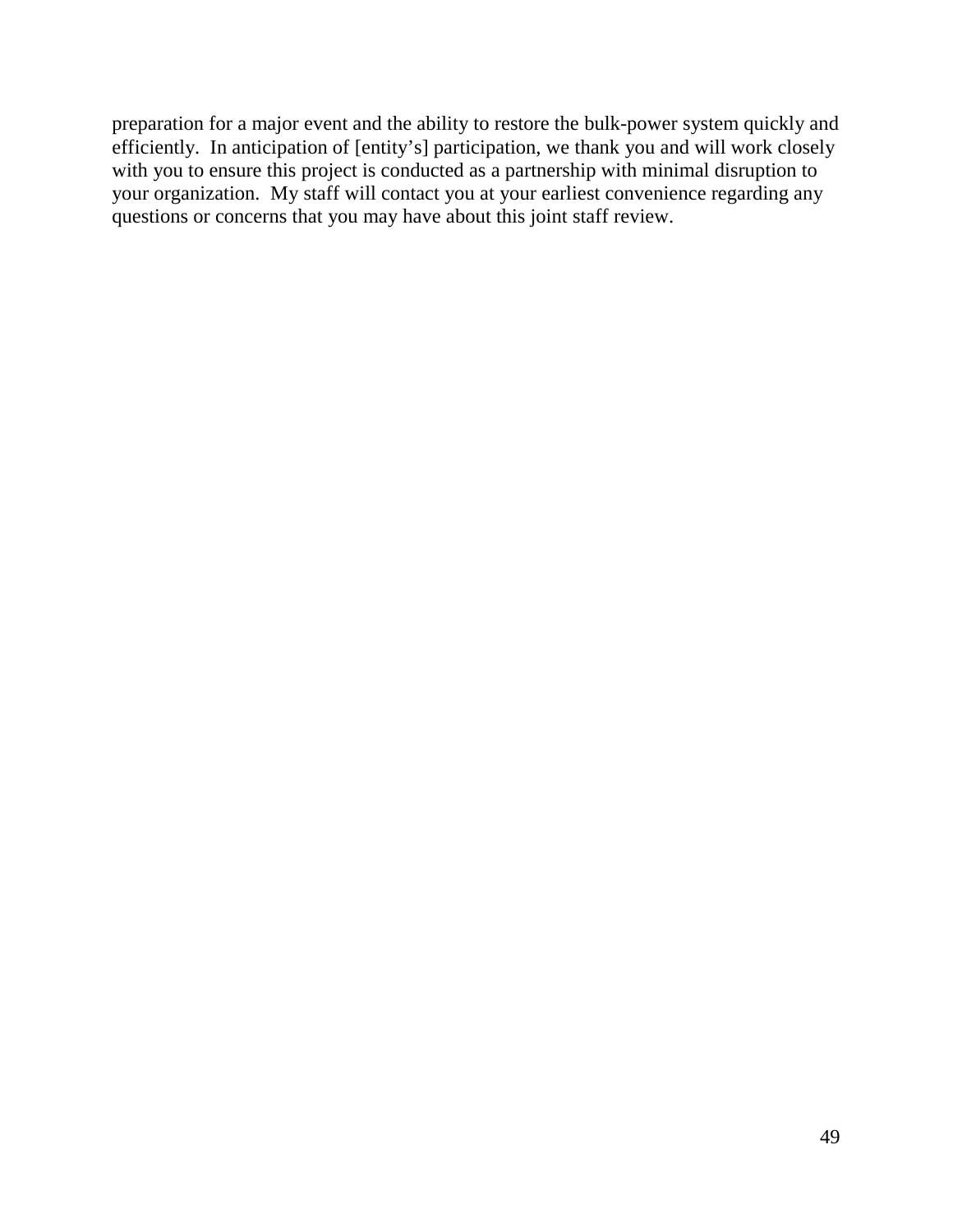### <span id="page-53-0"></span>**VII. Appendix 3 – Summary of Literature Review**

i. Maintaining System Blackstart in Competitive Bulk Power Markets - Brendan Kirby and Eric Hirst

This article explains that while system blackstart is conceptually well understood and universally acknowledged to be important, its detailed requirements are difficult to pin down because it is difficult to quantify expected results from blackstart service without prior knowledge of what will go wrong. Competitive markets could develop for blackstart capability, but reliability requirements restrict the locations and capability requirements for individual blackstart generators. However, if there are enough generators located so that they can provide blackstart service, the competition among them, may be enough to allow markets to determine the prices of this service. The control-area operator is the only buyer because it is responsible for determining how much of the resources to acquire and how to deploy them. The system-control and transmission portions of system blackstart cannot be provided competitively. These services, by definition, can be provided only by the monopoly entities that manage and operate control areas.

ii. September 28, 2016 - South Australia Event

Investigation of this event found that a blackstart generating was started during a blackout, but failed to energize the next start generating unit because a circuit breaker connecting the two units tripped, and subsequent attempts to close this breaker were unsuccessful. An investigation of the failure concluded that the cause was related to the switching sequence used by personnel to connect the blackstart generating unit to the next start unit which resulted in large inrush currents on the step up transformer and auxiliary load transformer.

According to the report, this problem had not been encountered during prior tests because a different switching sequence was used in the prior tests than on the day of the blackout. The switching sequence used in prior tests had the three circuit breakers connecting two busses already closed before the blackstart generating unit was started. In this configuration, the blackstart generating unit was directly connected to the next start generating unit prior to the blackstart generating unit starting. When operating in this manner, the next start unit's transformers were 'soft-started', meaning the in-rush current is gradual (as opposed to an instantaneous surge).

The switching sequence used during the blackout connected the two generating units after the blackstart generating unit was operating at nominal voltage. This essentially resulted in a large in-rush current on the next start generating unit's transformers.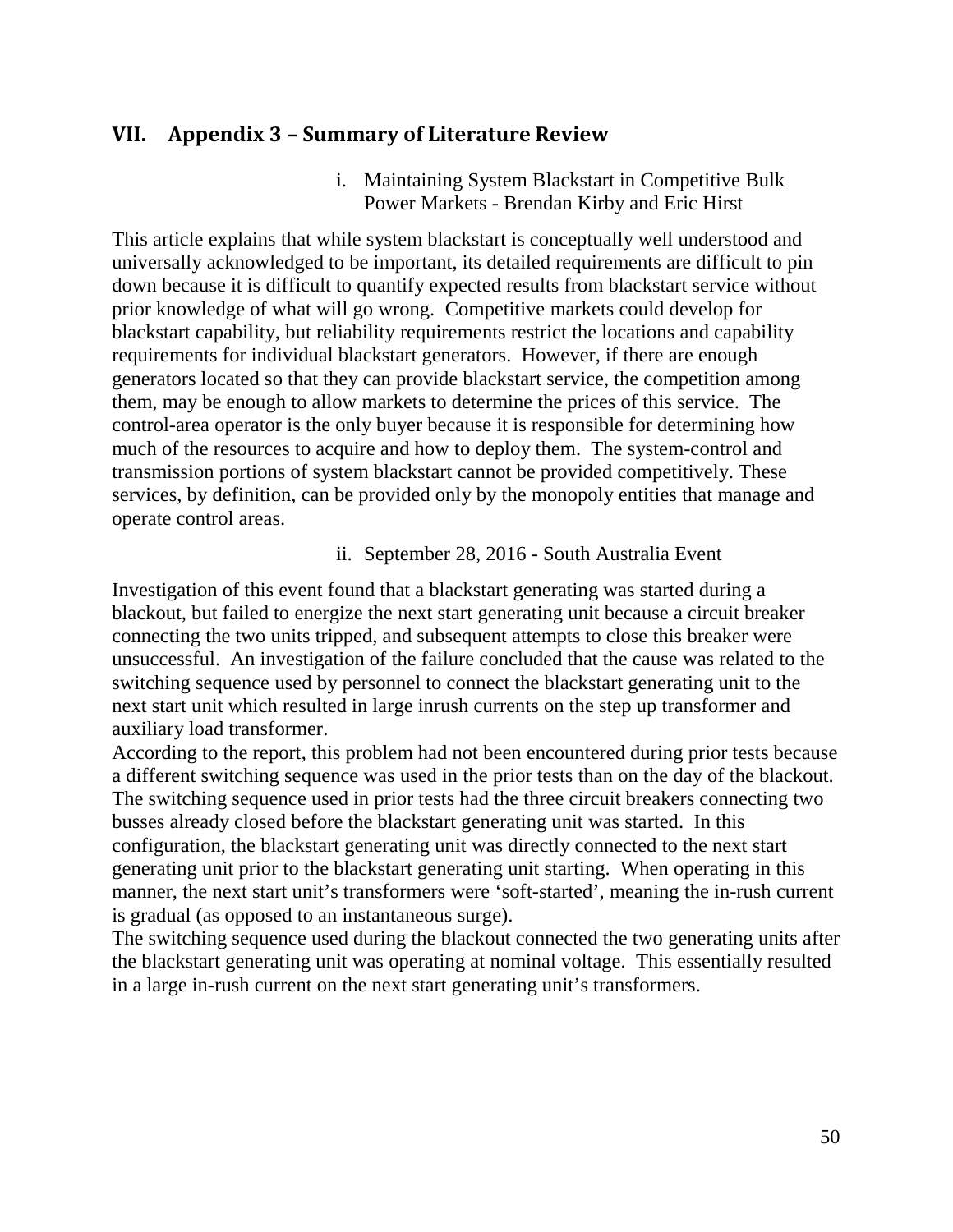iii. Simulation and Field Tests of the BlackStart of a Large Coal-Fired Generating Station Utilizing Small Remote Hydro Generation

Report describes a method in which a remote hydro generation is used to restart a major coal-fired generating station. It includes considerations for a blackstart project, details of an analytical study, identification of critical factors, development and implementation of an actual blackstart test, comparison of field tests with simulation results and the required system modifications identified during the project. The report concludes that using remote hydro generation to restart a major coal fired generating station is realistic and can be achieved. With some minor system modifications and procedural changes, any problems which might occur can be avoided.

> iv. Imperial Irrigation District Brings 33-MW Battery Storage System Online – November 21, 2016 by Kevon Storie

The article describes a battery energy storage system installation commissioned by [Imperial Irrigation District](http://www.iid.com/) (IID) in California. The system is a 33-megawatt (MW), 20 megawatt-hour (MWh) system. IID installed the lithium-ion based energy storage system to increase reliability while integrating renewable energy resources into the local grid. The storage system allows the utility to balance power, arrest frequency decay, provide spinning reserves, mitigate large fluctuations of energy, increase voltage stability and deliver blackstart power restoration capabilities for the nearby El Centro gas generation plant. The \$38 million installation includes the lithium-ion battery with inverters, plant controls, transformers and medium-voltage switchgear in a single enclosure.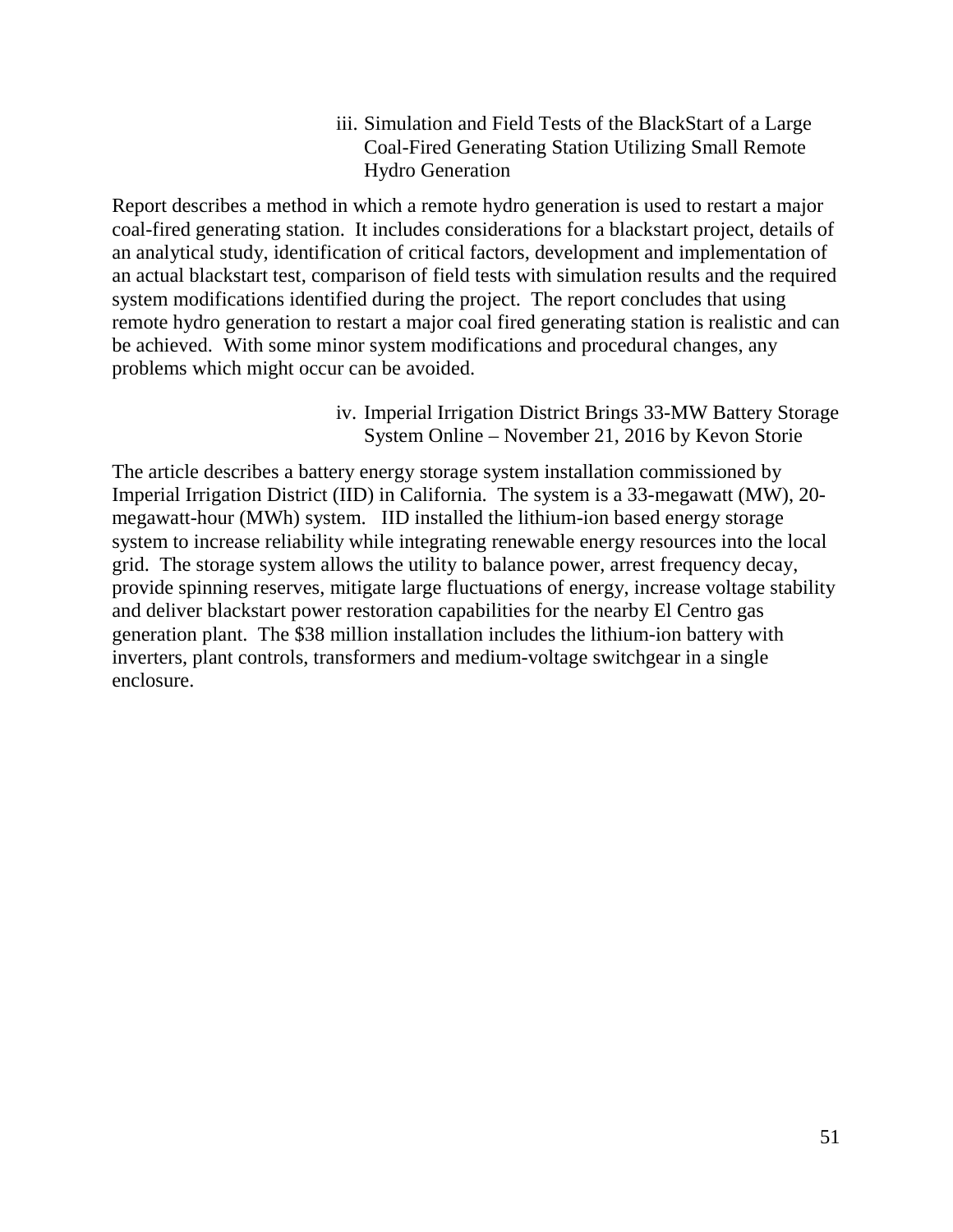# <span id="page-55-0"></span>**VIII. Appendix 4 - Expanded Testing Example**

Generic Example of 13.8/69/230 kV Cranking Path and Associated Loads and Resources



This example illustrates a situation where the blackstart generating unit (Gas Turbine Peaker Unit), cranking path and next start unit (Large Steam Unit) are owned and/or operated by different entities. As a result, significant coordination and cooperation is necessary to plan for, and perform the test. These activities are managed by the transmission operator, which has direct control over the cranking path.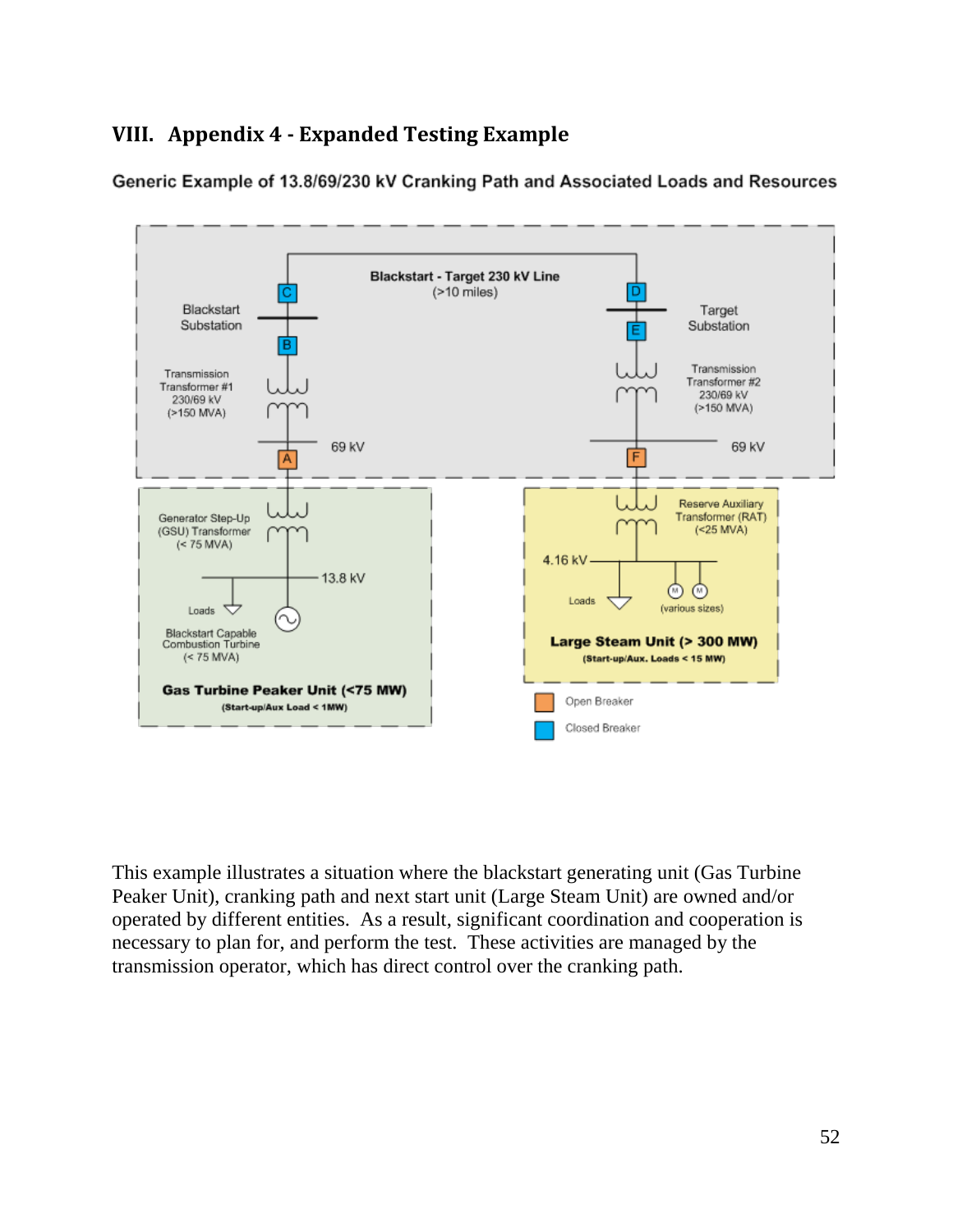Prior to the test, the entities performing the test isolated the cranking path components from the rest of the system and configured the system as shown in the diagram above  $59$ . The entities were able to perform the test due to the design of the surrounding transmission system and system conditions at the time of the test, which assured the system was secure against the relevant contingencies in the operating horizon.

Using the entities' blackstart procedures, the blackstart generating unit was started without off-site power in isochronous mode, and the Generator Step-Up (GSU) transformer was energized as part of the blackstart process.

The first step to energize the cranking path is to use the Automatic Voltage Regulator (AVR) set-point adjustment at the blackstart generating unit to reduce the generator terminal voltage from a nominal of 13.8 kV to approximately 4 kV (about 30 percent of nominal). Energizing cranking path components at a reduced voltage minimized in-rush currents due to components such as large transmission transformers, given the size (MVA) of the transformers relative to the blackstart generating unit. This is a fundamental consideration for the entities due to the possibility that excessive in-rush currents could cause damage to critical equipment.

Breaker A is then closed, energizing the local 69 kV bus at 30 percent of nominal voltage, in addition to energizing the remainder of the cranking path up to breaker F. Upon closing breaker A, the entire path is energized at reduced voltage, thus all components are at 30 percent of nominal voltage. After a few minutes of stable operation, the voltage on the blackstart generating unit and the transmission system is returned to normal by adjusting the blackstart generating unit's AVR back to nominal voltage (13.8 kV).

Energizing the local and remote 230/69 kV transformers at reduced voltage limited the transformer inrush (and sympathetic inrush) currents to acceptable levels that are within the capability of the blackstart generating unit. This test has been conducted multiple times by the entities.

The testing has not progressed beyond breaker F, because the next step would be to energize the next start unit's start-up and auxiliary loads. The owners of the next start unit could not consent to energizing their unit loads due to a variety of concerns, including possible damage resulting from test and generation related financial compensation.

<span id="page-56-0"></span>**<sup>59</sup>** Both the blackstart and next start generating units are located near large transmission substations. Thus, any short lines or jumpers are negligible and not represented in the diagram. The blackstart generating unit is a gas turbine peaking unit, and was built to provide blackstart service.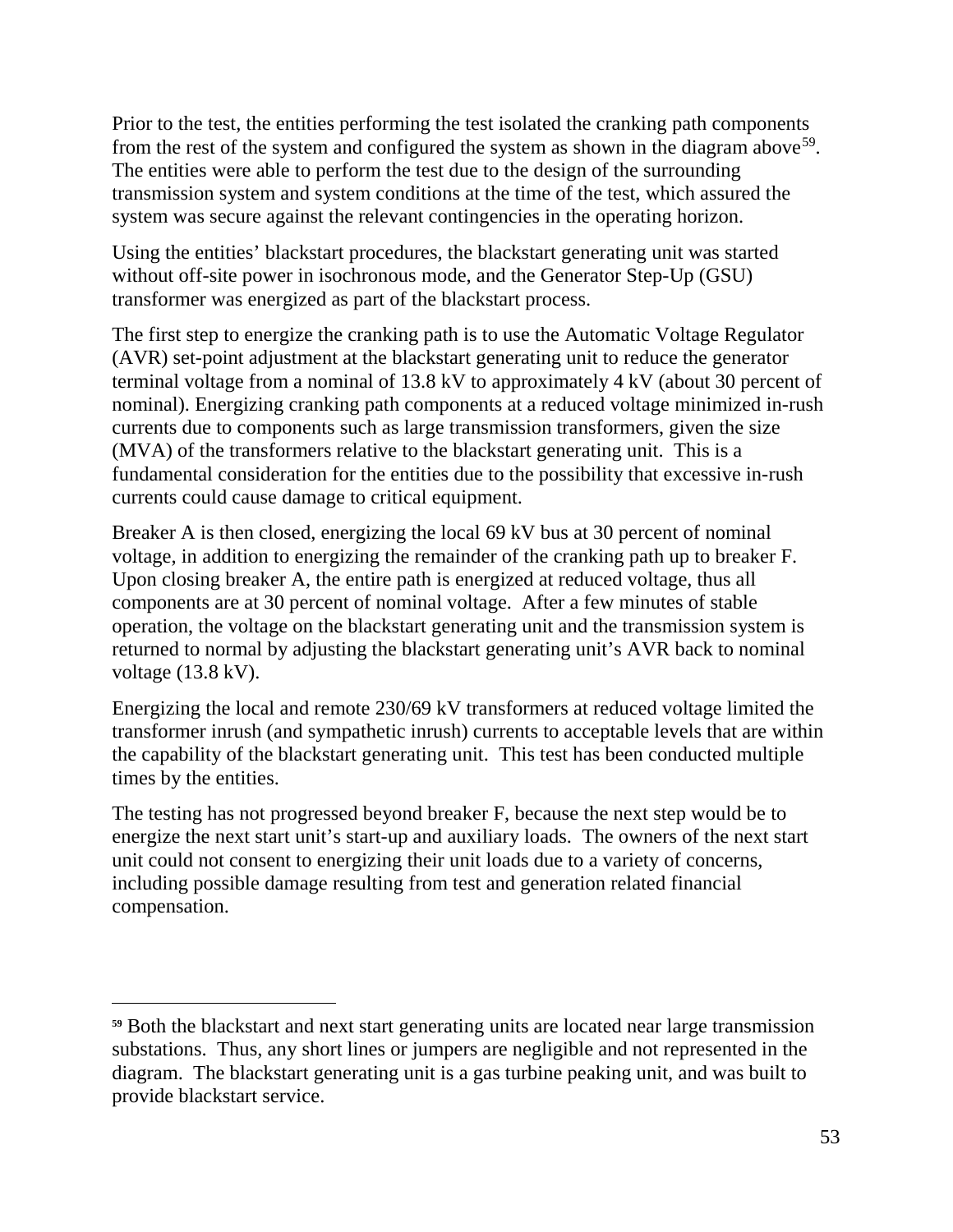The entities intend to conduct future tests to energize the next start unit's auxiliary bus and start the auxiliary loads which are comprised of large motors and other equipment used to operate the plant.

The entities are only allowed a 2 hour window to conduct the tests each year. The entities must meet environmental limits during the test and for the balance of the day. The testing is not permitted to be conducted as part of normal operations. The value of these tests for the entities is that it provides confidence to the organizations involved about the viability of their plan, familiarizing operators with operations in abnormal conditions, and helping to verify engineering analyses of the emergency operating procedures.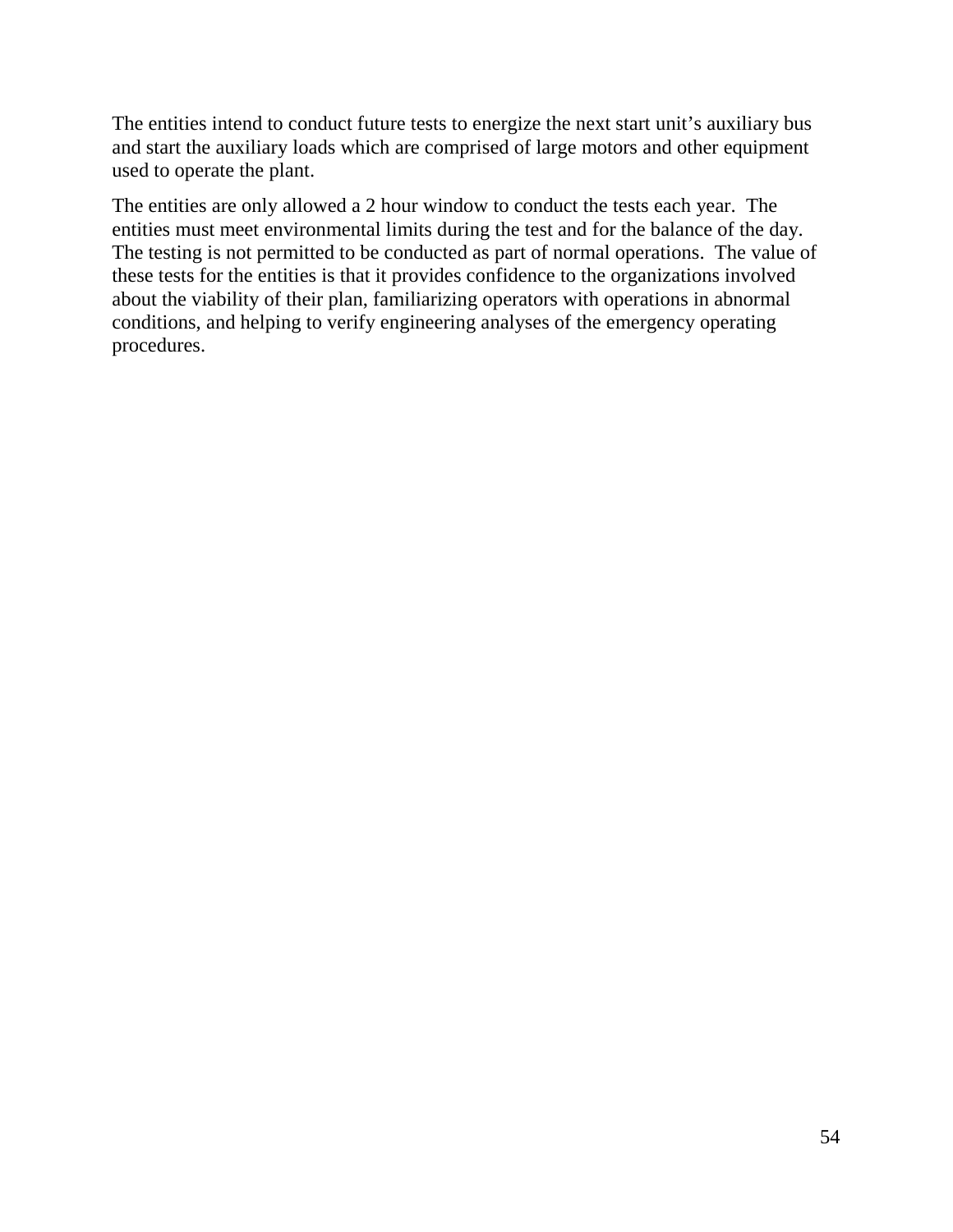### <span id="page-58-0"></span>**IX. Appendix 5 – Glossary of Terms and Acronyms Used in Report**

**Automatic Load Rejection Generating Units:** Generating units that provide blackstart service by automatically disconnecting from the electrical grid during a disturbance, while remaining operational, with the ability to quickly reconnect to aid in faster restoration.

**Auxiliary Load:** The load at a power generating station, which includes ancillary equipment such as pumps, fans, and soot blowers used with the main boiler, turbine, engine, waterwheel, or generator.

**Blackstart Capability Plan:** A documented procedure for a generating unit or station to go from a shutdown condition to an operating condition delivering electric power without assistance from the electric system. This procedure is only a portion of an overall system restoration plan.

**Blackstart Resource:** A generating unit(s) and its associated set of equipment which has the ability to be started without support from the System or is designed to remain energized without connection to the remainder of the System, with the ability to energize a bus, meeting the Transmission Operator's restoration plan needs for Real and Reactive Power capability, frequency and voltage control, and that has been included in the Transmission Operator's restoration plan.

**Blackstart Service:** The capability of generating units to start without an outside electrical supply or the demonstrated ability of a generating unit to automatically remain operating at reduced levels when disconnected from the grid.

**Cranking Path:** A portion of the electric system that can be isolated and then energized to deliver electric power from a generation source to enable the startup of one or more other generating units.

**Dispatcher Training Simulator (DTS):** An application which allows operators intraining to use the same tools and computer applications used in normal operations for the many steps executed during system restoration. The DTS also tracks the status of generation and dynamically updates and displays the latest simulated system conditions.

**Energy Management System (EMS):** A system of computer-aided tools used by bulkpower system operators to monitor, control and optimize system performance.

**Expanded Testing:** Involves testing beyond the currently required blackstart testing (up) to energizing a dead bus), including energizing the transmission line and the next start generating unit, to ensure that the blackstart generating unit can energize equipment needed to restore the system as intended.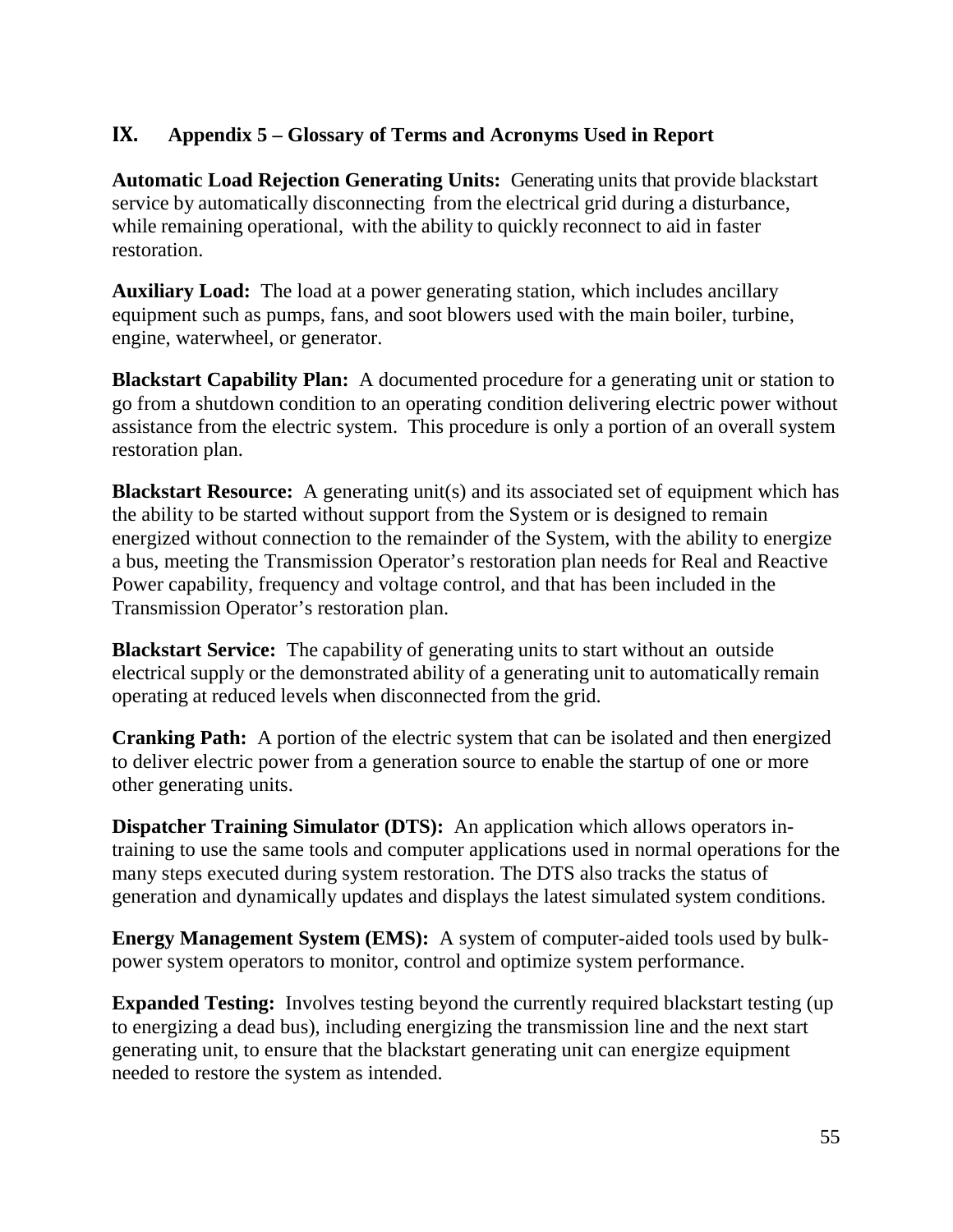**Generator Operator:** The entity that operates generating unit(s) and performs the functions of supplying energy and interconnected operations services. The generator operator is responsible to have procedures for starting each blackstart resource, in accordance with Reliability Standard EOP-005-2.

**Independent System Operator:** An independent system operator is an [electric](https://en.wikipedia.org/wiki/Electric_power_transmission)  [power](https://en.wikipedia.org/wiki/Electric_power_transmission) [transmission system operator](https://en.wikipedia.org/wiki/Transmission_system_operator) which coordinates, controls and monitors the operation of the [electrical power](https://en.wikipedia.org/wiki/Electric_power_transmission) system, usually within a single [US](https://en.wikipedia.org/wiki/United_States) State, but sometimes encompassing multiple states.

**Inrush Current:** This is the maximum, instantaneous input current drawn by an electrical equipment such as a transformer when it is energized.

**Island, Electrical:** An electrically isolated portion of an Interconnection. The frequency in an electrical island must be maintained by balancing generation and load in order to sustain operation. Islands are frequently formed after major disturbances wherein multiple transmission lines trip, or during restoration following a major disturbance.

**Isochronous Generator Governor Control:** An isochronous (or zero droop) governor maintains the same speed regardless of the load, and ensures that the frequency of the electricity generated is constant or flat. Isochronous control mode is used to control frequency in an island during system restoration.

**Next Start Generating Unit:** The first generating unit in the cranking path to be energized using power from the blackstart generating unit.

**Organized Market:** The entity that coordinates, controls and monitors the operation of the [electrical power](https://en.wikipedia.org/wiki/Electric_power_transmission) system, either within a single state or multistate.

**Phasor Measurement Unit (PMU):** Device that measures the electrical waves on an electricity grid, using a common time source for synchronization.

**Priority Load:** Specific load identified in a system restoration plan, whose prolonged interruption may have an undesirable impact on health, safety, and the environment, and are therefore targeted for early restoration. Priority load may include off-site power for nuclear generating stations (to maintain safe shutdowns), cranking power to certain generating units, power to natural gas infrastructure (such as electric compressors), power to pumping stations for oil pipelines, military installations and flood water control installations, and power to hospitals and other emergency operations.

**Reactive Power, Volt-Amperes reactive (VAr):** The portion of electricity that establishes and sustains the electric and magnetic fields of alternating current equipment. Reactive power must be supplied to most types of magnetic equipment, such as motors and transformers. It is also needed to make up for the reactive losses incurred when power flows through transmission facilities.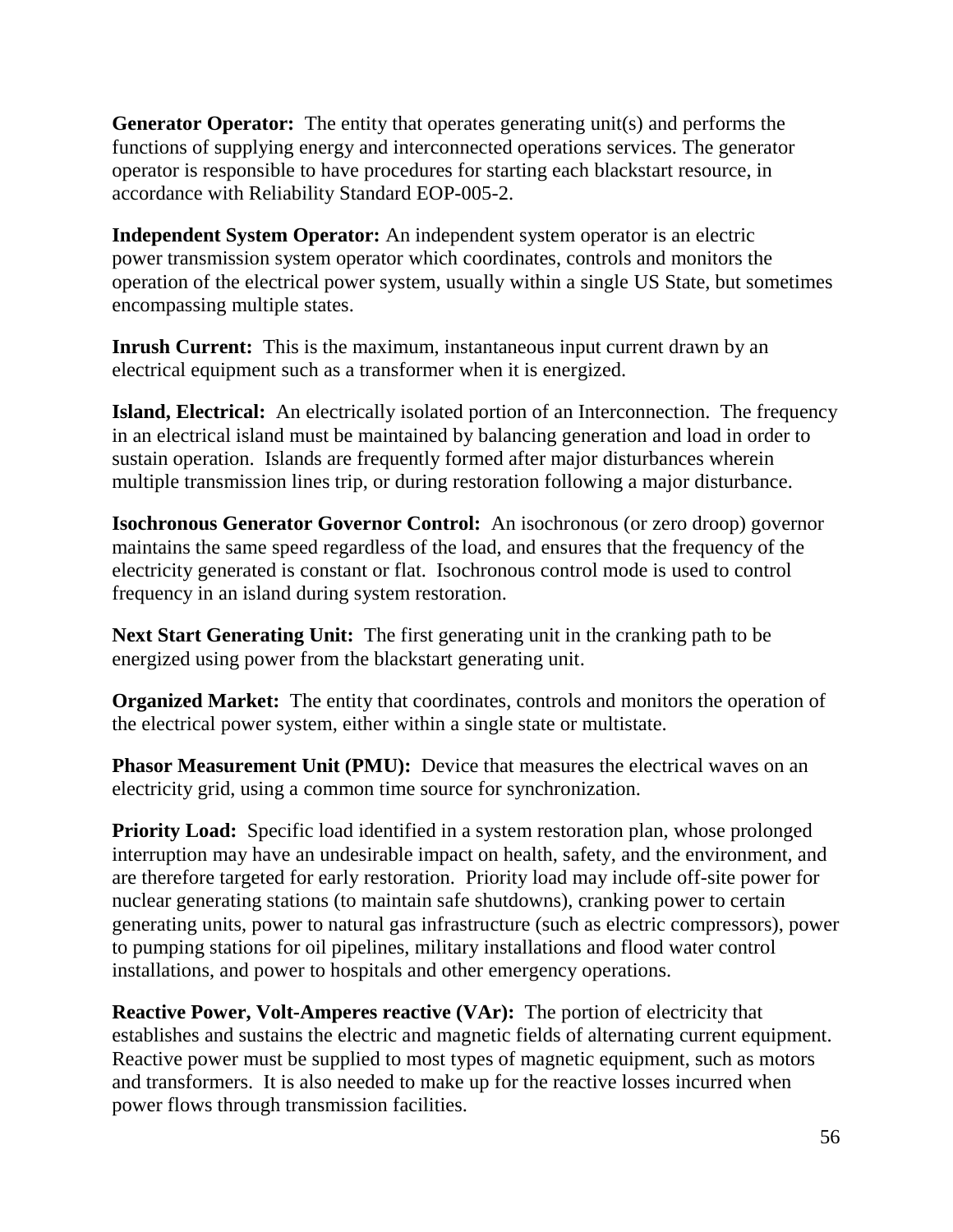**Regional Entity:** An independent, regional entity with delegated authority from NERC to propose and enforce Reliability Standards and to otherwise promote the effective and efficient administration of bulk-power system reliability.

**Regional Transmission Organization**: A regional transmission organization is an [electric power](https://en.wikipedia.org/wiki/Electric_power_transmission) [transmission system operator](https://en.wikipedia.org/wiki/Transmission_system_operator) which coordinates, controls and monitors a multi-state electric [grid.](https://en.wikipedia.org/wiki/Grid_(electricity))

**Registered Entity:** An entity that is a user, owner, or operator of the bulk-power system that is generally required to register with NERC.

**Reliability Coordinator:** The entity that is the highest level of authority who is responsible for the reliable operation of the bulk electric system, has the wide area view of the bulk electric system, and has the operating tools, processes and procedures, including the authority to prevent or mitigate emergency operating situations in both next-day analysis and real time operations. The reliability coordinator has the purview that is broad enough to enable the calculation of interconnection reliability operating limits, which may be based on the operating parameters of transmission systems beyond any transmission operator's vision.

**Restoration:** The process of returning generators and transmission system elements and restoring load following an outage on the Bulk-Power System.

**Supervisory Control and Data Acquisition (SCADA):** A system of remote control and telemetry used to monitor and control the transmission system.

**Synchronize:** The process of bringing two electrical systems together by closing a circuit breaker at an interface point when the voltages and frequencies are properly aligned. Also, when generators are brought on-line, they are said to be synchronized to the Bulk-Power System.

**System Operator:** An individual at a control center of a balancing authority, transmission operator, or reliability coordinator who operates or directs the operation of the bulk electric system in real-time.

**System Restoration Plan:** Plan required to allow for restoring the transmission operator's system following a disturbance in which one or more areas of the bulk electric system shuts down and the use of blackstart resources is required to restore the shut-down area to a state whereby the choice of the next load to be restored is not driven by the need to control frequency or voltage regardless of whether the blackstart resource is located within the transmission operator's system.

**Transmission Operator:** The entity responsible for the reliability of its "local" transmission system and that operates or directs the operations of the transmission